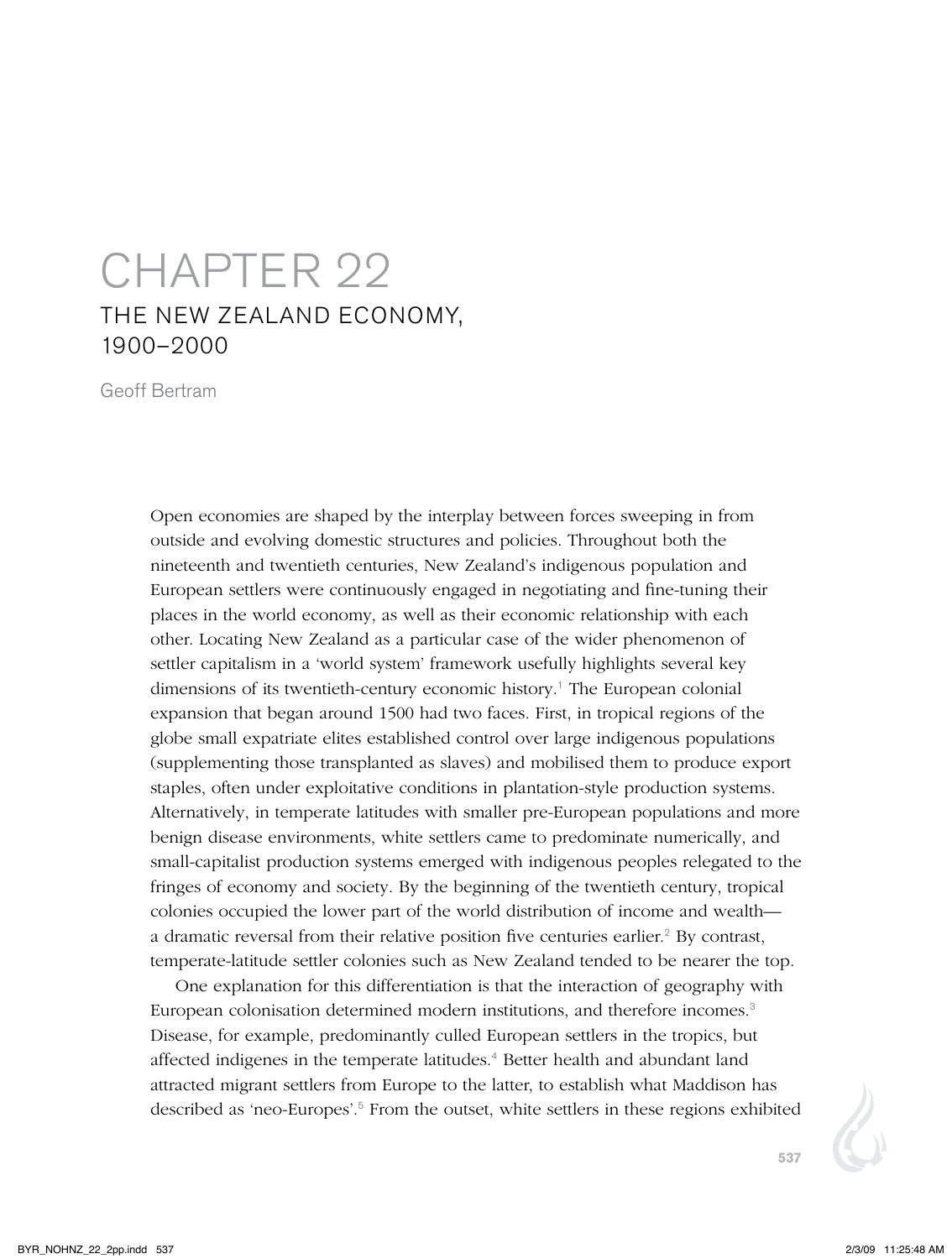a strong attachment to individual private property rights and the rule of law, and this institutional matrix, once established, provided a positive environment for rapid capitalist development.

By 1900 successful settler-capitalist societies exhibited the highest material living standards in the world, when measured by the per capita income and wealth of the resident settler populations.<sup>6</sup> Maddison shows Britain's four 'Western offshoots'— Australia, New Zealand, Canada and the USA—with per capita income 23 per cent above that of Western Europe in 1870, 51 per cent in 1913 and 100 per cent by 1950.<sup>7</sup> By contrast, incomes in Argentina and Uruguay were comparable with Western Europe in 1870 and remained so in 1950, while Chile was 24 per cent below Western Europe in 1913 but had cut the gap to 17 per cent by 1950.<sup>8</sup> Typically, the indigenous populations of settler colonies were not enslaved; once dispossessed of land, they were relegated to increasingly marginal economic status as the twentieth century began. The economic history of the twentieth century is, therefore, dominated by the experience of the white settler communities, with the indigenous population's economic evolution running in tandem as a parallel subtext.

As James Belich has noted, the growth rates of population and aggregate output in New Zealand from 1840 to 1886 (what he calls the 'age of progressive colonisation') were explosive.<sup>9</sup> Maddison identifies this as a key feature of his four Western offshoots.<sup>10</sup> These four countries, he argued, experienced much more rapid growth after 1820 than Western Europe or indeed the rest of the world. For example, between 1820 and 2001, the combined population of the offshoots increased thirty-five-fold, compared with less than threefold in Western Europe. Their GDP (Gross Domestic Product) increased 678-fold compared with forty-nine-fold in Western Europe. In addition, the average per capita GDP (in terms of 1990 international dollars) rose from  $$1202<sup>11</sup>$  to \$26,943; while Western Europe's rose from \$1204 to \$19,256. The disparity illustrated here was due partly to huge differences in natural resource endowment. In 1820, land per head of population in France, Germany and the United Kingdom averaged 1.5 hectares, compared with 240 hectares in the so-called Western offshoots. Their growth was facilitated by large-scale immigration, foreign investment and their long distance from the sites of foreign wars. Moreover, according to Maddison's account they inherited institutional arrangements and traditions that gave them political stability, a fair degree of social mobility, relatively high levels of education, secure property rights and a willingness to use market forces, which were more favourable to growth than was the case of economies in Latin America.

The gap between Maddison's two groups of white-settler offshoots considerably opened in the twentieth, rather than the nineteenth century. All the pastoral export economies received a massive boost at the end of the nineteenth century from a strong overseas market for staple export commodities, combined with rapid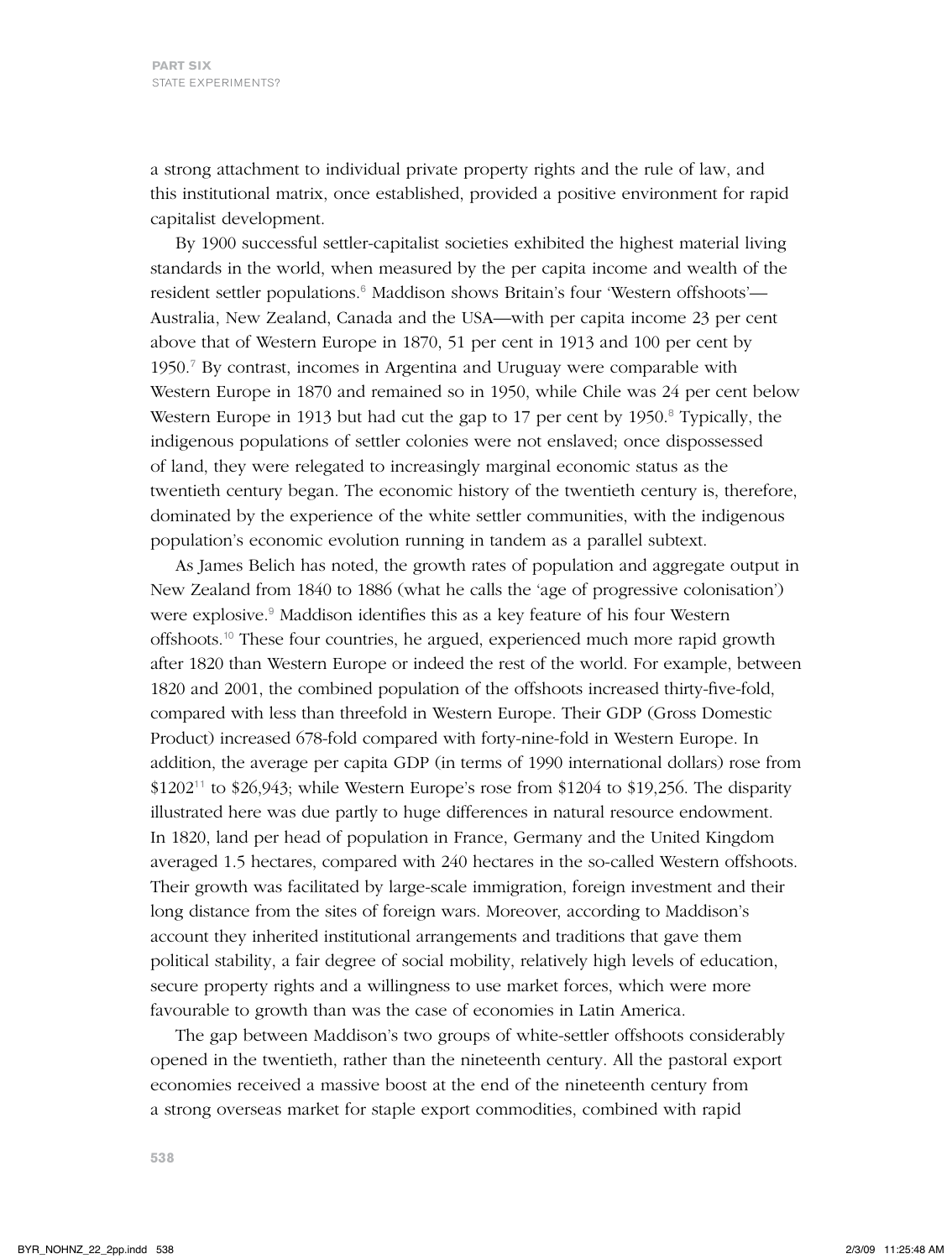technological progress in their production and transportation. This was, in many respects, a golden age for both the British and the southern settler colonies. For instance, in terms of per capita income, economic structure and social policies, Uruguay and Argentina remained comparable with New Zealand, Australia and Canada up to the Great Depression of the 1930s. Figure 22.1 shows a spread of only 20 per cent across the per capita GDP levels of these five economies at 1930. Chile, without a strong pastoral export sector, lagged behind, while the USA, already industrialising and ceasing to be an agricultural staple economy, had forged ahead. Interestingly, South Africa, the outlier, was never fully a settler colony, because of the numerical predominance of the non-white population and the increasingly heavyhanded institutional arrangements developed to maintain white supremacy.

Convergence among these settler economies ended with the Depression, with the 1932 Ottawa conference marking the watershed. At Ottawa, the British Dominions secured a defensive victory for their pastoral exports at the expense of the Latin Americans, on the back of which they were able to successfully diversify their economies under strong democratic institutions over the following three decades. Having held their market access, the three British Dominions fought alongside Britain in the Second World War, adapted successfully to the Bretton Woods era of macroeconomic policy and then pulled away to double their per capita income by 1960. The 'Southern Cone'



**Eight former settler economies' per capita GDP, 5-year moving**

*Source:* A. Maddison, *The World Economy: Historical Statistics*, OECD, Paris, 2003, Tables 2c, 4c, 6c.

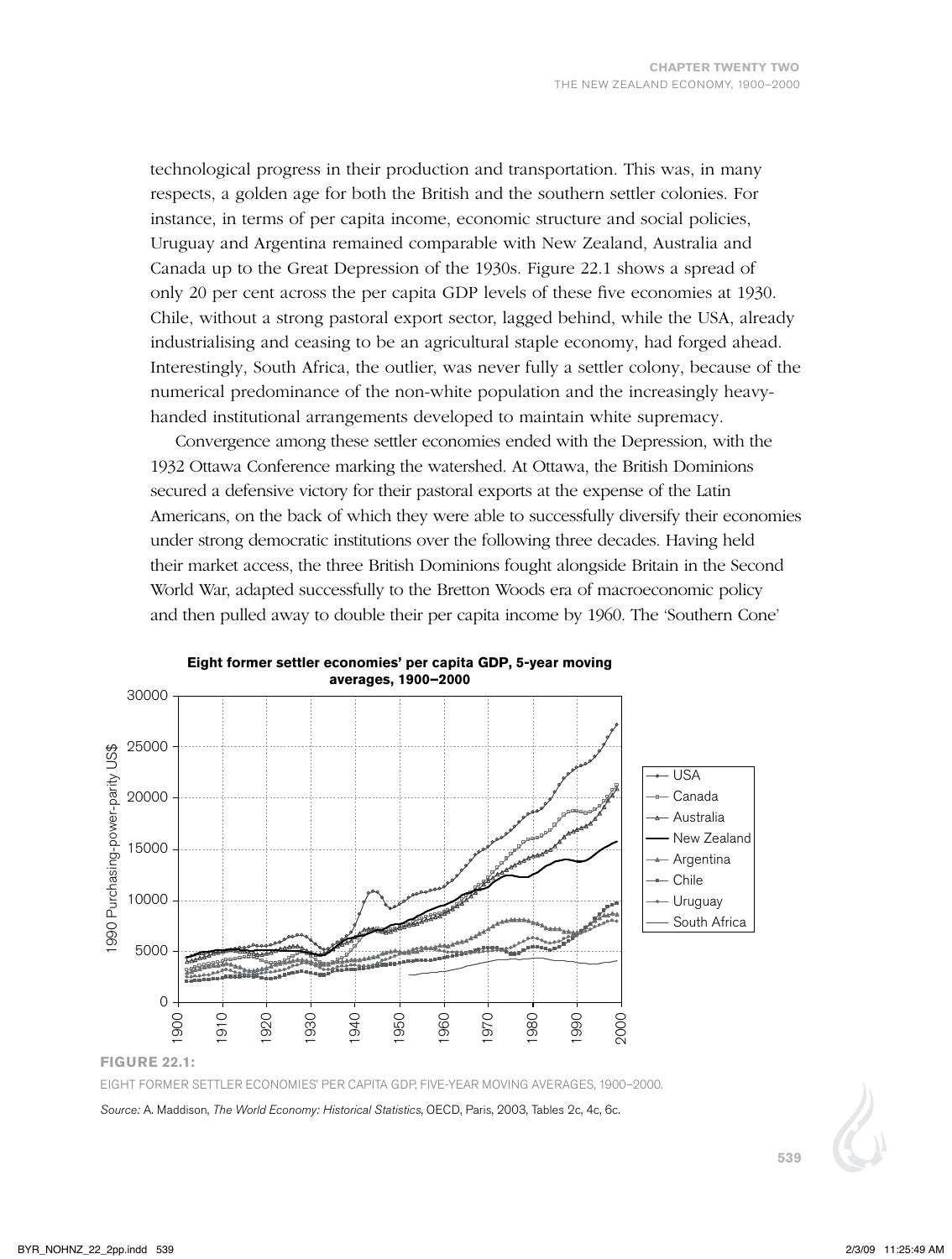countries (Argentina, Uruguay and Chile, located in the southern tip of South America) faced export market closure in the 1930s, few gains from the Second World War and its aftermath, and growing political stresses as economic growth lagged. All three had fallen prey to military coups by the mid 1970s. Only at the end of the 'lost decade' of the 1980s did they return to sustained growth under democratic institutions. In the interim, the Second World War had driven a deep wedge between the British Dominions and the USA, which had by that time become the global economy's industrial superpower. The three dominions therefore shared a similar trajectory, parallel with the USA, until the late 1960s. Thereafter, Canada and Australia pulled away from New Zealand.

This pattern of income divergence across white settler economies, which had begun the century in a tightly grouped bunch, is explicable only partly in terms of their different sizes and positions within the global economy. Common origins, in other words, did not fully predetermine twentieth-century trajectories or outcomes. Maddison's data shows New Zealand as the highest-income economy at 1900, and in second place through the 1950s and early 1960s; but this position was not sustained through the final third of the twentieth century. The two sudden stops in New Zealand's growth in that period—in the second half of the 1970s and in the second half of the 1980s—were sharper and more damaging than the contemporaneous slowdowns in Australia, Canada and the USA. In this respect, economic policymaking in New Zealand bears a good deal of the blame.<sup>12</sup>

## THREE ERAS

Coming off its remarkable head start in 1900, the economic history of New Zealand in the twentieth century can be thought of in terms of three development eras, in each of which the dominant white settler society, economy and state made a transition through a cycle of challenge and response, largely in the context of the evolving global conjuncture. Each challenge involved a perceived crisis of economic sustainability. Further, each response was emphatic, radical and consolidated within a generation into a new strategic policy consensus. Economic policy after each strategic transition reflected the interests of a new constellation of vested interests, and was aimed at maintaining consensus support for them, or at least limiting opposition. At each of the turning points, policy swung—in the course of a decade or so of vigorous elite competition and economic debate—to a ruthlessly focused, forward-looking new stance that established the core of the successor political economy configuration and sought to build a new political legitimacy around that core.

As shorthand for the 'three eras' outlined here, they will be labelled 'grass monoculture' (from the 1890s through to the 1930s), 'insulation and industrialisation'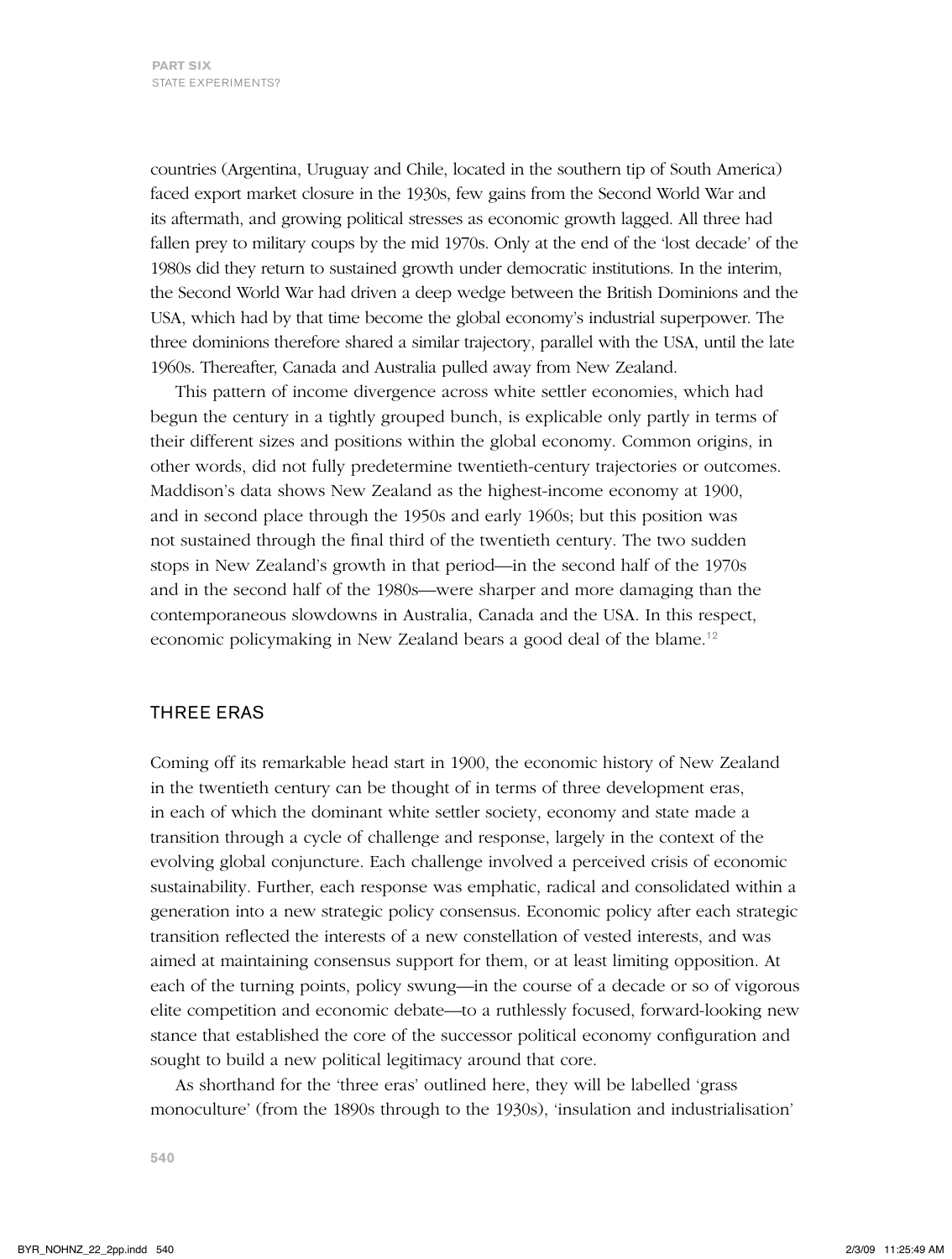(from around 1935 to the 1970s) and 'swing to services and the arrival of neoliberalism' (the 1980s to 2000).<sup>13</sup> In the first era, beginning in the 1890s and ending with the Great Depression of the 1930s, the growth dynamic of the entire economy hinged upon expanding pastoral production of livestock-derived commodities, which required industrial transformation and technologically advanced transportation to the British market. Settler capitalism established a distinctive mode of production, combining individualist and collectivist institutional forms across much of rural/ provincial New Zealand. The settler state focused above all on ensuring that this productive system was tightly articulated with the British economy, to the virtual exclusion of other economic relationships.

The first big regime change of the century came with economic collapse in the first half of the 1930s. This did not eliminate pastoral products as the mainstay of export earnings.14 But it did trigger a policy-led transition to the more inwardfocused economy of the insulationist era, in which the state provided protection and support for growing manufacturing and construction sectors, and oversaw a set of income-redistributing mechanisms that, in effect, taxed pastoral farming for the benefit of the remainder of the community, and in the process sustained a strong internal market. This system was sustainable for several decades, first because of its success in maintaining full employment, and second because of the high levels of wealth and income in farming created by the postwar 'Korean boom' and by new technologies such as aerial topdressing. In the longer run it may well have remained sustainable had the rapid export diversification that was underway by the 1970s been able to run its course, but New Zealand was not another Asian tiger.

Falling wool prices in 1966–67, the breakdown of the full-employment policy consensus at the end of that decade, and the oil shocks of the 1970s removed both full employment and the prop of pastoral prosperity, though the export economy was rapidly diversifying in the 1970s away from pastoral products and the United Kingdom market. A decade of policy debate and experiment followed, culminating after 1984 in a radical state-led reorientation of the economy away from the tradeable commodity products that had been the mainstay of the previous two eras, opening the way for the rise of a business and political elite based in the service sectors, particularly finance. The rising power of finance was only one facet of the new era; another was the swing away from reliance upon commodity exports towards the export of services such as tourism and education as a vital source of foreign exchange income. The ideologically driven regime shift of the mid 1980s halted in its tracks the economy's recovery from the sudden stop of the 1970s, and eliminated many jobs and enterprises in the growing tradeable-goods sectors. Heading into the twenty-first century New Zealand was again de-industrialised, as it had been at the beginning of the twentieth century.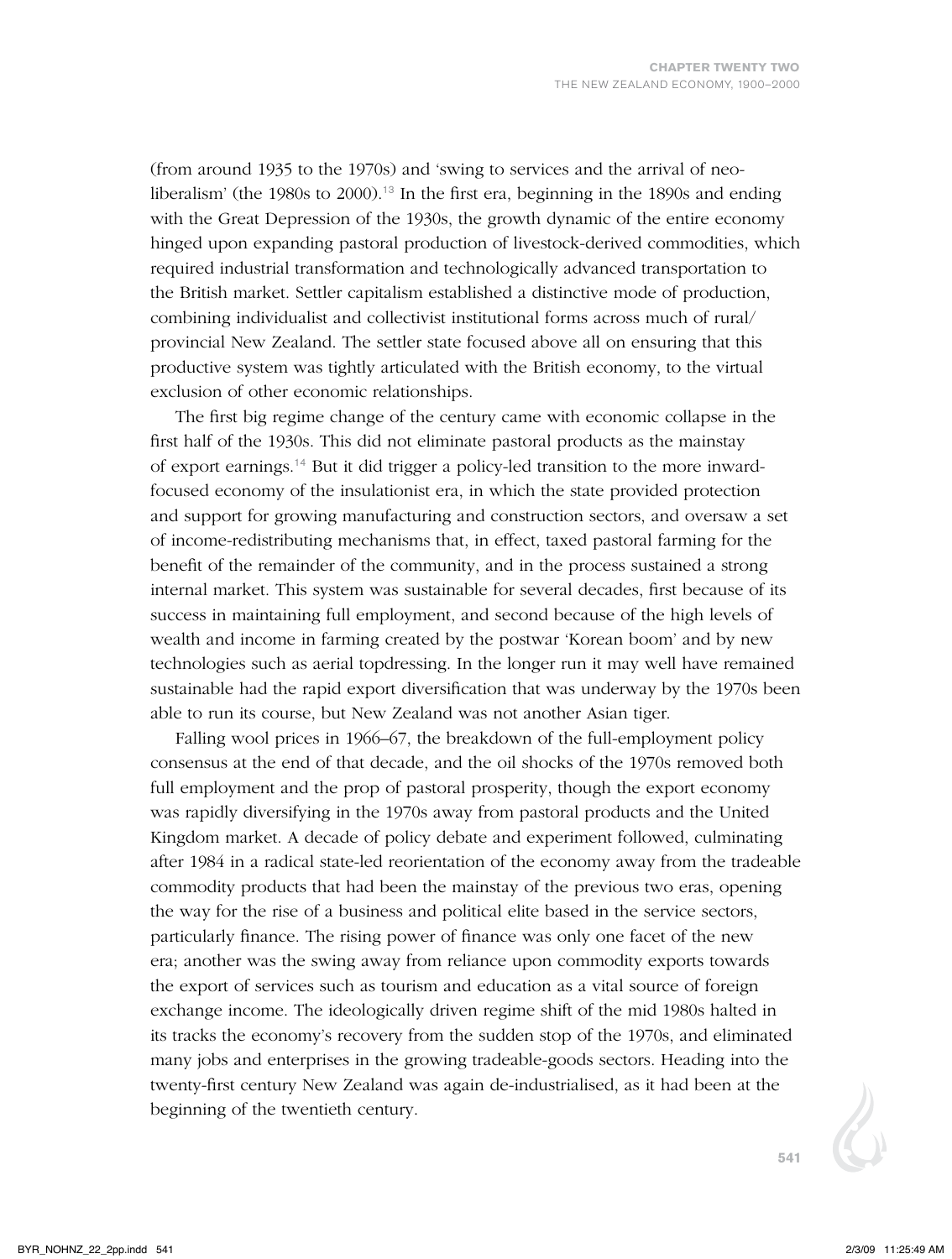## STATISTICAL TRENDS

Economic history typically draws on quantitative evidence. The increasing availability of reasonably consistent long-run data, a major bonus for historical research, is the culmination of a new focus on quantitative historical research over the past two decades.<sup>15</sup> Accordingly, this section uses statistical data series to track the evolution of the New Zealand economy over the twentieth century. Many of the charts reproduced here utilise the *New Zealand Long Run Data Series* resource developed by New Zealand Treasury researchers and posted (with disclaimers) on the website of Statistics New Zealand.<sup>16</sup>

The proportion of the labour force in so-called 'industrial' employment (defined as mining, manufacturing and construction) captures in simple and unqualified fashion the big political economy swings of the century. Figure 22.2 takes its cue from W. B. Sutch, who identified the economy's post-1890 deindustrialisation by tracing the share in total employment of these three sectors, which he noted had accounted for over 30 per cent of employment in the 1880s; it, fell below 25 per cent in the 1920s and then bounced back to nearly 40 per cent by the 1960s as



#### **Figure 22.2:**

Share in total employment of mining and quarrying, manufacturing and construction, 1891–2005.

*Sources:* Census data from G. T. Bloomfield, *New Zealand: A Handbook of Historical Statistics*, G. K. Hall, Boston MA, 1984, pp. 133–43l; Department of Statistics (now Statistics New Zealand) census tables for 1986, 1991, 1996 and 2001; December 2005 data from *Household Labour Force Survey.*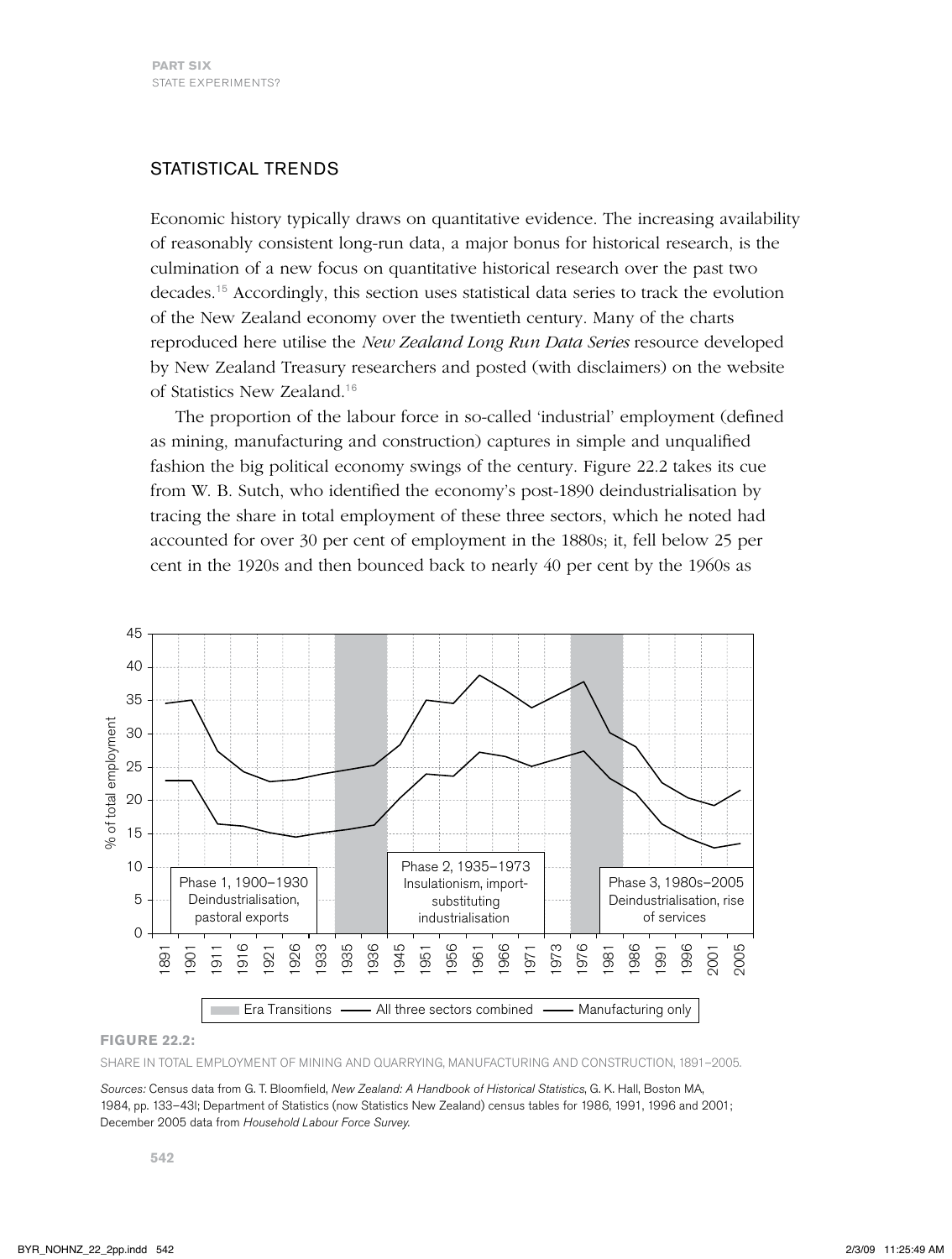industrialisation and public works advanced.<sup>17</sup> Figure 22.2 also confirms a 35 per cent 'industrial' share around 1900, followed by a steep fall to a trough of around 23 per cent in the 1920s, then a major positive shift during the 1930s, 1940s and 1950s to reach a 35–40 per cent share in the 1960s and 1970s. Following another turning point in the mid 1970s, the data show a renewed de-industrialisation phase in which the 'industrial' share collapsed to below 20 per cent by 2000.

The mid-century surge in 'industrial' employment was driven by construction as well as manufacturing. This was a period not only of rapid expansion of manufacturing for both local and export markets, but also of state-led expansion of the housing stock and massive public works construction projects in hydroelectricity, highways and airports. The post-1980 downturn in Figure 22.2 reflects the winding down of public works as well as a relative price squeeze on manufacturing.

Figure 22.3 illustrates the close relationship between export performance and GDP per capita in the first and third eras, contrasting with the relative delinking of the two series between the 1930s and the 1970s. The two series have been drawn as indices based at 1951 during the height of the 'Korean boom' in wool prices. The rapid expansion of incomes in the years of the first Labour government and the Second World War was driven by internal sources of economic dynamism, not export



#### **Figure 22.3:**

Per capita real GDP and per capita real exports.

*Sources:* Calculated from *New Zealand Long-Term Data Series,* Table E1.2, Columns AH (GDP), AJ (population) and AK (per capita GDP); Table H3.6, Data worksheet, Columns U, V and W.

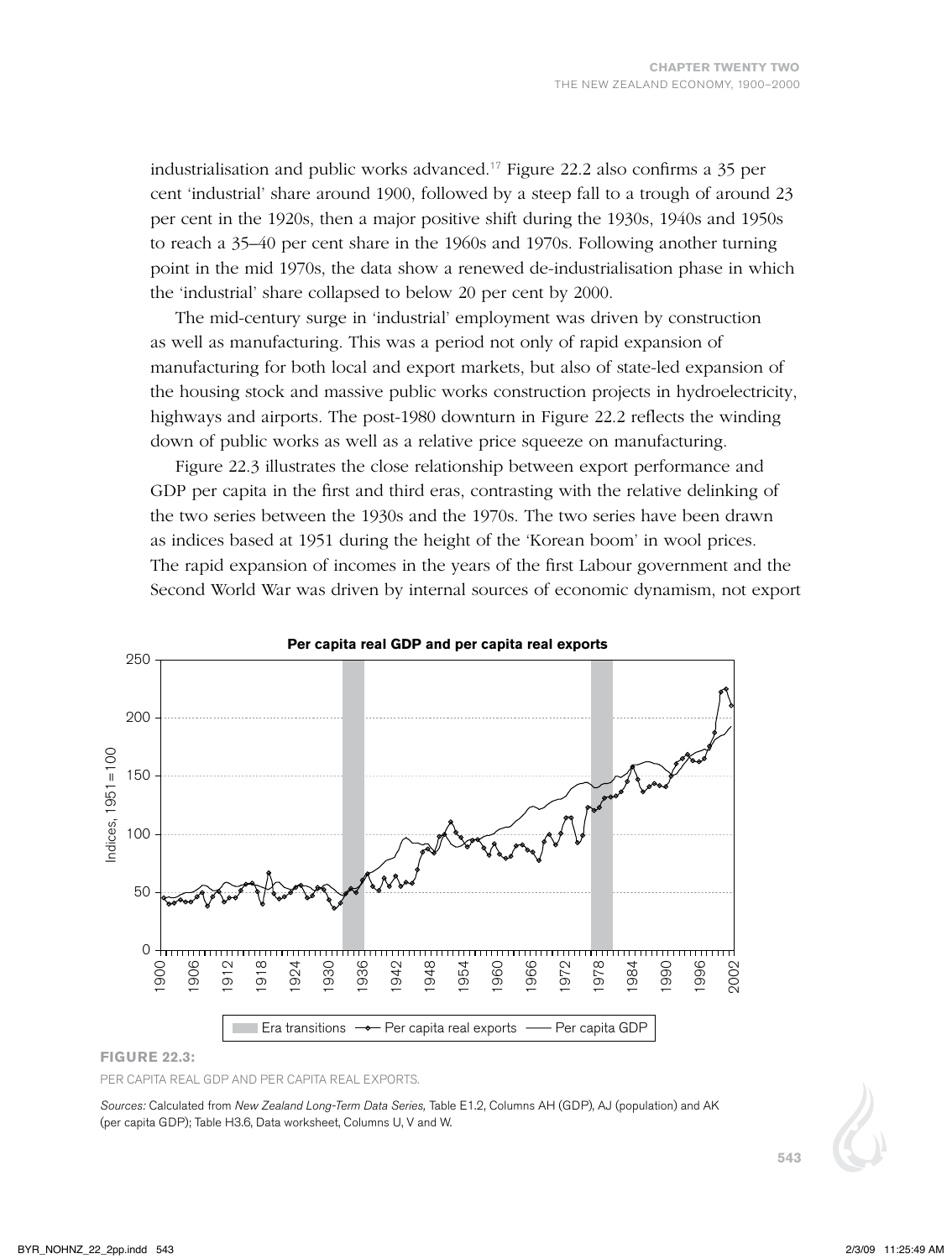growth. Again, from the mid 1950s through to the 1960s incomes rose steadily while real per capita export earnings stagnated.

Rising incomes led naturally to rising demand for imports, and import and/ or exchange controls were in place throughout the period from 1938 to the 1970s, turning rising demand back towards local producers of import substitutes. In the long run the ongoing growth of incomes would be sustainable only if export performance could be revived, given the limitations of import-substituting industrialisation in a small local market. The architects of the industrialisation process (led by Sutch) looked to export diversification away from pastoral monoculture to fill the gap; the upward trend of exports relative to income in the 1970s in Figure 22.3 is attributable to the considerable success of efforts in that direction. This evidence makes clear, however, the enormous significance of the export boom that followed the Second World War in fortuitously rendering sustainable the new high level of per capita income established under first Labour. Figure 22.4 then traces the shares of Australia and the United Kingdom in overseas trade. Figure 22.4(a) depicts the story of the progressive disconnection of the New Zealand economy from the United Kingdom during the second of the three eras, a process that took the United Kingdom share of New Zealand's external trade down from 80 per cent at 1930 to 10 per cent by 1980, falling thereafter to 5 per cent by the end of the century.

Looking over Figures 22.4(a) and 22.4(b), it is evident that at 1900 New Zealand was trading almost exclusively with Britain and Australia. Over 90 per cent of exports, and nearly 80 per cent of imports, were accounted for by these two trading partners. While UK dominance of New Zealand's external trade was sustained until the 1950s, Australia dropped rapidly out of the picture during the grass-monoculture era. New Zealand decided against participation in the Australian Federation in 1901, and between 1920 and 1960 less than 5 per cent of exports were destined for Australia, a reflection of the similarity of the two countries' pastoral exports during that period. Imports from Australia had also fallen to around 5 per cent of the total by 1920. Meanwhile, New Zealand became increasingly uneasy with its monetary linkage to Australia, culminating in monetary separation in 1933–34.<sup>18</sup> The 1920s also saw the start of one of New Zealand's most acrimonious and long-running trade disputes, over the Australian ban on apple imports to block fire blight.<sup>19</sup>

The insulationist era brought a marked revival in Australia's share of imports. Australian final-goods manufacturers were largely kept out of the New Zealand consumer market by import controls, but inputs for some of New Zealand's developing new manufacturing ventures were sourced from Australia, and by the late 1960s the Australian share of New Zealand imports had reached 20 per cent. The Comalco aluminium smelter for example, established at Bluff in the 1960s with production starting in 1971, imported all its alumina inputs from the parent company's mining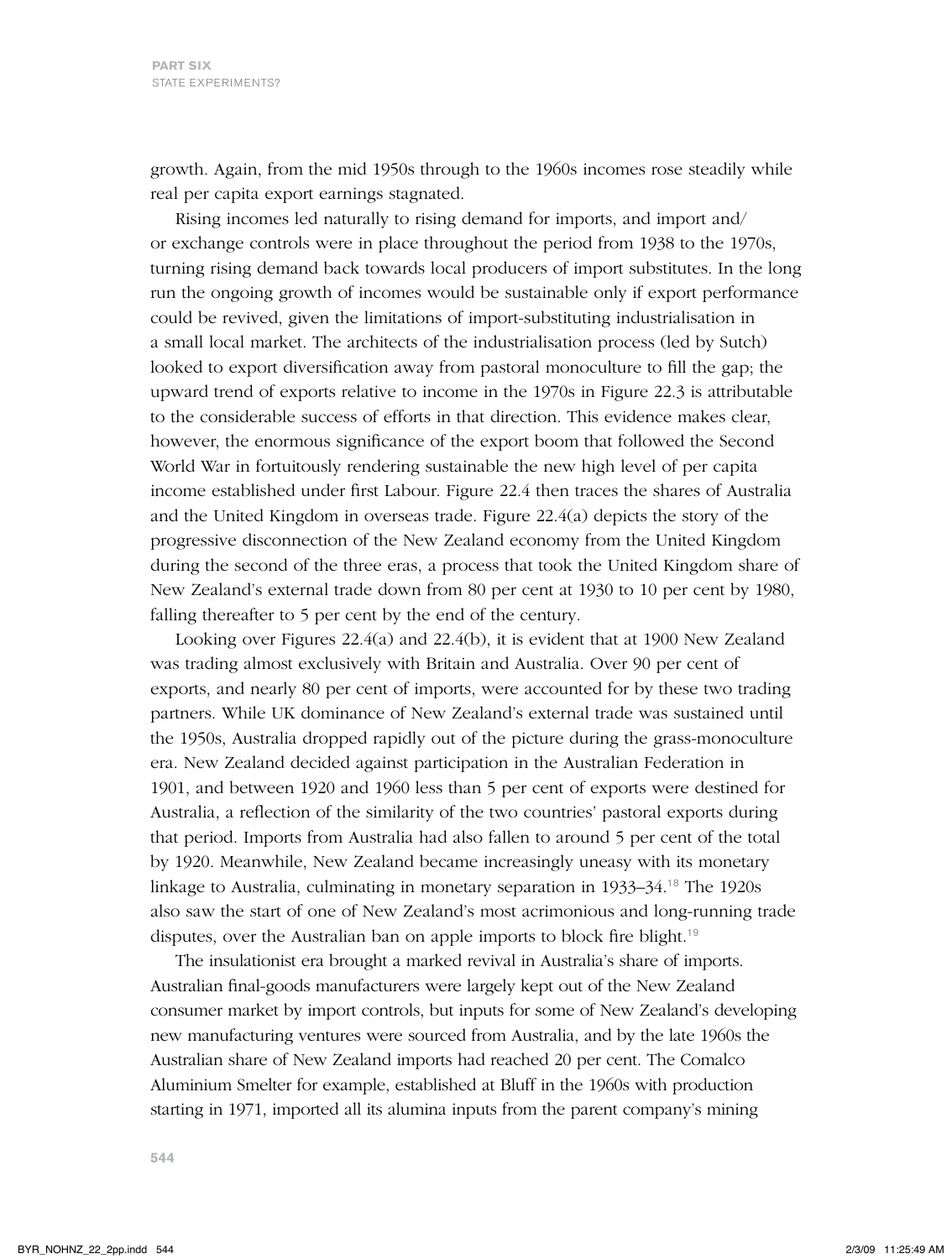

SHARES OF TWO TRADING PARTNERS: (A) UK SHARE OF NEW ZEALAND TRADE; (B) AUSTRALIAN SHARE of New Zealand trade.

*Sources:* 1900–51 from G. T. Bloomfield, *New Zealand: A Handbook of Historical Statistics*, G. K. Hall, Boston MA, 1984, pp. 293–5; 1952– from *New Zealand Long-Term Data Series*, <www.stats.govt.nz/tables/ltds/default.htm>*,*  Tables H1.6 and H2.4.

operation in Queensland. This rising import penetration by Australia had no counterpart on the export side; exports to Australia were still under 5 per cent of the total in 1967.

The third era saw Australian import penetration stalled at between 20 per cent and 25 per cent, but exports to Australia climbed rapidly to near parity with imports by the mid 1990s. As the economic relationship became more two-sided, New Zealand interest in closer economic and political integration with Australia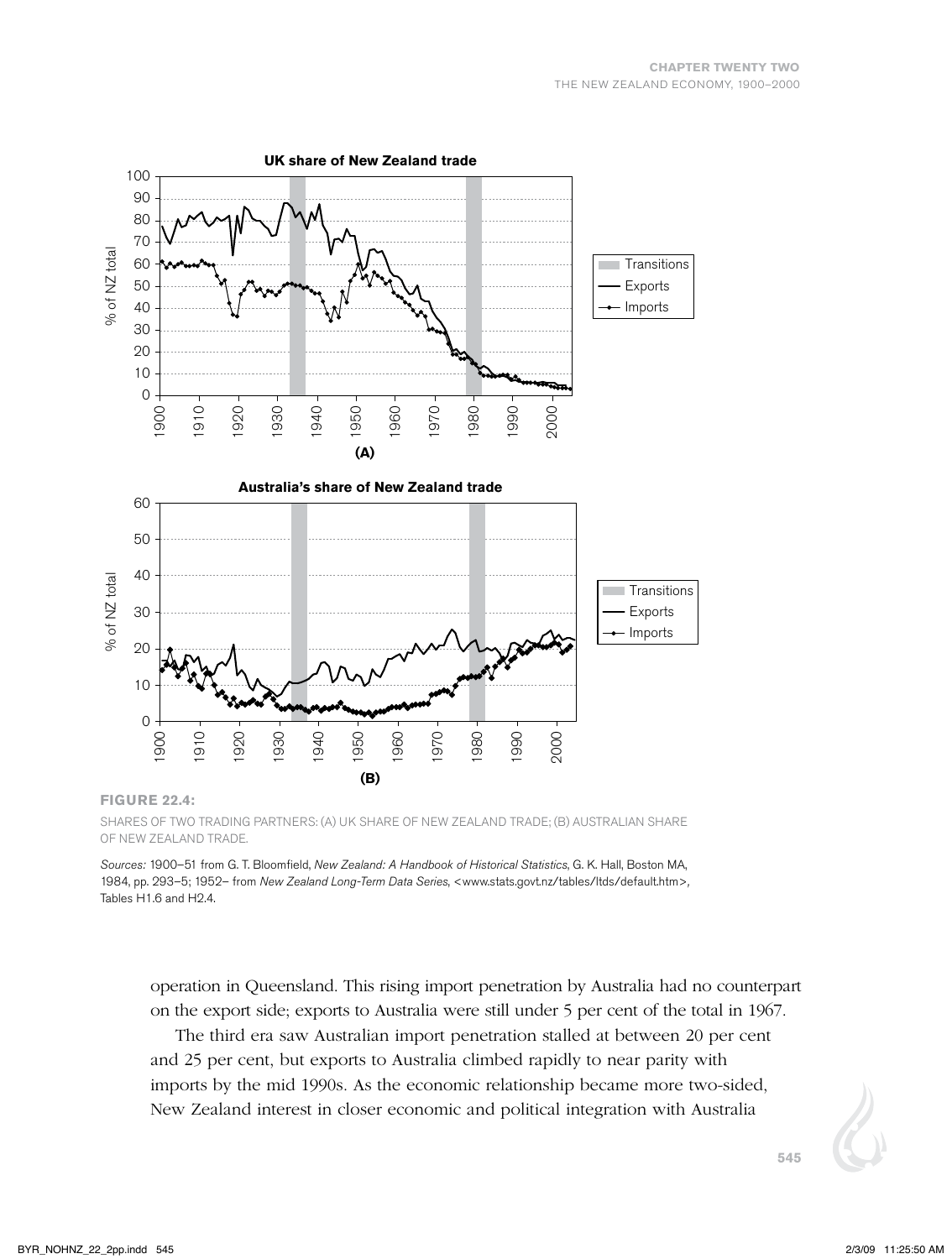

*Source: New Zealand Long-Term Data Series* and New Zealand Official Yearbooks.

blossomed with a limited free-trade agreement in 1965, and accelerated in 1983 when the Closer Economic Relations (CER) Agreement was signed.<sup>20</sup> With only one-quarter of New Zealand's total external trade at stake, the importance of this trade liberalisation has to be kept in perspective. However, Australian investment in New Zealand, especially in the financial sector, increased steeply in the third era, as did trans-Tasman labour migration (in both directions), so that a long-term process of increasing economic integration was underway on a number of fronts.

Recent econometric research suggests that the nineteenth century was a period of convergence between New Zealand and Australia, but the twentieth century was not: the two national economies followed distinct paths over the hundred years following New Zealand's 1901 decision not to join the Australian Commonwealth, and the gap between the two economies' growth performance widened spectacularly through the 1980s and 1990s under contrasting economic policy paths.<sup>21</sup> Figure 22.5 shows the relative contributions to foreign-exchange earnings of grass-based commodities (the pillar of the first era) and services exports (the rising star of the third). In contrast to the common New Zealand statisticians' practice of ignoring services when calculating export shares, Figure 22.5 uses, as denominator, total exports of goods and services as recorded in the balance of payments statistics. With less than 30 per cent of the total at 2000, services exports were still far from the sort of dominance enjoyed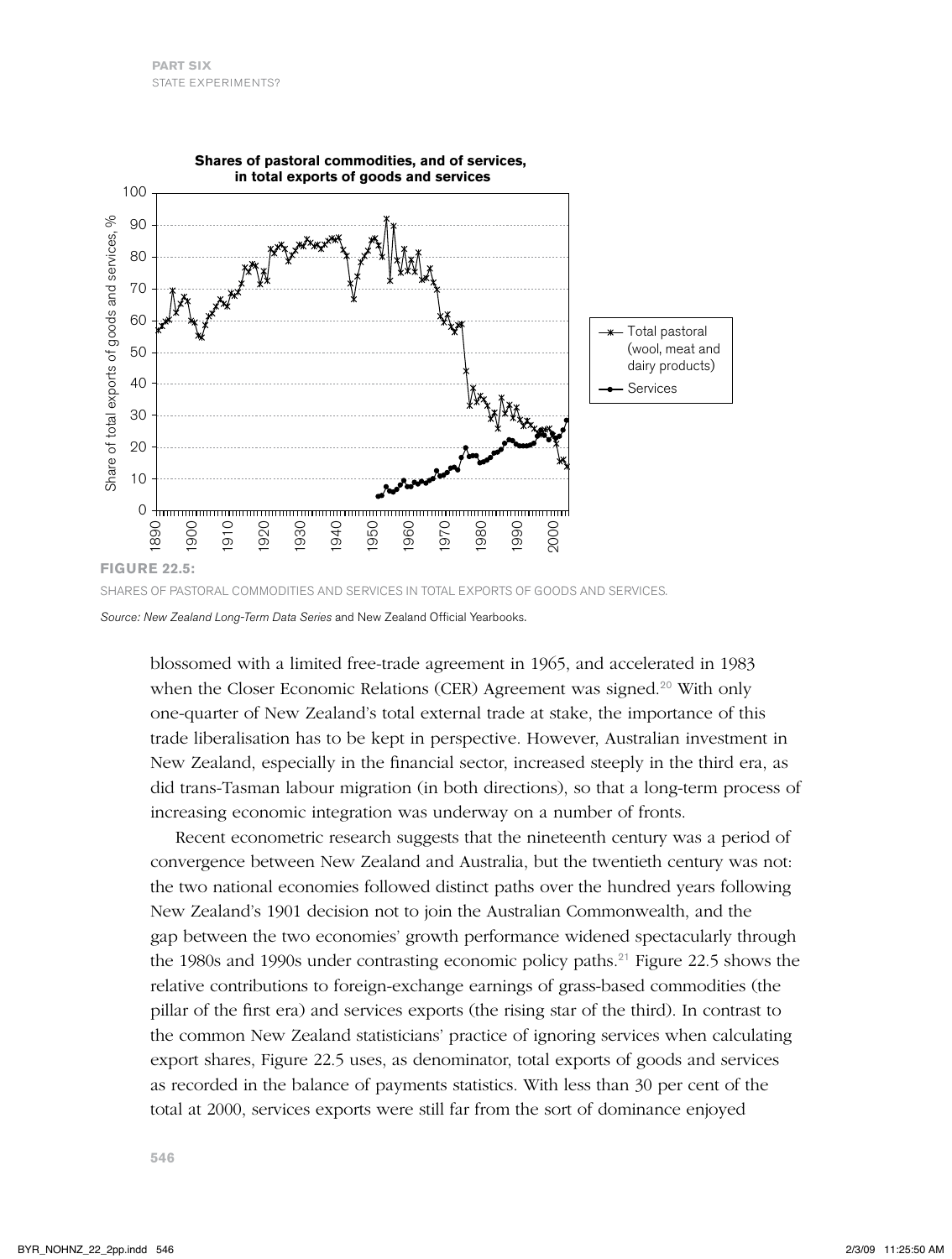

#### **Figure 22.6:**

Terms of trade between exports and imports.

by pastoral products until the 1960s, but their steady rise in the second half of the century signalled the appearance of a new basis for long-run economic sustainability far removed from the staples exports of the old white settler model.

Relative prices played a central role in the economy's evolution. Probably the most important price statistic until the 1980s was the commodity terms of trade—the relationship of the price of export goods to the price of import goods. As long as commodity exports were central to the sustainability of local incomes and employment, a downswing of the terms of trade meant a crisis, because it implied a fall in the quantity of imported goods that could be purchased with the prevailing volume of exports. In Figure 22.6 four such major downswings are apparent. One of these immediately followed the First World War and took the gloss off the early 1920s (note the long plateau in per capita income through the 1920s in Figure 22.3), although the momentum of export volume expansion carried the pastoral economy through until the second terms-of-trade shock of 1930–31, which transmitted the Great Depression to New Zealand. The subsequent election of the first Labour government triggered the regime shift to insulationism.

A third terms-of-trade downswing was associated with the Second World War, when import prices were driven up by shortages; but as the domestic economy was running at full throttle for the war effort and import demand was rationed, it did not stall the economy. The fourth downturn, however, from 1967 through to about

*Source: New Zealand Long-Term Data Series*, <www.stats.govt.nz/tables/ltds/default.htm>*,*  Table G1.1.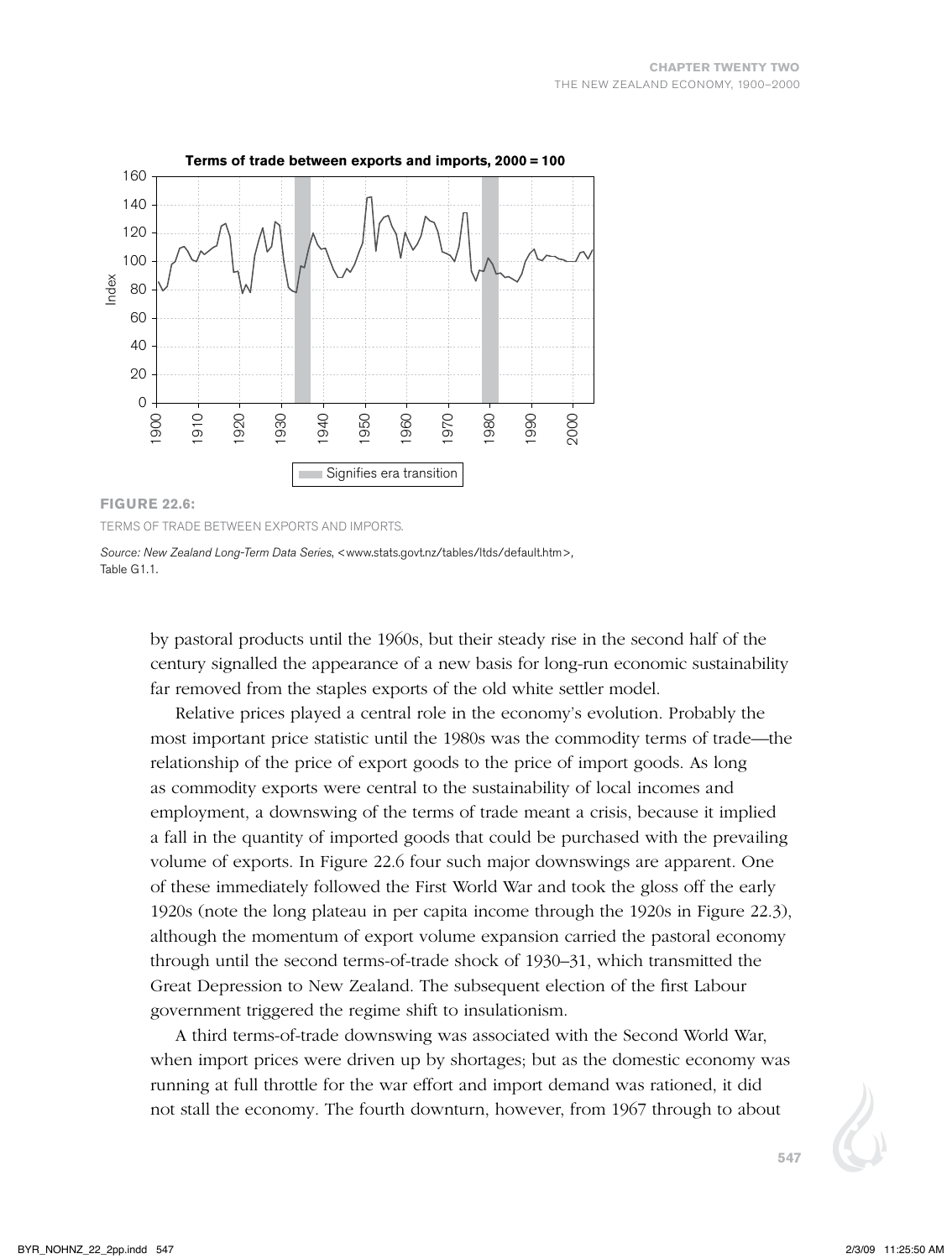1980 (briefly interrupted by a short-lived commodity price boom in 1972–73) was associated with a tightening foreign-exchange constraint on the economy, rising unemployment, the beginning of an upward trend in overseas debt and the second major regime shift of the century.

The terms of trade figured less in public consciousness and political debate in the 1980s and 1990s than previously, partly because they became less volatile than before, and partly because a new relative price ratio had moved to the foreground: the real exchange rate. Following the float of the New Zealand dollar in March 1985, the new economic policy regime introduced under the fourth Labour government led to an unprecedented situation where a major upswing in the terms of trade during the second half of the 1980s was completely offset by real exchange rate appreciation, which collapsed profitability and employment in tradeable goods production.

The real exchange rate has a variety of guises, one of which is the relationship between the prices of tradeable goods and those of non-tradeables (goods and services supplied to the local market but not traded offshore). Figure 22.7 plots the relationship between the economy-wide GDP deflator (a price index





#### **Figure 22.7:**

The price swing to services and non-tradeables: ratio of GDP deflator to import and export goods prices.

*Source: New Zealand Long-Term Data Series*, Tables E1.3, G4.1 and G5.1. Tradeables prices calculated as a simple average of the export and import price indexes.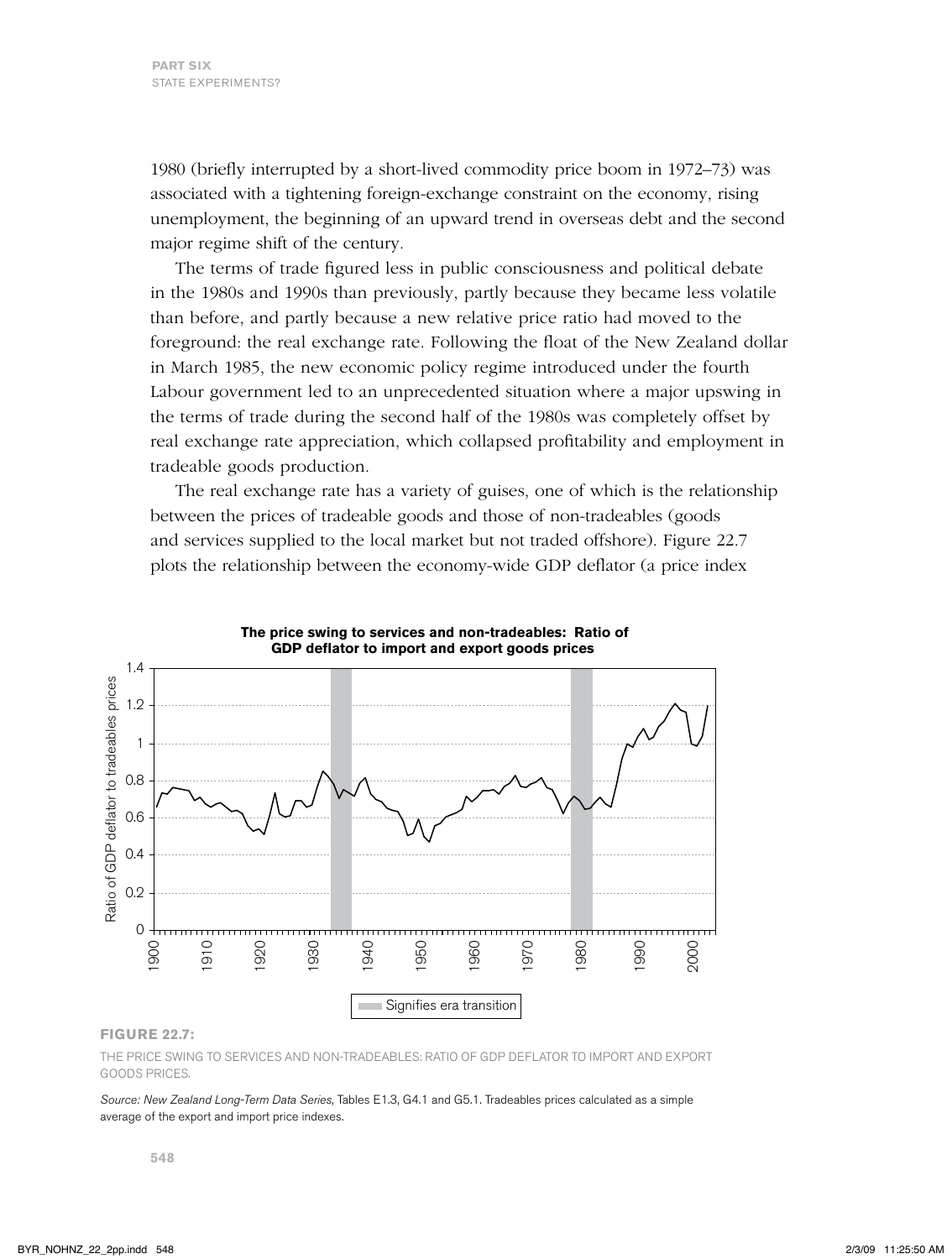covering all types of production including services) and the prices of traded goods (captured by a simple average of the import and export price indexes). This is not a perfect proxy for the real exchange rate because tradeable services are excluded from the denominator. The doubling of this ratio between 1984 and 1990 nevertheless indicates clearly the extent to which the neo-liberal policies of that period squeezed the profitability of traded goods producers (both goods exporters and suppliers of import substitutes), while favouring the suppliers of non-tradeables such as electricity, telecommunications, construction, transport and local financial services. The relative price swing also reflects the rising profitability and prominence of tradeable services such as tourism and education, which, as noted above, figure in the GDP deflator but not in the import and export price indexes.

In another important respect the third era differed from its two predecessors: unemployment. Figure 22.8 shows the unemployment rate as measured by the five-yearly census. No census was conducted in 1931, so a comparable measure of unemployment in the Great Depression is missing; estimates range from 12 per cent<sup>22</sup> to 33 per cent.<sup>23</sup> In the high years of the pastoral-exports era and the insulationist era, unemployment was low. The census unemployment rate bottomed



#### **Census unemployment**

#### **Figure 22.8:**

Census unemployment.

*Source:* B. H. Easton, *In Stormy Seas: The Post-war New Zealand Economy,* University of Otago Press, Dunedin, 1997, Table 14.5, p. 196; 1996 and 2001 data from *New Zealand Long-Term Data Series*, Table B2.3; 2006 from Statistics New Zealand, *Quickstats National Highlights: 2006 Census*.

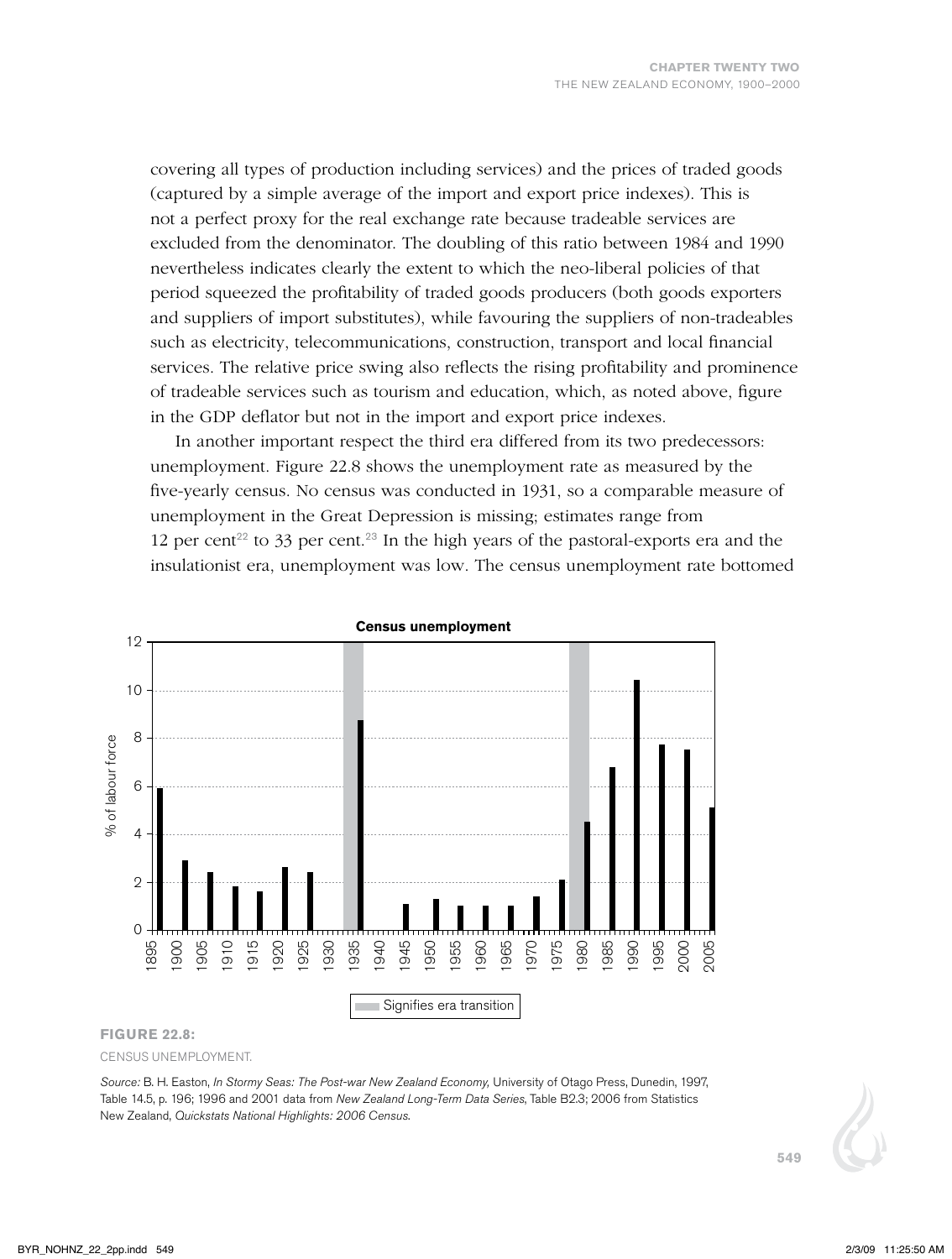

Net migration as a percentage of population.

*Source: New Zealand Long-Term Data Series,* Table A3.1. Data for 1900–1950 from Column W, net total migration. Data for 1951–2004 from Column AJ, long-term/permanent migration only.

> at 1 per cent of the labour force in 1961; the registered unemployment rate was half or less of this.<sup>24</sup> This was an important element in the maintenance of support for the policy regime in place, and in both the 1920s and the 1970s an upward trend in unemployment foreshadowed the onset of crisis and a policy regime shift. In the third era, however, the regime shift to neo-liberalism was in a direction that radically increased unemployment, as traded goods producers were squeezed and the economy's growth came to a stop for several years. The unpopularity of the policies was manifest in greater political unrest and uncertainty in the 1990s, and unemployment remained above 5 per cent for two decades, though it fell gradually as growth recovered from its 1980s sudden stop.

Figure 22.9 shows swings in migration that affected the New Zealand economy. A successful settler economy draws migrants during its boom phases but not during crises; this is clearly the pattern in Figure 22.9, which shows net migration surging 1900–10, 1919 and the mid 1920s, 1950–65 and 1991–2004 (with a dip during the late 1990s 'Asian crisis').<sup>25</sup> Immigration dropped away sharply at the two points of crisis (the Great Depression and the years of turmoil in the late 1970s), picking up again once the new political economy regime had been consolidated. As the twenty-first century opened, nearly one-quarter of the resident population was still foreign born, with a new generation of settlers drawn from Asia and the Pacific rather than the United Kingdom.

One further chart underscores the distinctiveness of the mid-century insulationist era. This is net overseas indebtedness/foreign investment, shown in Figure 22.10. Overseas investment always played an important role in the settler economy;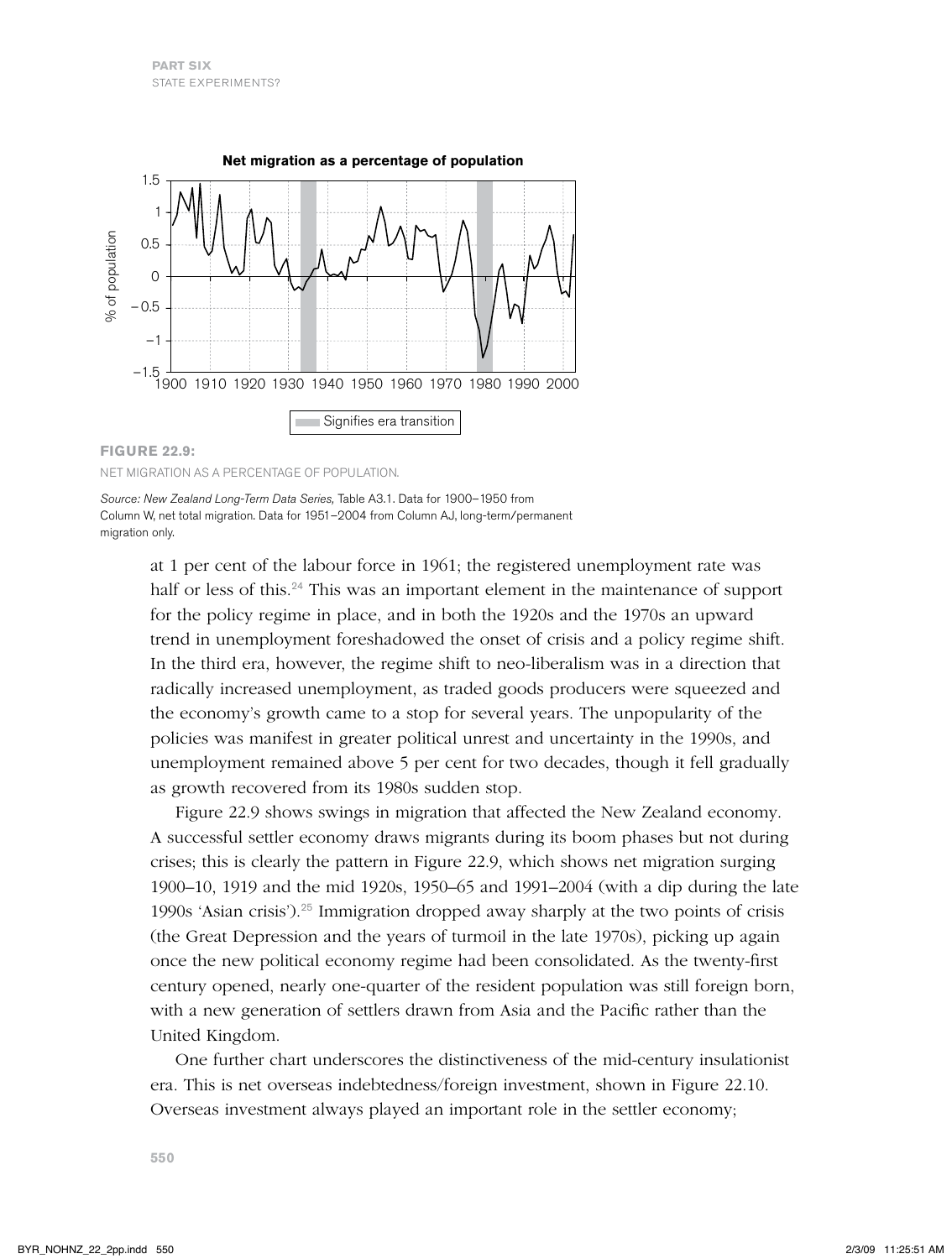

#### **Figure 22.10:**

#### Net international investment position (government and private).

*Sources:* Government Net External Debt from *Public Debt History of New Zealand*, <www.nzdmo.govt.nz/govtdebt/historytable.asp> (accessed 7 January 2007); Private external liabilities 1900–1966 from Z. Frankel, *New Zealand Overseas Borrowing*, Research Paper No 11, New Zealand Institute of Economic Research, Wellington, 1968, Table 10, p. 40; Net investment position 1978–1991 from P. Colgate and J. Stroombergen, *A Promise to Pay? New Zealand's Overseas Debt and Country Risk*, Research Monograph No. 58, New Zealand Institute of Economic Research, Wellington, 1993, pp. 16–17; Net investment position since 1992 from Statistics New Zealand INFOS Series IIPA.S5AAB; GDP series from *New Zealand Long-Term Data Series*, Table E1.2, Column AH.

> foreign investors were generally welcomed (or at least tolerated) despite a recurrent undertone of critical commentary.<sup>26</sup> New Zealand has always been a debtor country reliant upon inflows of foreign capital, but the amount of debt outstanding has swung widely and has changed in character over the past century. The pastoral export era was financed to a considerable degree by government borrowing overseas, supplemented by private investment in export processing, shipping, banking and insurance. Total debt hovered at over 100 per cent of GDP during this period, with a downward trend during the First World War.

In the late 1930s the new Labour government found itself in growing difficulties in its attempts to roll over the large official debt, which was a key element leading to the imposition of exchange control at the end of 1938. Official overseas debt was virtually eliminated during the Second World War by the combination of British procurement prices for New Zealand export products abroad and the implementation of exchange control and import control at home.<sup>27</sup> The Depression and war had also a negative effect on private foreign investment, so that by the 1950s total indebtedness was down to only 20 per cent of GDP.

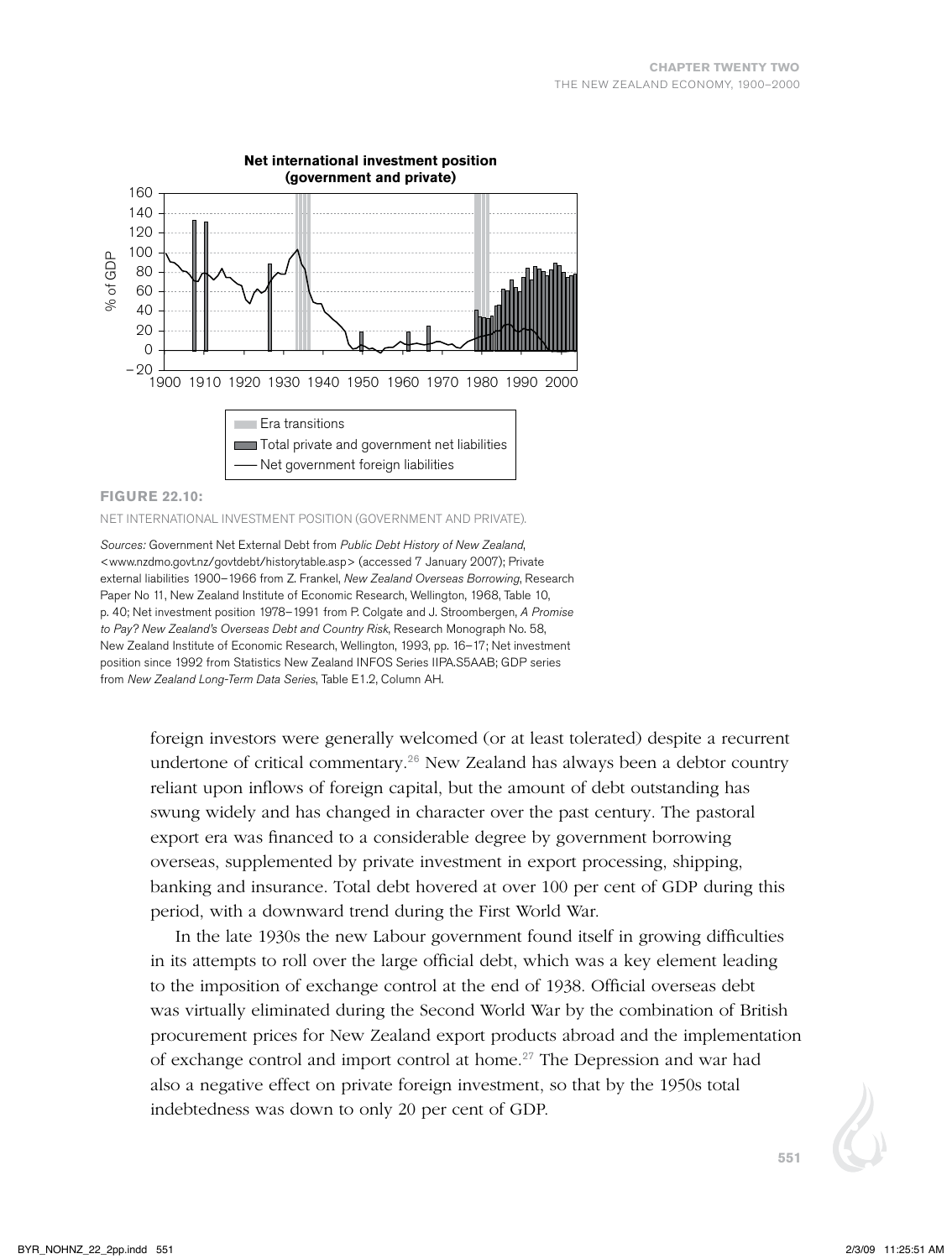The insulationist era, therefore, was one in which the New Zealand economy had no serious overhang of government overseas debt. The upward trend in private foreign investment in manufacturing during the 1960s and 1970s ran only slightly ahead of GDP growth, taking the aggregate net liabilities to 40 per cent again by 1980.<sup>28</sup> A renewed rise in government net overseas debt was one of the signs of increasing stress from the late 1970s to the mid 1980s, and only savage fiscal retrenchment in the 1990s enabled this debt to be eliminated again by the end of the century. Meanwhile, the third era was marked by major inflows of private capital, much of it into financial services and privatised infrastructure utilities. By the end of the century the economy was carrying a private external debt of the same order (relative to GDP) as the government debt of 1900.<sup>29</sup> Servicing this became a major drain on the economy, reflected in unrelentingly large current account deficits on the balance of payments from the mid 1980s.<sup>30</sup>

## POLITICAL ELITES, THE STATE AND THE ECONOMY

The state played a central role in sustaining the institutional and attitudinal underpinnings of each era's political economy. Interestingly, the election of a reformist political party was a reflex settler response in all of the three transitions discussed above: the Liberals in 1890, Labour in 1935 and Labour again (albeit a very different Labour) in 1984. Post-crisis consolidation of hegemony and legitimacy fell to conservative parties representative of (and/or responsive to) the newly ascendant economic elites: Reform and United in the pastoral exporters' unchallenged reign; National in the era of alliance between rural and urban tradeables producers in the 1950s and 1960s; and National again in the 1990s, representing this time the newly dominant business elite based in finance.

Throughout the grass monoculture era the state was activist in relation to the labour market, rural credit, large-scale infrastructural investments in support of pastoral farming, and a nascent social welfare framework designed to forestall social unrest by redistributing a share of the spoils from the export economy. In the labour market the state designed a centralised bargaining framework in the 1890s, enforced it in the industrial confrontations of 1912–13 and buttressed the subsequent consensus with pensions and housing credit.<sup>31</sup> In infrastructure, by 1920 when Lenin in Russia was calling for 'electrification plus soviet power', the Massey government—with Coates as Minister of Works from 1920—had introduced New Zealand's distinctive institutional arrangement of elected Electric Power Boards to electrify rural areas and enable adoption by the dairy industry of modern techniques of electrical milking and cream separation, and was embarking on the State Hydro Construction programme, which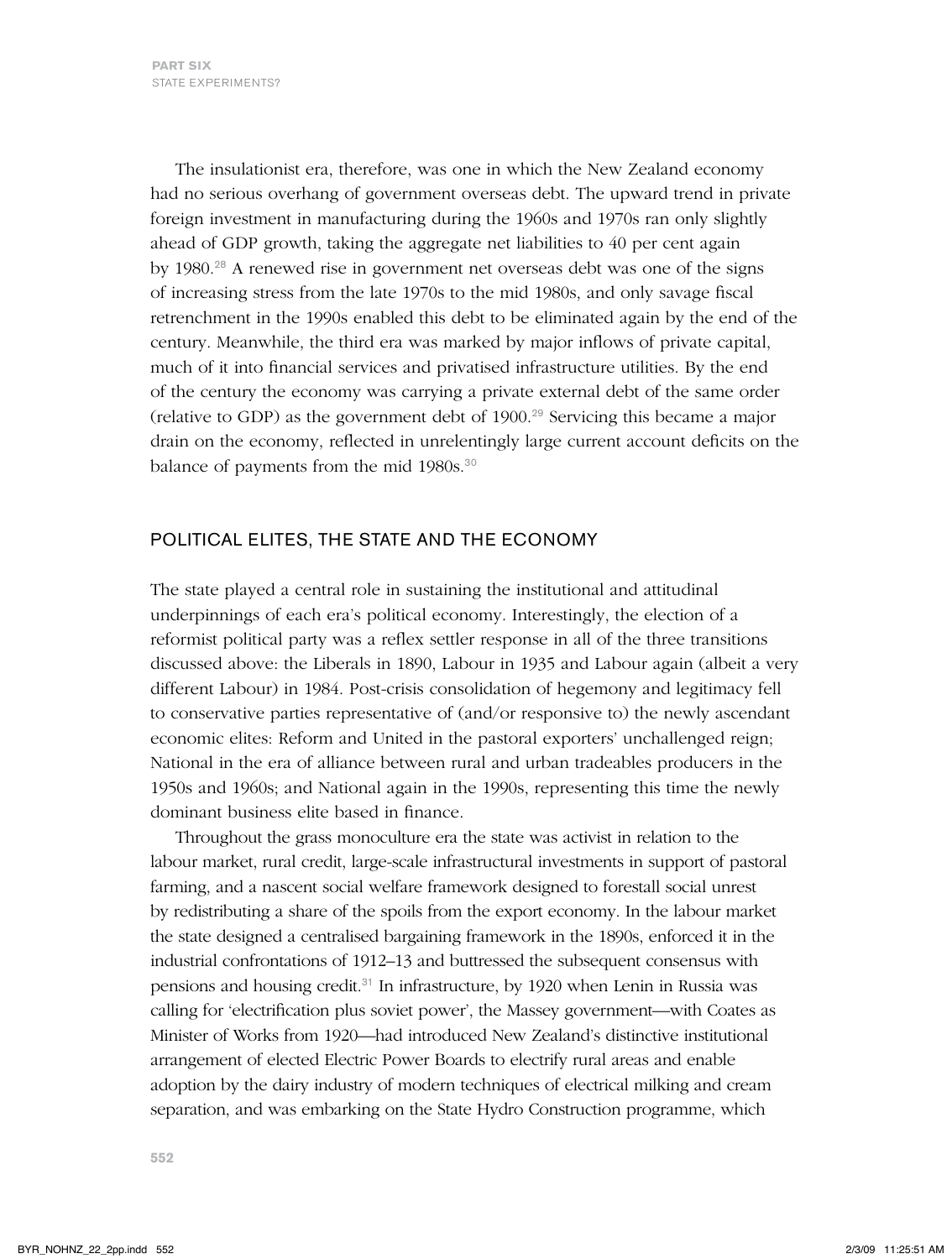came to an end only in the 1990s. Coates' attitude to institutional design closely matched that of New Zealand dairy farmers (his constituents) in general, for whom collectivist institutions such as cooperative factories and a centralised state-run marketing board were always pragmatically compatible with an ideology of 'rugged individualism'.

Through the insulationist, import-substitution era the critical policy focus was the labour market, where full employment was sustained until the end of the 1960s by the centralised system of arbitration and compulsory unionism, held together by a remarkable act of collective willingness on the part of labour, capital and the rural sector. The re-emergence of mass unemployment in the 1970s has been attributed to the breakdown of this consensus, and the subsequent outbreak of a 'struggle for shares' was associated with a wage–price inflationary spiral as the 1970s progressed.<sup>32</sup>

In the era of the swing to services, the state apparatus itself was comprehensively remade to fit the mould of the new political economy.<sup>33</sup> Government departments were restructured or abolished, and both power and analytical capacity were concentrated in those parts of the administration most closely involved and aligned with the financial and business services sectors. The removal of state control over economic activity, and the extraordinary extent of government's willingness to rely upon unregulated market forces to steer the economy, made New Zealand (as in the 1890s and 1930s) an extremist outlier on the international policy spectrum.<sup>34</sup> By the mid 1990s a bipartisan strategic policy consensus on the direction of the economy had been bedded in at the level of the country's ruling elites and mainstream media.<sup>35</sup>

A consistent feature of the post-1984 economic policy mix has been official tolerance for economic and social developments that would have forced intervention in preceding eras, in particular high unemployment, steadily worsening inequality in the distribution of income and wealth, and rapidly rising overseas debt due to a flood of overseas investment, largely directed to takeovers.

### DETAIL ON THE THREE ERAS

New Zealand's entry to the twentieth century began with an economic transformation, starting in the 1890s, away from a relatively diversified export economy based mainly upon depletable resources—what Sutch described as 'the quarry'—towards a highly specialised pastoral export operation selling partly transformed primary commodities: meat, butter, cheese and wool.<sup>36</sup> The full transition to a settler-controlled pastoral monoculture selling into the United Kingdom market has been described by James Belich as 'recolonisation', but this term is unsatisfactory as neither colonisation nor decolonisation has unambiguous meaning in a settler-capitalist context. $37$  The tight integration of the New Zealand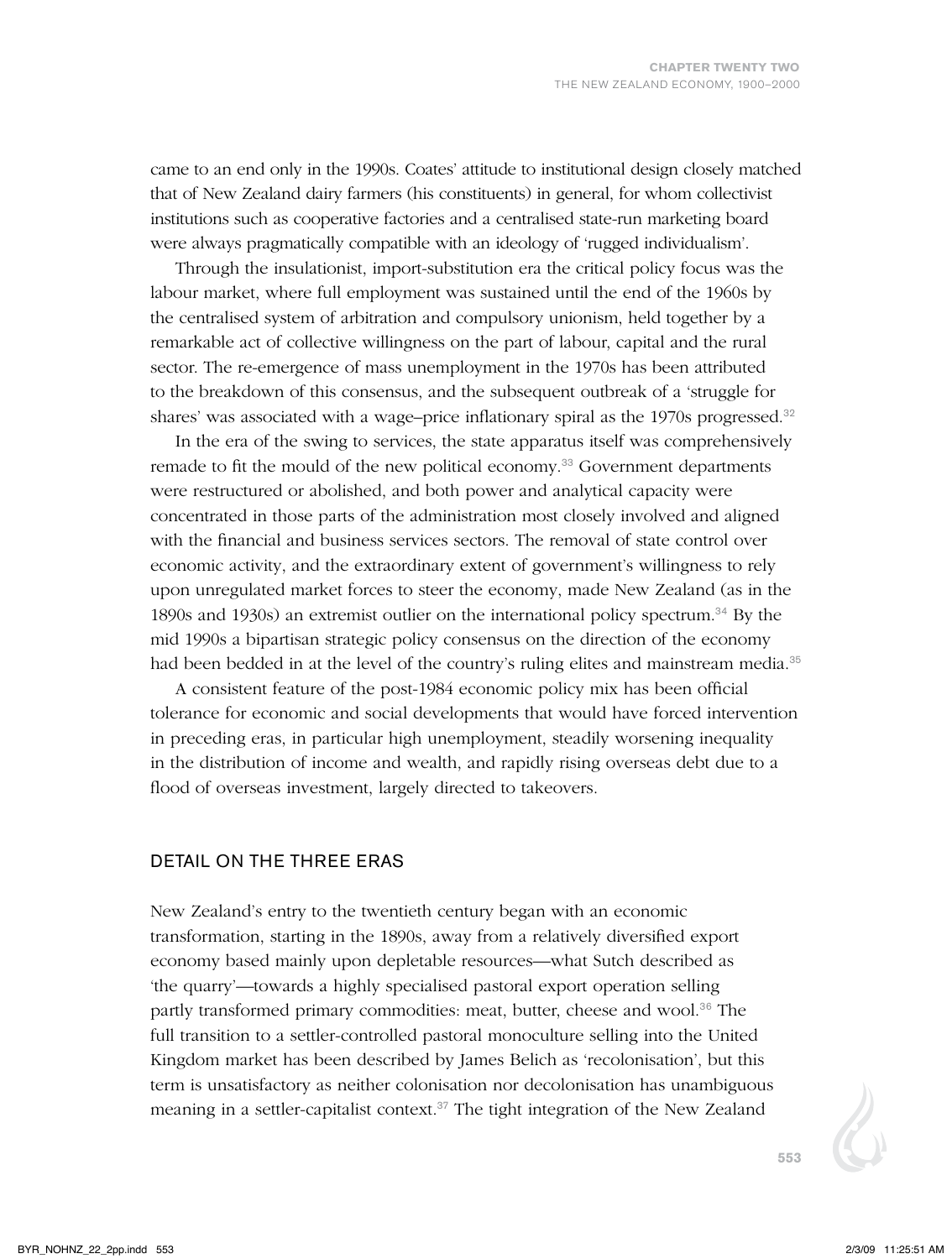economy and polity with Britain during the grass-monoculture era was a bottomup, not a top-down, process, driven by the settlers' enthusiastic embrace of ongoing economic connections with the metropolis—more a process of settler colonisation of market niches in the UK than any revival of British control over New Zealand.

The radical shift was a logical opportunist response to the rapid advance of industrialisation in Europe and North America, once that process had created the trilogy of steamships, refrigeration and a growing market for imported foodstuffs in the United Kingdom. It also represented escape from the unsustainability of the nineteenthcentury political economy, which Easton has summarised as 'a Maori economy, a quarry which was rapidly exhausting depletable resources . . . a small sustainable sector [primarily wool], and a mainly urban society parasitic on the other three'.<sup>38</sup>

Domestically, the shift entailed resolution of the nineteenth-century land struggles in favour of the settlers, followed by a determined, state-led consolidation of the emergent rural economy of owner-operated medium-sized farms. In the 1890s the Liberal government embarked upon subdivision of large landed estates in the South Island and in the Waikato, with the acquisition of huge areas of Maori land for conversion into medium-sized owner-operated farms.<sup>39</sup> Between 1891 and 1911 the Liberal government purchased 3.1 million acres of Maori land at an average price of 6s 4d per acre.<sup>40</sup> Following the removal (in the Native Land Act 1909) of restrictions on land alienation, private buyers joined the Crown in the market. In the period 1912–20, 2.34 million acres were purchased, more than half of it by private buyers. By 1920 Maori owned less than 5 million acres, of which 3 million acres were leased to small-capitalist farmers, and over a million were unusable for agriculture.<sup>41</sup> The simultaneous breakup of pre-existing great estates (much of it by private subdivision rather than compulsory purchase under the Liberals' 1892 and 1894 Land for Settlement Acts) made available for intensive settlement another 1.3 million acres, at an average of 84s per acre.<sup>42</sup>

The transfer of this massive amount of land from Maori and large-estate ownership into medium-sized holdings—many developed by clearing forest, funded by state credit and intensively farmed to supply new market opportunities opened up by refrigeration—swung the New Zealand economy towards a 'monocultural, extraverted specialisation in the production of primary raw material for the "mother country" . . . The combination of British imperial dominance and a collaborative mercantile-financial-landed ruling group in New Zealand . . . guaranteed the colony's full insertion into the world-system . . . as a specialist staple producer and exporter in return for the import of British capital, labour and manufactures'.<sup>43</sup>

Still, the new generation of New Zealand pastoral farms lay above the threshold of peasantry. They were technologically sophisticated and underwritten by massive government spending on infrastructure, in the form both of direct support to pastoralism (herd testing, extension services and cheap credit) and of indirect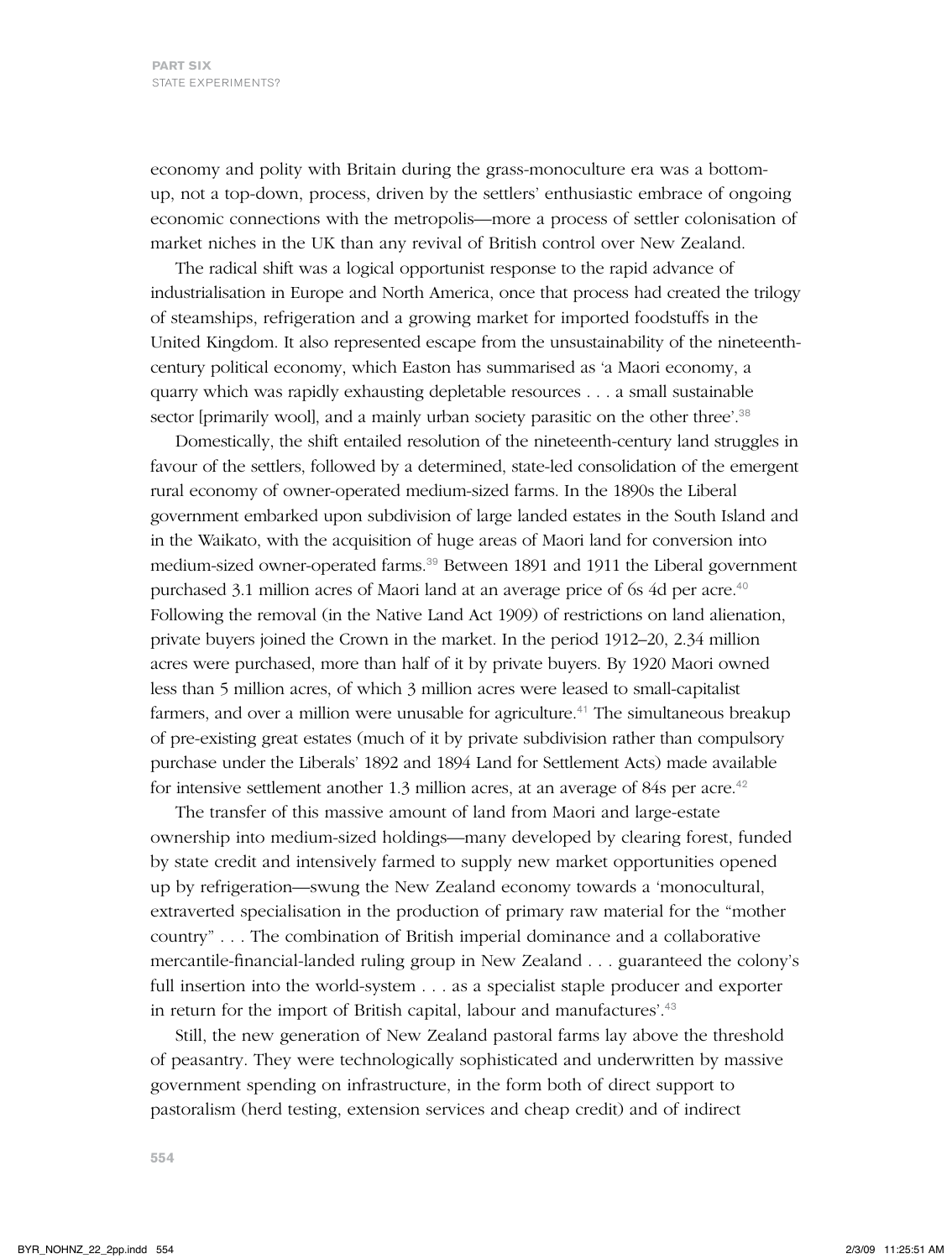support (roads, rural electrification and producer boards). The staple export products were wool and a set of industrially processed livestock products—meat, butter and cheese—with transportation around the world made feasible by refrigeration technology introduced in the 1880s, and production technology that required skilled labour, which commanded internationally high wages (explicit in meat processing plants and dairy factories; implicit in the case of self-employed farmers). The key input for all these export goods was, of course, grass.<sup>44</sup>

The mid twentieth century brought the phenomenon of what has been called 'insulationism', a notion that evokes the idea of 'economic insulation' and used with particular reference to the 1958–60 Labour government.<sup>45</sup> State support notwithstanding, the grass-monoculture era lost momentum in the 1920s and ran into crisis in the early 1930s as agricultural commodity prices collapsed. In New Zealand, as in many other countries on the global periphery, the Great Depression triggered a switch from reliance upon export-led growth to a more inward-looking economic strategy designed to insulate the economy from external shocks to the terms of trade. This policy orientation was reinforced by the Second World War, during which government intervention to promote industrialisation and ration scarce imports was wide-ranging.<sup>46</sup>

Three aspects of the economic regime shift of the 1930s appear to have been instrumental in triggering the subsequent growth boom. First was the relative price impact of the 1933 exchange rate devaluation, which provided a protective edge for local import substitutes while at the same time lifting farm incomes. This was subsequently supplemented by Labour's adoption of quantitative import and exchange controls in late 1938.<sup>47</sup> Second was a period of remarkably relaxed monetary policy following establishment of the Reserve Bank of New Zealand in 1934.<sup>48</sup> Third was the impact of increasing government spending, initially on state house construction and relief work, and subsequently on social welfare transfer payments, which lifted domestic demand.

The relationship between per capita GDP and exports is explored in Figure 22.11, which shows a zigzag pattern in the industrialisation era, separating the other two periods (1900 to the early 1930s, and 1973–2003) when export growth was more closely linked with GDP growth. The 'Korean boom' shifted the entire relationship abruptly to the right between 1945 and 1952, but with allowance made for this oneoff structural seismic shift, from the mid 1930s to the mid 1940s, and again from 1952 to the early 1970s, GDP per capita grew largely independently of the trend of per capita real exports.

The first Labour government's political mix of full employment, industrialisation, infrastructure investment and construction of a welfare state always remained dependent, in the final analysis, upon the continued ability of pastoral exports to secure foreign exchange until such time as an alternative source of overseas earnings

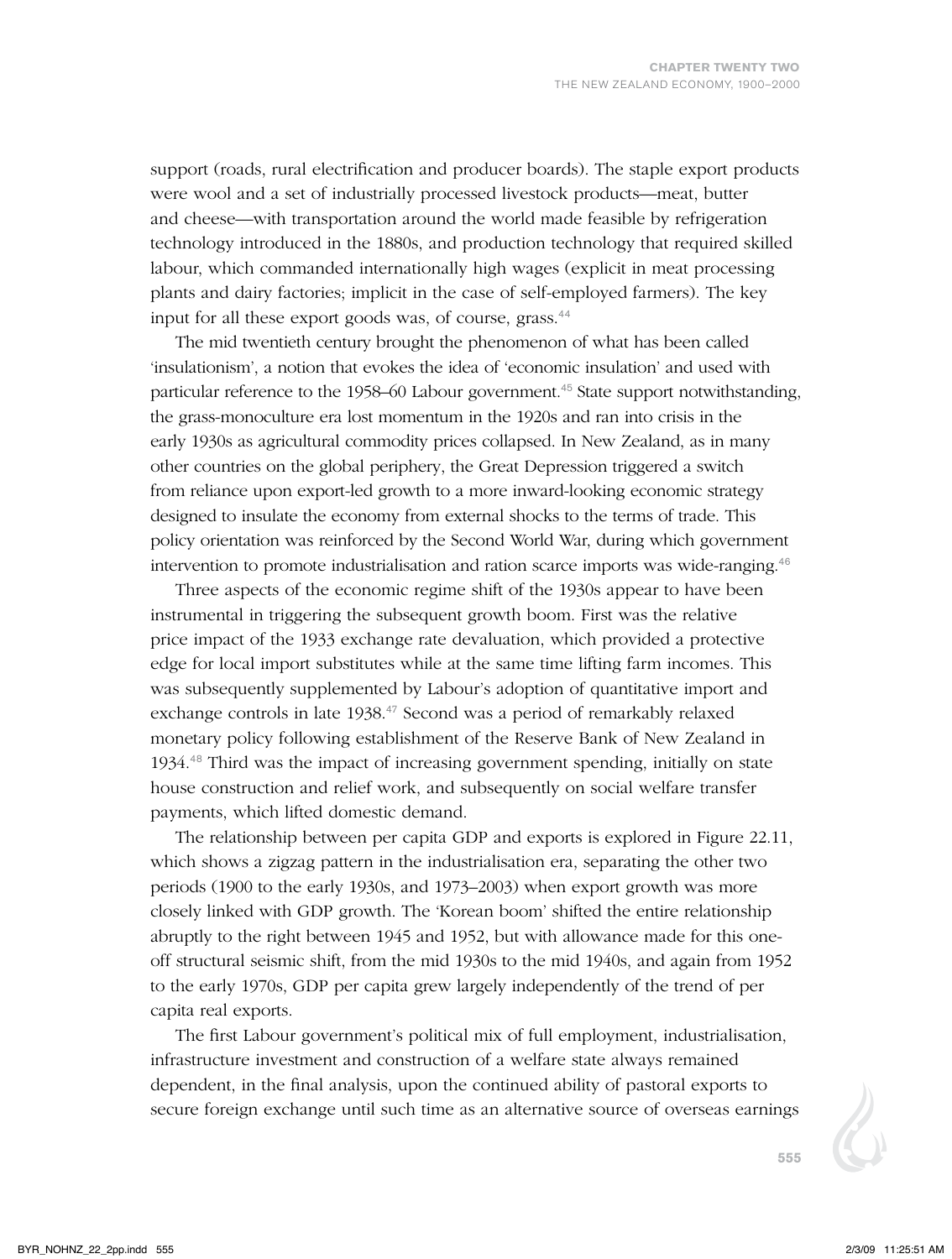

## **Figure 22.11:**

Relationship of GDP to exports, 1900–2003.

*Source: New Zealand Long-Term Data Series,* Table E1.2, Columns AH (GDP), AJ (population) and AK (per capita GDP); per capita exports calculated from Figure 22.3 data.

> might emerge. Quantitative import licensing, imposed at the end of 1938 in the face of a critical shortage of foreign exchange, became a central plank in the postwar quest to render full employment sustainable in the face of a foreign exchange constraint (manifest in persistent excess demand for imports under the fixed exchange rate regime that prevailed until 1985).<sup>49</sup> Many of the new industries were import-substituting to serve a growing internal market supported by welfare-state transfers; but some were export-substituting in a drive to diversify exports away from the grass-monoculture base. Forest products processing was one such new industry; large areas of countryside were invaded by a new industrial crop, exotic forestry, and forestry exports rose from 0.4 per cent of total exports in 1945 to 3 per cent by the early 1960s.<sup>50</sup> Another project aimed at export diversification, which came into production only in the 1970s, was the Comalco aluminium smelter at Bluff.

> Responding to the new incentives presented by import licensing and the expanding internal market, foreign investment transferred its focus from the freezing works and shipping lines of the grass-monoculture era into heavy industry—metals, chemicals, pulp and paper, and engineering—and import-substituting through the production of manufactured consumer goods.<sup>51</sup>

> The new political economy stabilised and solidified when export pastoralism was suddenly and unexpectedly revived by the Cold War and the Korean wool boom. Under National Party administrations through most of the 1950s and 1960s, government was in the hands of a coalition of tradeable goods producers in town (import-substituting manufacturing) and country (pastoralist export producers), with tacit support from the labour movement so long as full employment was sustained.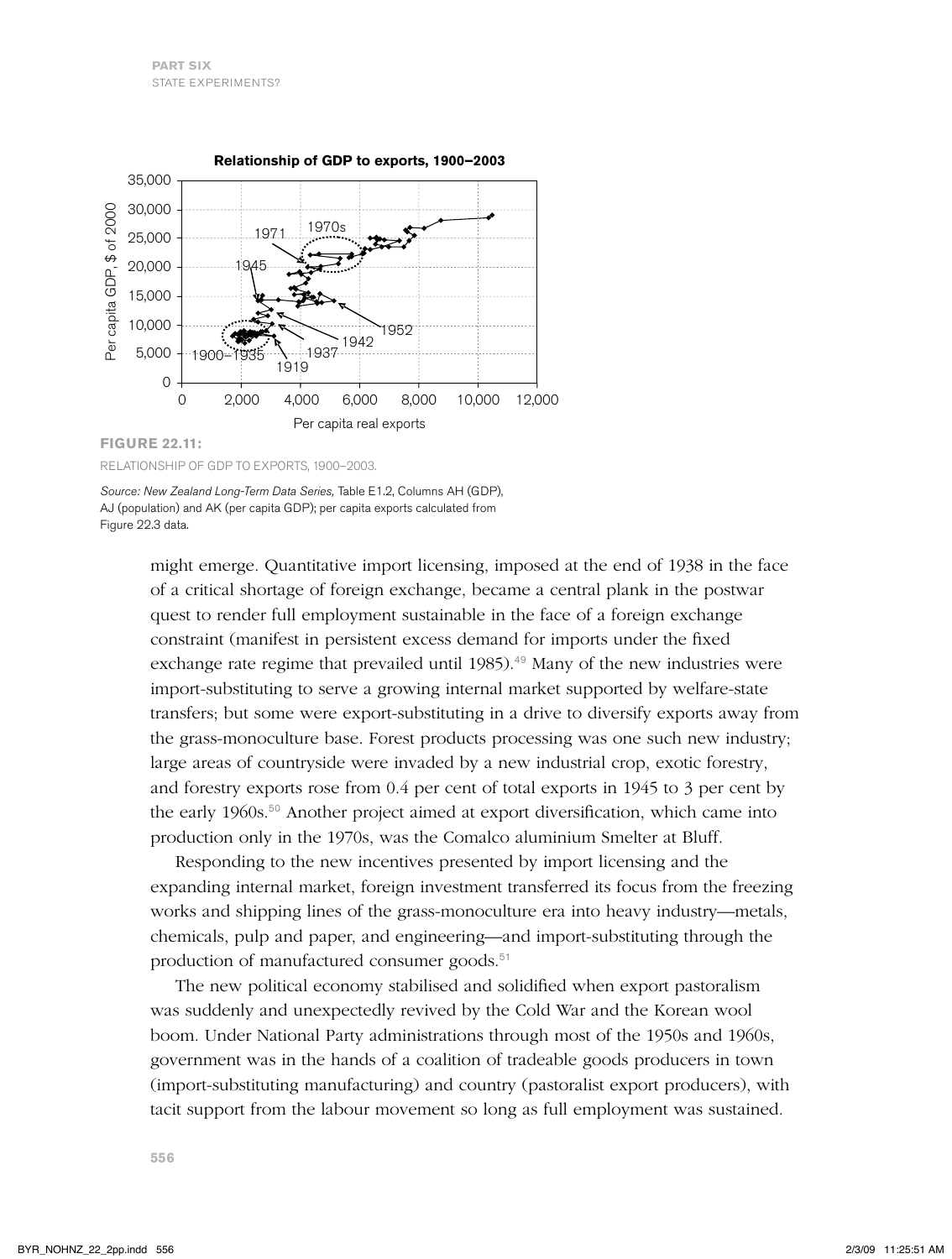The logic of economic policy in the insulationist era was straightforward.<sup>52</sup> The goal of full employment required a change in sectoral balance away from farming, which in turn required policy interventions. As population growth outran employment opportunities in farming, and with settler-economy expectations of continued high material living standards, the achievement of full employment entailed the expansion of non-farm economic sectors providing high-wage jobs. This in turn required a high degree of government regulatory intervention to keep economic activity high while preventing domestic demand from spilling over to create balance-of-payments crises.

Quantitative import and exchange controls were central to keeping this policy regime sustainable through the Bretton Woods era of fixed nominal exchange rates. Before the 1938 imposition of controls, New Zealand tariffs were low and manufacturing was effectively exposed to world prices. Lattimore has estimated weighted average tariff protection for manufacturing at 20 per cent in 1906, 17 per cent in 1908 and still 17 per cent in 1925.<sup>53</sup> Further tariff reductions were agreed at Ottawa in 1932, and legislated in  $1934$ .<sup>54</sup> Import controls reversed this trend, sharply increasing the rate of effective protection. Elkan estimated that effective protection was over 50 per cent in the 1950s and 70–75 per cent by the mid 1960s.<sup>55</sup> Lattimore estimated 45.5 per cent for 1955–58 and 66.5 per cent for 1964–67:<sup>56</sup> 'If New Zealand was to grow beyond its pastoral base, then it had to industrialise in some form. The alternative was emigration or at least a reduction in immigration'.<sup>57</sup> The obverse of protection for manufacturing was a de facto tax on pastoral export producers. Elkan estimated significantly negative effective protection for primary producers: –11.3 per cent in the mid 1950s and  $-13.5$  per cent in the mid 1960s.<sup>58</sup>

The last third of the twentieth century brought a swing towards a services economy. In New Zealand, as in many other countries on the global periphery, especially within Latin America, the import substitution era that began in the 1930s had by the 1970s reached the stage at which a transition to export diversification was required for growth of the new industries to continue, which implied an opening up to international competition and relaxation of exchange controls. The resulting political stresses have been characterised by Easton as 'the new diversified political economy remorselessly overriding chunks of the long-standing pastoral one', providing the driving force behind the CER Agreement with Australia which came into force in 1983.<sup>59</sup> However, Briggs dates the start of rapid export diversification about 1967, while Gould dates it from the 1950s, but gathering pace in the 1970s. $60$ From around 15 per cent of the total goods exports in the late 1960s, forestry and 'other' exports (fruit, aluminium, steel and manufactures) had risen to around half by 1980. Meanwhile, as Figure 22.5 shows, the share of pastoral exports in the economy's current-account earnings fell precipitously through the 1970s. Some of the new export products—such as aluminium, and pulp and paper—were associated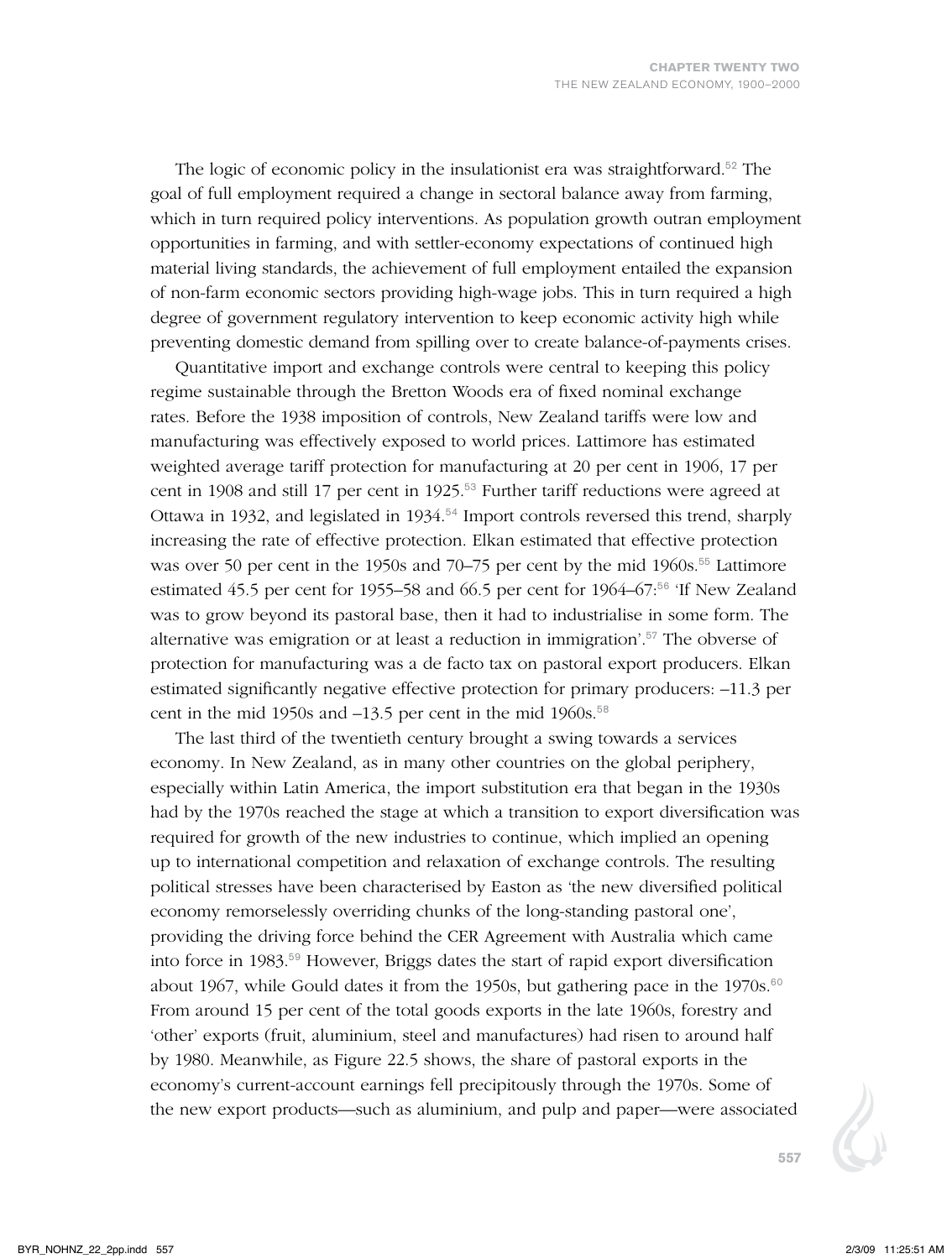with giant industrial operations, but a great many were produced by small- and medium-scale firms in manufacturing, fishing and non-pastoral agriculture.

By the early 1980s the newly ascendant business elite was coalescing around emerging opportunities in both services and non-traditional exports, but in 1984 politics abruptly stepped in and reoriented the process of economic evolution. The extremist neoliberal policies adopted by the fourth Labour government, 1984–2000, laid waste to large swathes of manufacturing and agriculture by adoption of a macroeconomic policy stance that led to a swing of relative prices, and hence profitability, against tradeable goods producers and in favour of non-tradeables such as finance and utilities (see Figure 22.7).

Finance, education, tourism, business services, design, and infrastructure utilities moved to centre stage in the 1980s and 1990s in a deregulated policy environment that attracted large capital inflows. $61$  This consolidated a new generation of large corporates in utilities and finance. The swing to services took roughly two decades from around 1970 and crystallised during Roger Douglas' period as Minister of Finance (1984–88).

Debate over economic strategy among the country's sectoral elites and policymakers had rumbled along through the 1960s in a series of major governmentsponsored conferences: the Industrial Development Conference (1960), the Export Development Conference (1963), the Agricultural Development Conference (1963–64) and the National Development Conference (1968–69). All these were grounded within the policy discourse of the import-substitution era but saw future economic growth as depending increasingly on broadening the export base as manufacturing matured and deepened, although the potential for future expansion of services sectors such as tourism was canvassed. The oil shock of 1974 gave rise to a 1976 task force report that led to establishment of the New Zealand Planning Council, a state-sponsored think tank that undertook and published a stream of strategic policy-related economic research over the following decade, before being wound up in 1990 as the post-transition neo-liberal policy consensus was bedded down.<sup>62</sup>

Precisely what sort of regime shift would shape the economy's transition out of insulationism was unclear for nearly two decades. The National Development Conference produced, after tense negotiations, Resolution 209A, which called for import licensing to be replaced by tariffs and for protection to be 'such as to encourage competition, efficiency and reasonable prices to other sectors and to consumers' and to 'have regard to the need to give the consumer choice and variety'.<sup>63</sup> Movement by policymakers in this direction was, however, slow throughout the 1970s. Experimental strategic reorientations were tentatively tried: limited financial liberalisation in 1976 and an expensive but unsatisfying flirtation with heavy industrialisation based on energy resources (the so-called 'Think Big' package) in 1979–83. Finally, the fourth Labour government, elected in 1984, decided simply to throw overboard the entire policy framework of the preceding half-century, allow deregulated markets free rein and see what emerged.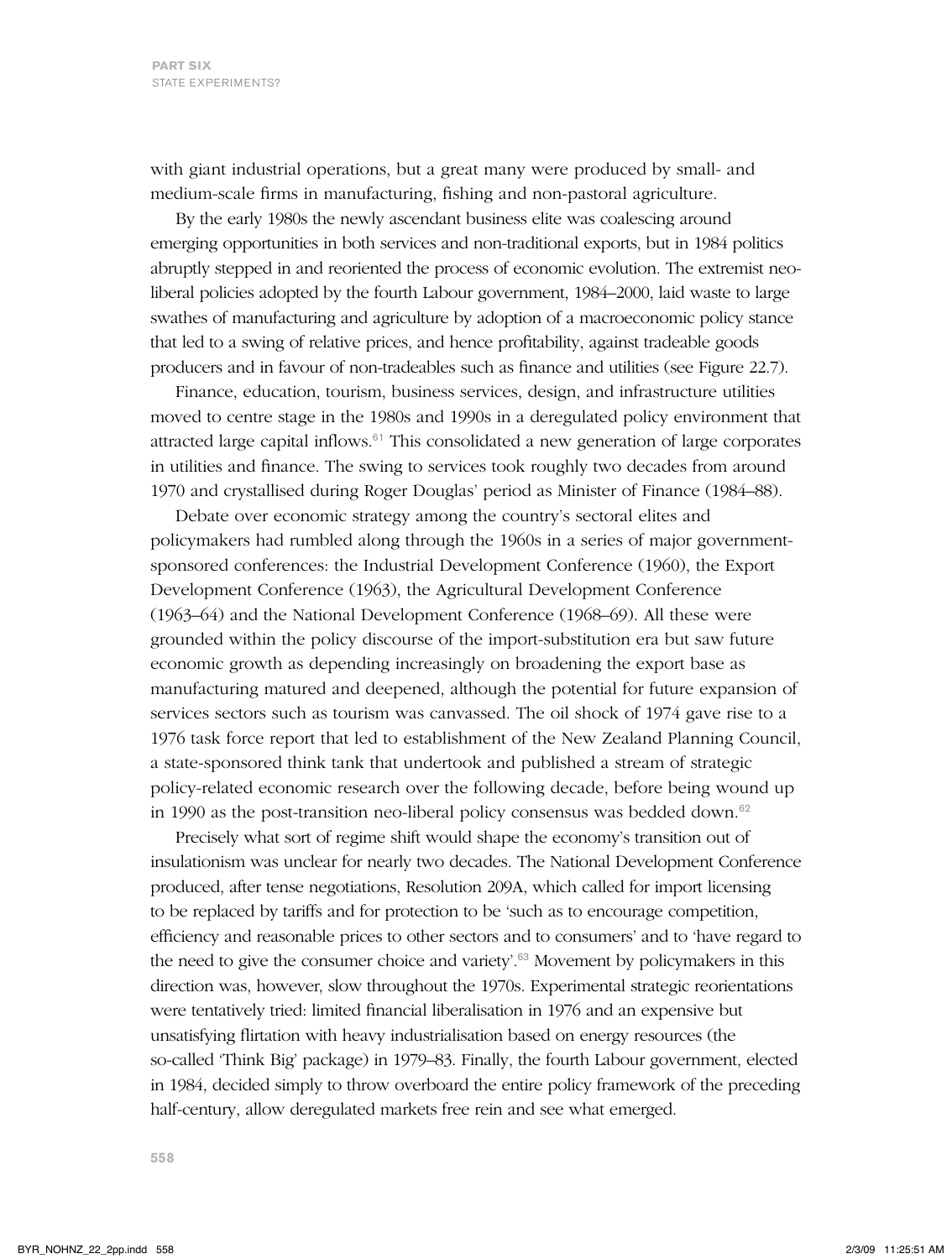As was true of import substitution during mid century, so, too, the liberalisation policies of the 1980s were in tune with a strong current of international policy thinking: in this case, that of the major Washington-based international agencies, the World Bank and International Monetary Fund. But again, as in the 1890s and 1930s, the New Zealand settler state brought its own distinctively radical, extremist and ruthless flavour to implementation of the new model. Once embarked on the new course, the fourth Labour government between 1984 and 1990 moved as far and as fast as the Liberals 1890–1910 and the first Labour government 1935–1940.

State agencies not aligned with the new political economy were simply abolished, and those that were so aligned (particularly Treasury and the Reserve Bank) were strengthened.<sup>64</sup> Vested interests that had dominated the preceding era—farming, engineering, manufacturing and the holders of import licences with their associated scarcity rents—were crippled by the stripping away of virtually all their effective protection: farm subsidies were abolished, import controls ended, tariff rates dropped and the concessional credit for tradeables producers terminated. This coincided with the implementation of a strong anti-tradeables 'bias' in policy. Indeed, policy momentum was built up by rapid implementation of foreign-exchange-market deregulation, corporatisation and privatisation of state-owned enterprise, and tax reforms favouring the financial sector, all of which created opportunities for a new business elite to consolidate its strategic influence over economic policy.

There is an extensive literature on the 'crisis' and the 'reforms' of the 1980s.<sup>65</sup> Two empirical observations serve to underscore how radical was the sectoral reorientation of the last two decades of the century. First, take the activities of the major companies listed on the New Zealand Stock Exchange (NZX). In 1980 in the twilight of the import-substitution era, 75 per cent of share-market capitalisation was in agriculture, primary processing, engineering, manufacturing and construction. By 2000 these sectors had fallen to 21 per cent of the share market. On the other side of the story, finance, investment and property companies, utilities and transport had risen from 8 per cent in 1980 to 50 per cent by 2000.<sup>66</sup> The top fifteen firms listed on the share market in early 2006 included only a single manufacturer and a single construction company; the remainder were involved in energy, transport and infrastructure (seven firms); entertainment, health care and retail (four); and finance and investment (two).

Second, take the sectors earning foreign currency revenues on the current account of the balance of payments. In terms of the official statistics, 'services exports', which had been 7 per cent of total export earnings in 1960 and 12 per cent in 1970, had risen to 21 per cent by 1984, 24 per cent by 1995 and 27 per cent by 2003. These figures understate the shift because neither education nor tourism is reported directly in the trade statistics, yet their combined earnings by 2000 had overtaken total pastoral exports. In terms of services exports, the wide-bodied passenger jet was to the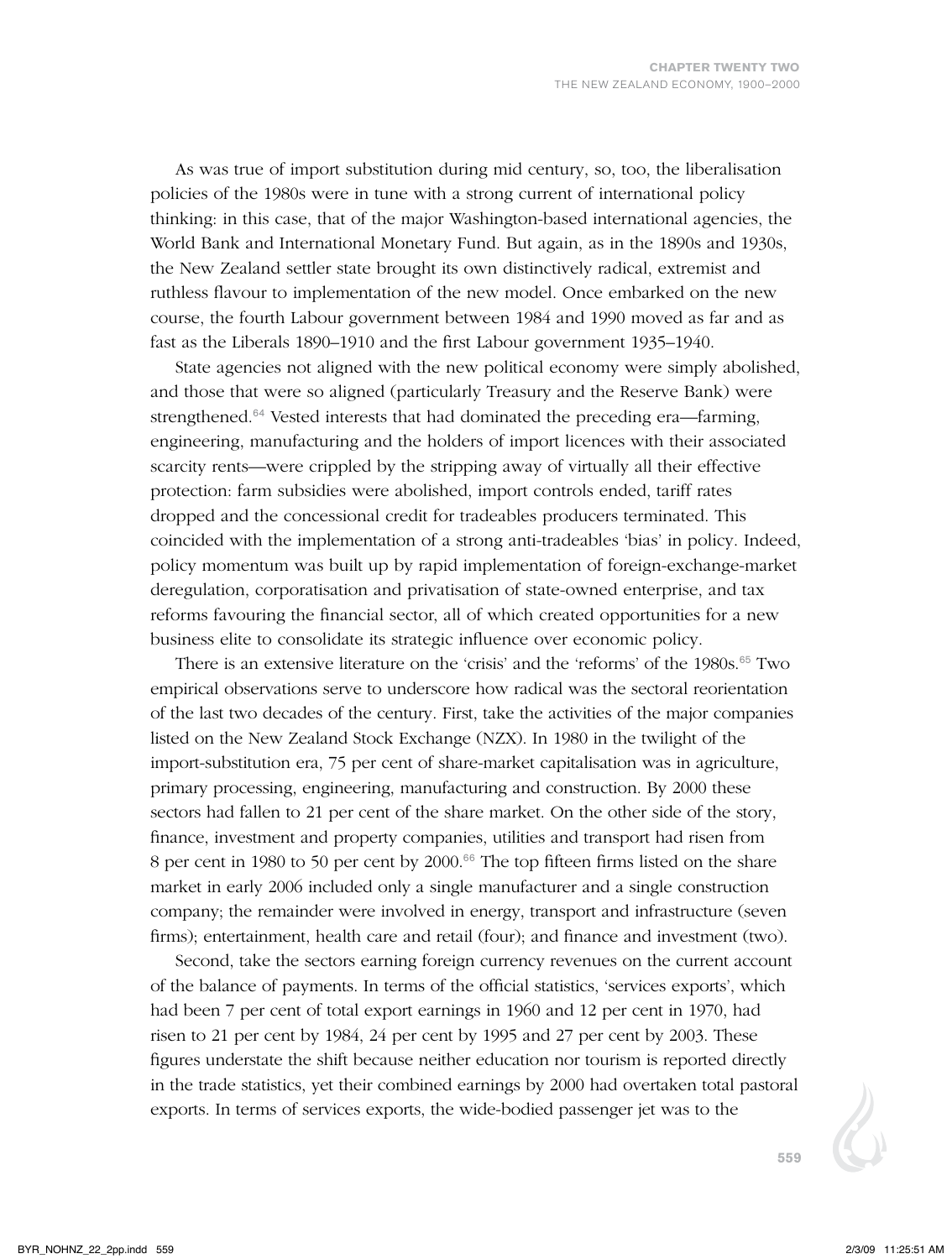New Zealand of 2000 what the refrigerated steamship had been to the New Zealand of 1900—a global transportation technology that transformed the set of opportunities open to settlers on the global periphery. From farming sheep and cows, New Zealand moved towards farming visitors. For the utilities sectors supplying the local market, the big change was one of ownership and control, as formerly government-owned infrastructure assets were corporatised and privatised, and their new private owners and/or managers thereafter occupied the commanding heights of the domestic economy. The resulting regulatory problems were left for the new century.

## THE CONVERGING MAORI ECONOMY

While the statistical record and policy history of the twentieth century trace the path of the settler economy, the non-settler indigenous economy underwent its own transitions. For Maori, as for settler Pakeha, the same three clearly defined economic eras are to be seen, while the story of the century is one of economic convergence between Maori and settler economies and peoples.<sup>67</sup>

In the grass-monoculture era, with Maori reduced to the status of a tiny demographic minority, the settler strategy was to dispossess Maori of land and then sideline them in rural enclaves—a local version of the 'native reservations' model adopted in other settler colonies. The corresponding Maori strategy (no less flexible and pragmatic than that of the settlers) was to turn inwards and focus on the sustainability of community, tribal structure and cultural resources in a period of subsistence involution. Maori political leadership from 1900 to the 1940s was strategically concerned with the construction and protection of a space within which Maori culture and society could recover from the nineteenth-century cataclysm.<sup>68</sup>

The second era, insulation and industrialisation, opened the door in the 1940s and 1950s to urban wage labour for rural migrants, and young Maori seized the opportunity.<sup>69</sup> Within a generation most Maori were urban and engaged in labouring occupations, and Maori leadership was preoccupied with the social stresses of urbanisation and questions of tribal and ethnic identity. White settler strategy towards Maori in this era was assimilationist, aiming to fully incorporate Maori into both the new industrial labour market and the redesigned welfare state.<sup>70</sup> This made economic sense: unskilled labour had become a scarce resource for the first time since the nineteenth century, and there was a growing and untapped rural reserve of young, mobile Maori labour available for recruitment.

Maori society suffered cultural setbacks in the 1960s (declining use of the language and erosion of iwi identity and cohesion), but reaped economic gains from full employment and ethnic intermarriage in the growing cities of mid-century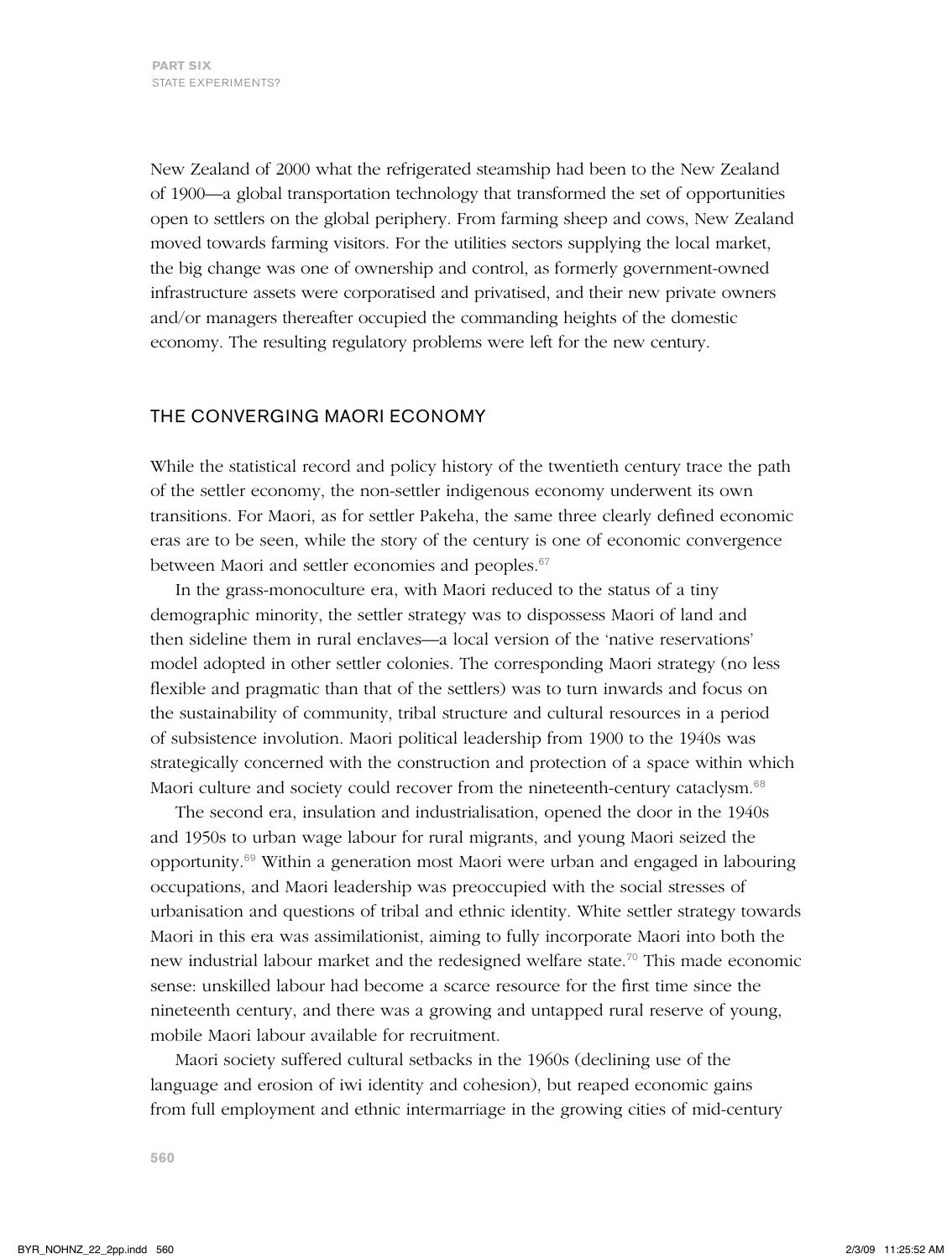New Zealand. Because the expanding employment opportunities were primarily in manufacturing and construction, Maori became concentrated as wage workers in these sectors, which would later render them especially vulnerable to the 1980s downturn in these sectors.<sup>71</sup>

In the third era—the swing to services and the arrival of neo-liberalism—the new political economy opened a plethora of opportunities for Maori skills and entrepreneurship. Maori ownership of the key cultural resources that provide New Zealand with its distinctive branding advantage in global tourism, combined with their prior incorporation into the mainstream settler economy via urban wage labour, coincided with a sudden (and typically radical) relaxation of the settler state's focus on appropriation and retention of Maori land and denial of effective redress for past expropriations.<sup>72</sup> As the national economic spotlight shifted off pastoral production, settlement of Waitangi Treaty grievances became acknowledged as fundamental to construction of the new strategic policy consensus, and Maori came into possession of substantial resources of fishery quota, land and cash under a sequence of Treaty settlements during the 1980s and 1990s. By 2000 the distinctively Maori economy defined by NZIER as 'all those businesses and transactions where "Maoriness" matters', and excluding Maori employment in the mainstream economy (the principal source of income for ethnic Maori)—accounted for 37 per cent of the nation's fishing sector and 7.5 per cent of agriculture, though only 1.4 per cent of total GDP.<sup>73</sup> Maori political and economic leaders had stepped out again onto the national stage.

A major stocktake of the economic position of Maori occurred at the turn of the century, stimulated by the incoming Labour government's declared intention of adopting special measures to 'close the gaps' between Maori and Pakeha. A series of analyses indicated that by then there was no simple causal link from Maori ethnicity or cultural identity to economic or employment status. The problems of low-income Maori were those of low-income groups per se, following a decades-long convergence process.<sup>74</sup> The prospects for the Maori economy as a distinctive component of the country's economic structure were bright, with progress on Treaty settlements, health and education status, and a cultural renaissance reinforced by booming tourist demand.

## THE GLOBAL CONJUNCTURE

To place the discussion of domestic regime changes in context, it is important to bear in mind that, in broad outline, New Zealand's development phases closely matched the global conjuncture.<sup>75</sup> The half century to the First World War was a period of globalisation, with free trade, the gold standard and virtually unrestricted mobility for labour and capital, while Europe's rapid industrialisation sucked in imports.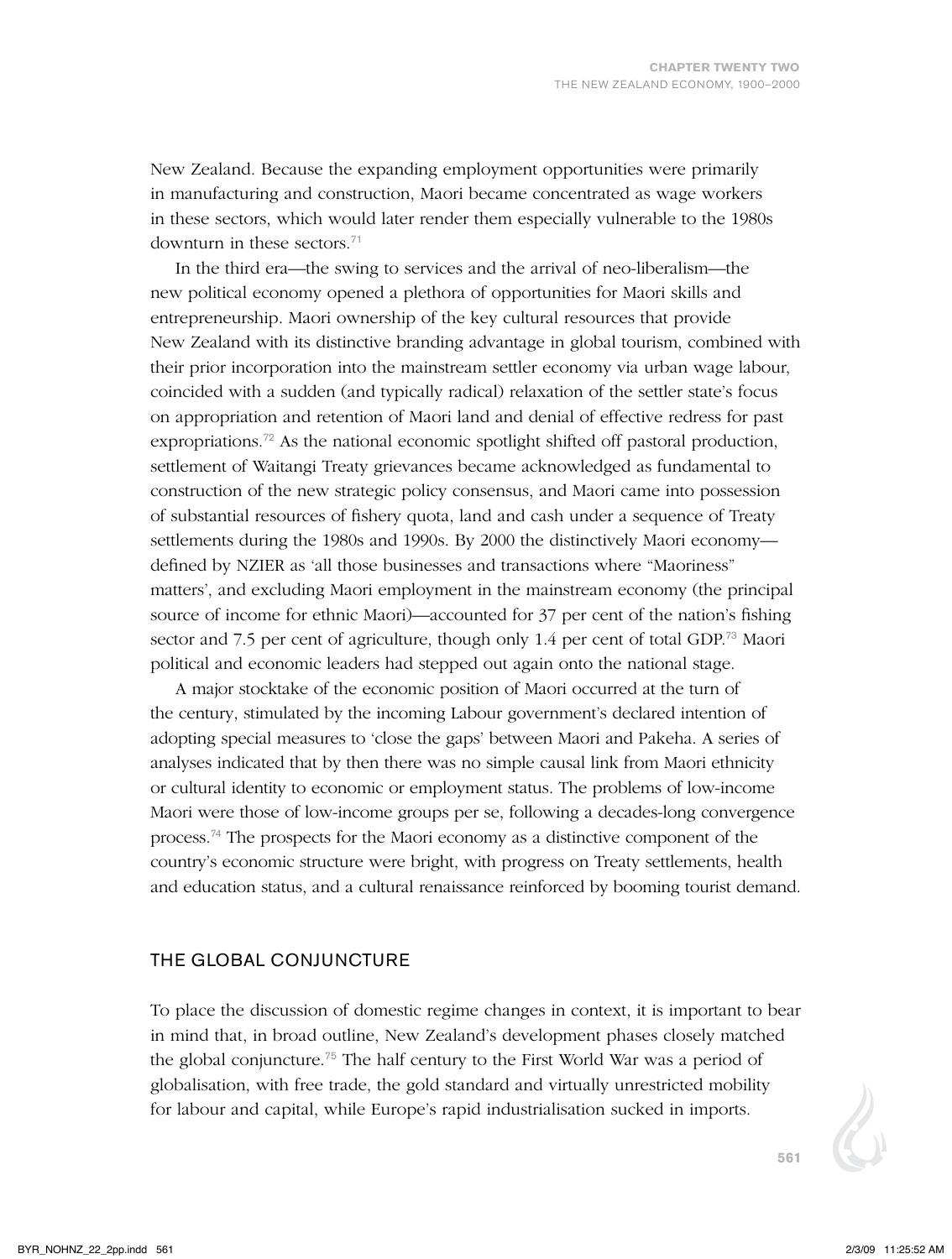Primary commodity export economies rode a wave of prosperity, and their economic structures became attuned to the production characteristics of their main exports.

An entirely different global order followed in the wake of the First World War. Attempts to restore the gold standard failed and national currencies broke away; labour and capital mobility were sharply curtailed and protective barriers were raised in a climate of economic nationalism. The external market opportunities facing Europe's colonial and ex-colonial territories were sharply curtailed. Only those colonies that had already become independent nation-states enjoyed enough policy autonomy to turn inward and promote development strategies built around internal markets. Of these, the English settler colonies were the most successful, followed at some distance by Latin America. For most of Africa and Asia (apart from Japan), the four decades to 1955 were a bleak period of falling behind the developed world.

New Zealand in this era held onto its high position in the world distribution of income by activist state intervention in the economy, a process that tested severely the country's institutional framework. In common with Canada and Australia, New Zealand emerged successful, albeit with an economic structure that was too constrained by the limited size of the domestic market to be sustainable indefinitely. South Africa and the Latin American settler colonies struggled to survive economically and their institutions bent under the strain, yielding apartheid in South Africa and Peronism in Argentina.

The global conjuncture swung again in the 1960s, back to a revival of globalisation that proceeded through the remainder of the century, with a conspicuous and persistent gap between rich and poor countries. Above the gap, along with the rest of the OECD, was New Zealand. The problem for policymakers was to work out what had to be done to stay there. Local economic commentaries became filled with comparisons of per capita income between New Zealand and other OECD economies, and concern over the gradual 'falling behind', revealed by Figure 22.1, opened the political door to the radical neo-liberal policy experiments of the 1980s and 1990s. New Zealand was not alone in its adoption of a neo-liberal package; in the 1980s Latin American countries hit by the debt crisis of the early 1980s adopted recognisably related 'new paradigm' neo-liberal policy responses, as did welfare states in Europe under the same global pressures emanating from Washington DC.<sup>76</sup>

#### WORLD SYSTEMS HISTORIOGRAPHY

World system and 'dependency' writings from the 1950s to the 1970s used to portray a bipolar world of centre and periphery, in which the latter was dominated and exploited by the former.<sup>77</sup> This literature had its echo in New Zealand, where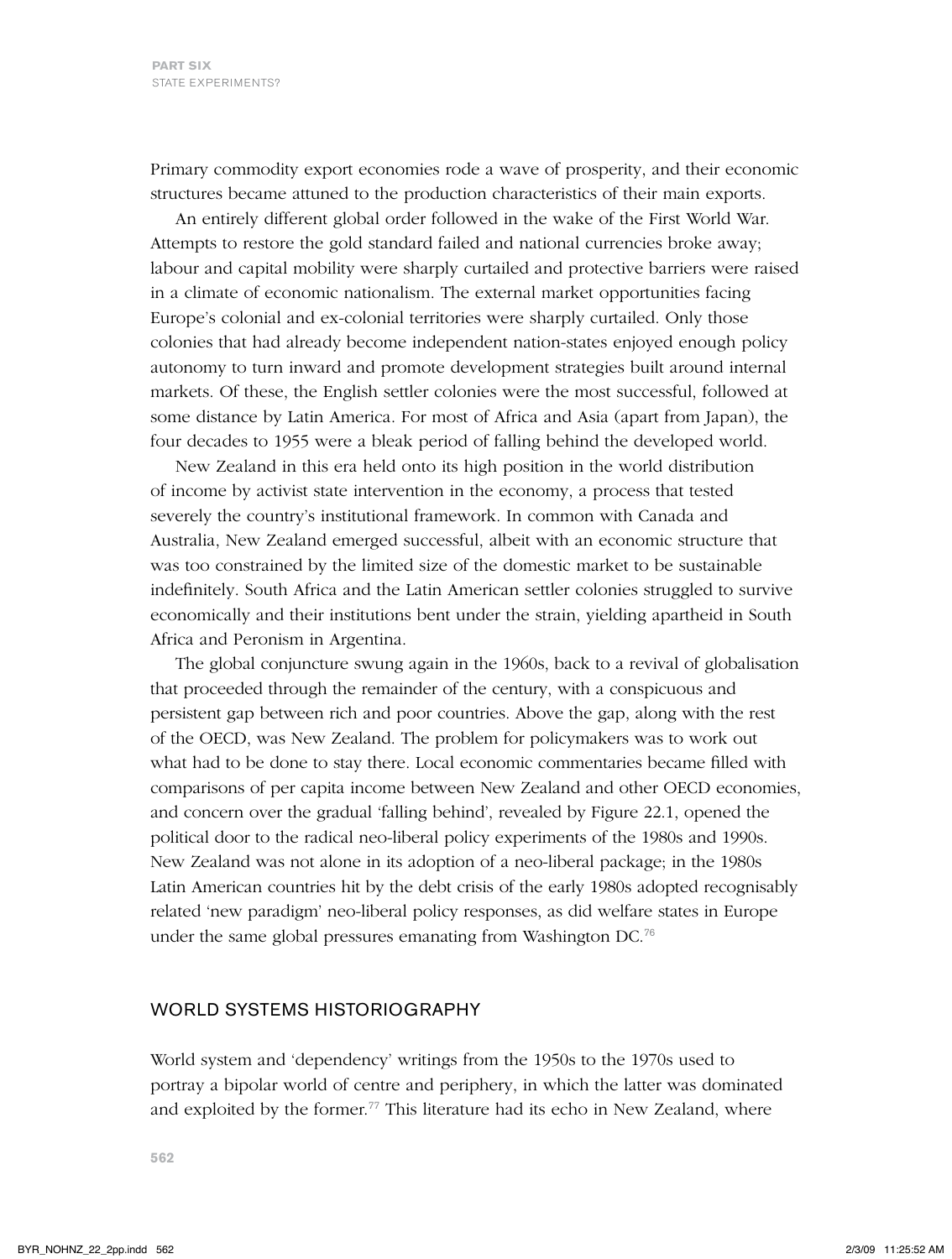'progressive' New Zealand Pakeha historians of the mid twentieth century, including W. B. Sutch and Keith Sinclair, portrayed white settler society as subject to a colonial straightjacket and engaged in a form of liberation struggle for national independence similar in kind to those waged in the 1950s and 1960s in tropical Africa and Asia.<sup>78</sup> An obvious problem with this bipolar conceptual scheme from the outset was the distinctive character of the white settler societies, which, as Warwick Armstrong pointed out, 'occupy an intermediate position between the world centres and peripheries, and exhibit characteristics of both'.<sup>79</sup>

A comparative world-system approach to New Zealand economic history was pioneered in the 1970s by Armstrong and Ehrensaft in their model of 'dominion capitalism'.<sup>80</sup> This was followed by Denoon's study of 'settler capitalism', a comparative economic and social history of six white settler societies (New Zealand, Australia, South Africa, Uruguay, Chile and Argentina), all of which began their modern economic histories by incorporation into the global economy as peripheral, temperate-latitude outposts of European empires.<sup>81</sup>

The 1980s brought a more sophisticated and nuanced version of world system theory. Senghaas proposed a typology of six responses by European and other states to threatened or actual peripheralisation.<sup>82</sup> In his third category, 'associativedissociative development', Canada, Australia and New Zealand appeared along with four small economies on the fringes of Europe—Denmark, Sweden, Norway and Finland—that had followed a state-guided evolutionary path from the export of staples to industrialisation via import substitution. New Zealand, Canada and Australia made up Senghaas' 'sub-type IIIa': countries with exports that remained dominated by primary commodities into the 1980s and with manufacturing sectors still primarily inward-oriented, in contrast to the European IIIb cases that successfully made the transition from import substitution to export of manufactures.

Senghaas classified New Zealand as intermediate between Uruguay and Denmark, and argued that Uruguay's lagging twentieth-century performance was due to the persistence of large landholdings that determined social and institutional structure.<sup>83</sup> This he contrasted with New Zealand's political and social transition in the late nineteenth and early twentieth centuries from large landholdings and rule by a landholder/mercantile elite to a more intensive export agriculture, based on relatively small landholdings and later allied to an urban economy of small protected industries and services. According to Senghaas, the fact that 'part of agriculture adopted intensive farming methods, producing for export (dairy products) as well as for the domestic market (fruit, vegetables, honey etc)—combined with the shift in domestic political power from the Conservatives to the progressive Liberals . . . saved New Zealand from falling into the structural trap that caught Uruguay . . . New Zealand escaped peripheralisation on account first of her political, then of her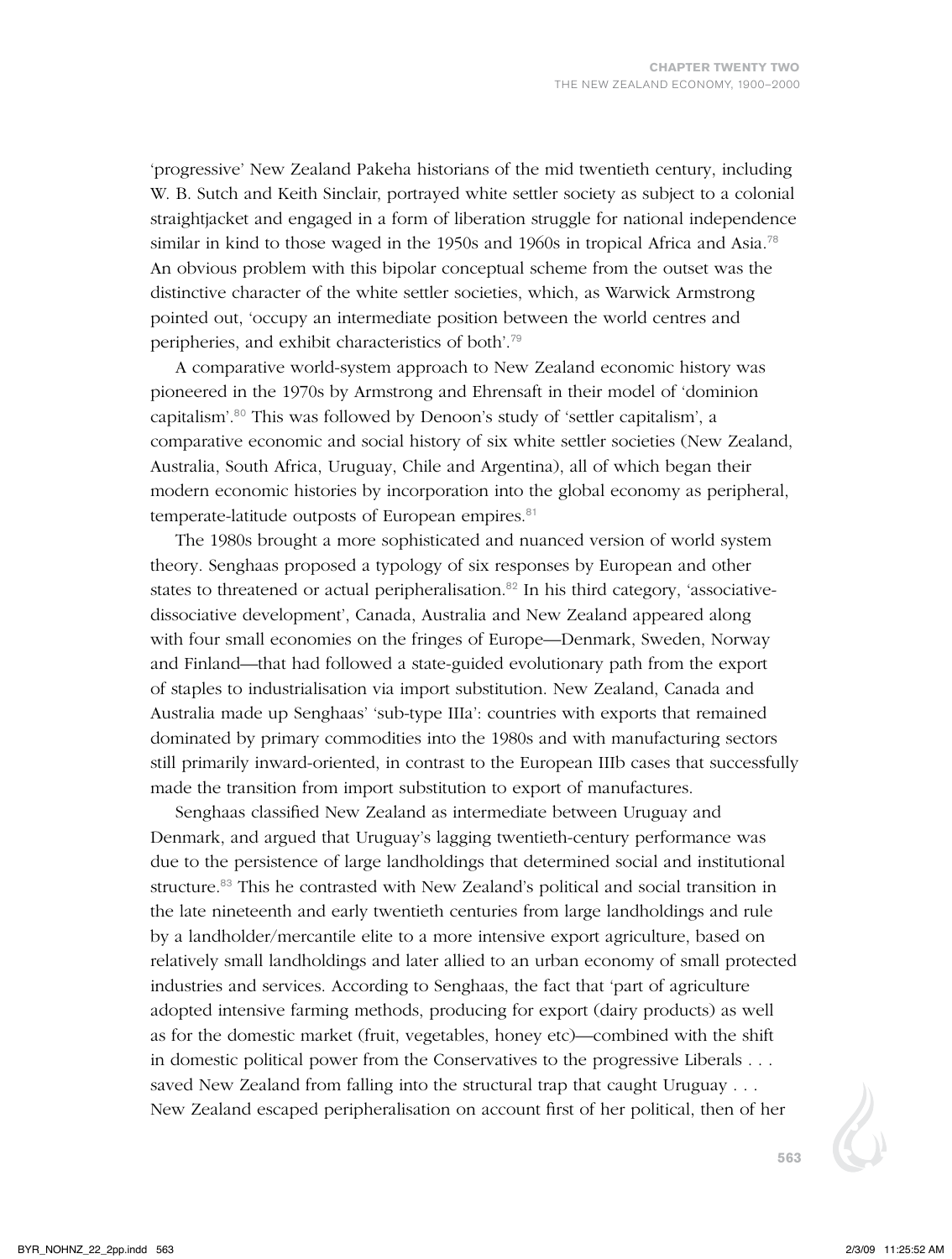economic de-oligarchisation, without having as yet attained a degree of structural diversification and coherence comparable to Denmark's'.<sup>84</sup>

That turn-of-the-century transformation of the ownership and productive structure of New Zealand agriculture, however, had occurred in the particular context of New Zealand's formal status as a British Dominion and consequently a more secure foothold in the UK market for pastoral commodities. Senghaas' account probably underplays the importance of the colonial connection and its pay-off at Ottawa.

## EXPORTS AND OUTPUT OVER THE CENTURY

Figure 22.12 traces the evolution of aggregate export performance, measured in 'real' terms. There are two different ways of approaching what one means by 'real exports' and both are shown here. The first approach is to take the total value of export receipts, in New Zealand currency of the day, and to deflate this by a price index such as the Consumer Price Index; the resulting series shows the purchasing power, in the New Zealand market, of revenues derived from export sales. That is, it indicates the evolution of exporters' real incomes.

The second approach is to measure the actual volumes of individual goods exported, and then use constant-price weights to aggregate them. The resulting export volume index, available only from the late 1940s, does not reflect export producers' actual income derived from their export sales, but is informative with respect to the physical output being exported by the economy's supply side. Six key features of the New Zealand export economy in the twentieth century stand out in Figure 22.12. In aggregate terms over the full century, long-term export growth was around 3.2 per cent per year (shown by the grey trend line drawn through the log chart). Deviations from the trend provide moments of short-run drama in the story, but all periods of crisis were followed by return to the long-term path. The crises associated with strategic turning points appear as periods when exports fell markedly below trend for more than a single year: the Great Depression and early 1940s; and 1967–68 and 1974–75 (key moments in the crumbling of the insulationist policy consensus). In addition, there was a period of export weakness in the years following the regime shift of 1984, with its combination of destructive sectoral rebalancing and anti-tradeable-goods bias in economic policy.

The Great Depression of 1930 is identifiable as a sharp dip, followed by fifteen years of below-trend exports; the central event that brought the outward-looking grass-monoculture era to an end and turned economic policy inwards. The subsequent seven-year export boom of the late 1940s and early 1950s, generally associated with the Korean War but beginning well before that war, was the biggest export event of the century (see Figure 22.12). Not only did it render the first Labour government's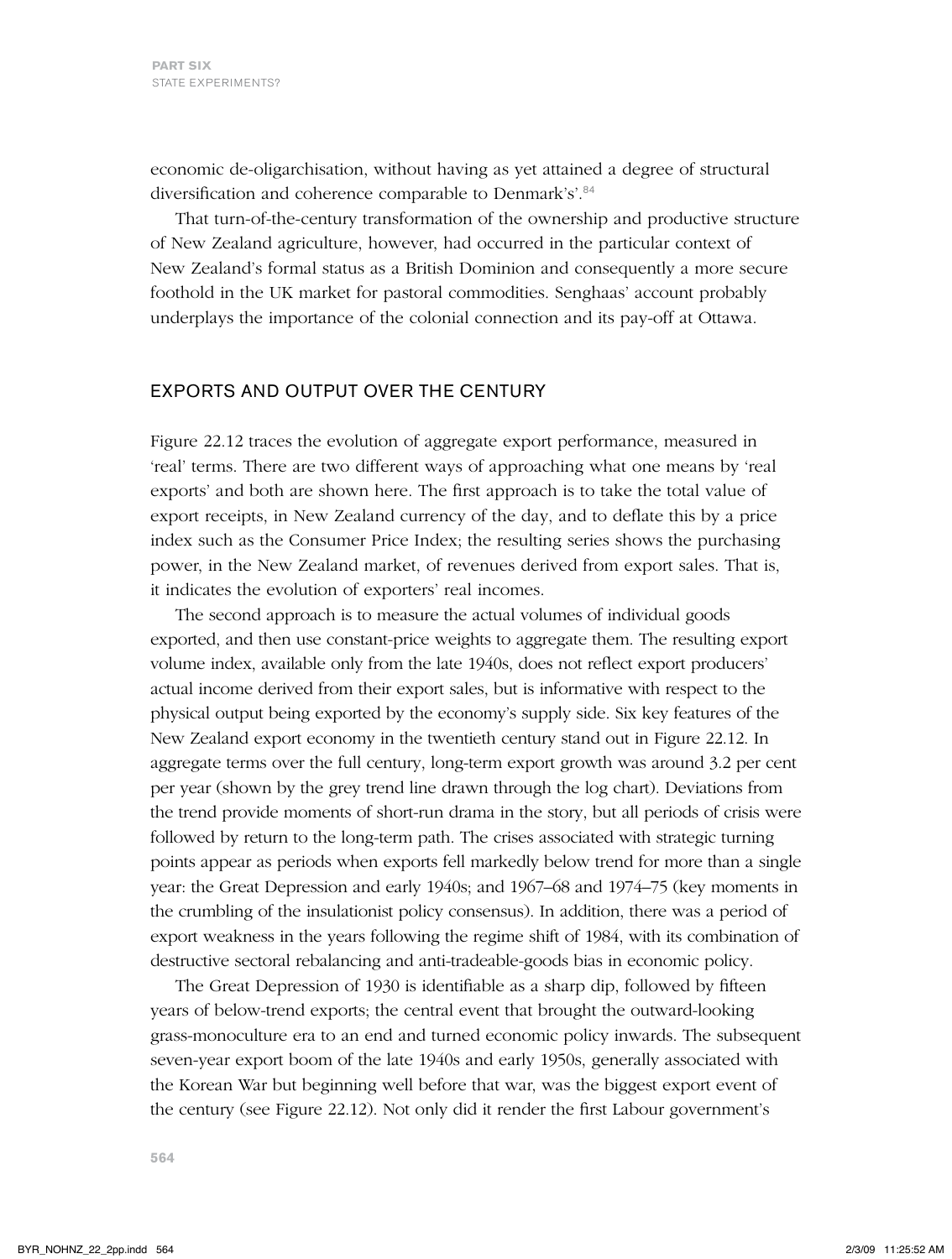

#### **New Zealand real exports 1900–2003, arithmetic scale**

Long-run real exports, arithmetic and log scales.

*Sources:* All figures are from *New Zealand Long-Term Data Series*: Merchandise trade deflated by the CPI from Table H1.1, 'Value of Goods Exported', Data worksheet, column Z; Balance of payments exports of goods and services from Table H3.6, 'Balance of Payments Exports', Data worksheet, Columns U, V and W; Merchandise exports volume index from Table H1.5, 'Export Volume Index', Data worksheet, Column L, rebased to 2003 = 29,397 in order to coincide with the real-export series at 2003.

> economic and social policy framework sustainable for another two decades, but it also enabled the economy to sustain genuine full employment within that framework without serious inflation through two of those decades. Between 1945 and 1951 the real value of exports more than doubled in six years. Physical farm output volumes grew only slowly, so that the boom in farmers' incomes was attributable to export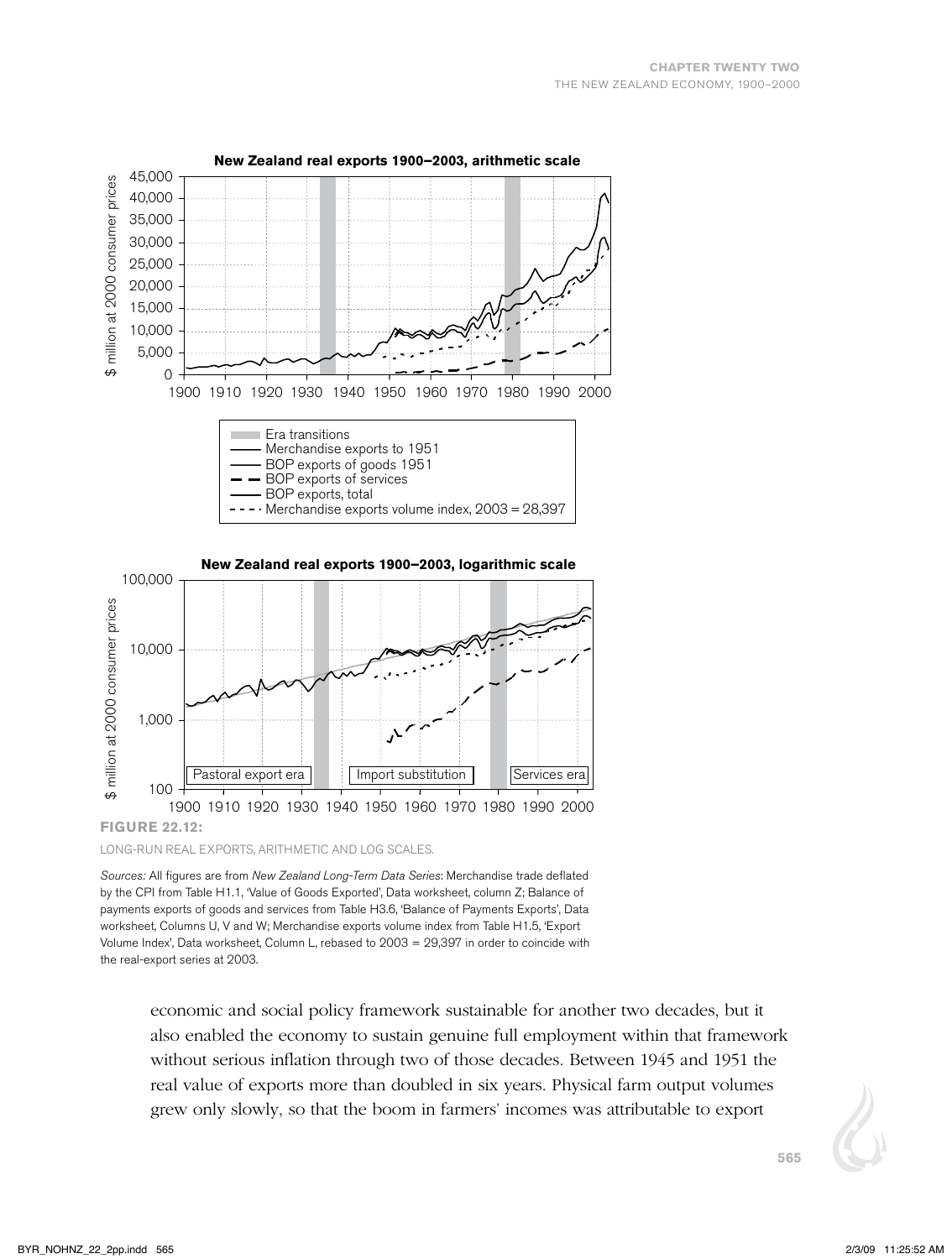prices rather than to increased production. However, far from falling back after the Korean War ended, real exports remained on a plateau throughout the 1950s and early 1960s, with farm output rising steadily and farm incomes sufficiently high to allow ongoing investment in improvements and new capital equipment.<sup>85</sup>

From 1950 to 1970 the real value of exports hardly rose, though the volume index grew somewhat more rapidly. $86$  By the time of the wool price slump of 1967, noted above, an obvious question mark already hung over the sustainability of export growth in the face of weak prices. The relief provided by booming world commodity prices in 1972–73 was short-lived, and the subsequent Muldoon years of 1976–84 saw an attempt to build export volume growth on a programme of widespread subsidies to agriculture and industry. The radical policy reversal of 1984 dealt a *coup de grâce* to Muldoon's economic policy settings, and ushered in the export crash of 1985–87 when merchandise exports fell 15 per cent in two years.

Looking at the longer term, merchandise exports from the 1950s onwards were falling below their 1900–50 trend, and although their volume continued to grow 3.5 per cent per year from 1949 to 2003, their real value expanded only at 2.4 per cent—far below the previous trend. Aggregate growth in export earnings was lifted to its long-term trend by services exports. The major contributors were tourism and (from the late 1990s) education. $87$  The two main inputs to the tourism product were landscape (often the landscapes created by export pastoralism) and indigenous culture. Since settler capitalism was slow to develop a distinctively attractive culture, the major cultural resource was that still owned by Maori (despite energetic settler attempts over the preceding century to appropriate for themselves selected images, rituals and words from Maori culture). Consequently, successful exploitation of the tourism opportunity required settlers to engage in a genuine joint venture with Maori, the social and political consequences of which were enormous. Pragmatic and opportunist as ever, settler society swallowed its pride and changed course.

Turning to output, Figure 22.13 captures the major swings in the growth performance of the economy as a whole over the century as measured by GDP. From Figure 22.13(a) it is evident that the grass-monoculture era delivered rising per capita incomes until the First World War, but that thereafter rising output only just kept pace with population. Figure 22.13(b) shows the growth of aggregate GDP slackening while population continued to grow strongly through the 1920s; subsequently the rate of population growth slowed gradually through to 1943. Population growth in the 1920s was driven mainly by immigration; already by 1900 New Zealand was among the highest-income (and highest-wage) economies in the world, and so was a magnet for migrants even at a stationary high level of per capita income.<sup>88</sup>

There was clearly more to the long stagnation of the 1920s than population pressure. The growth of aggregate GDP slowed sharply from 1920. This has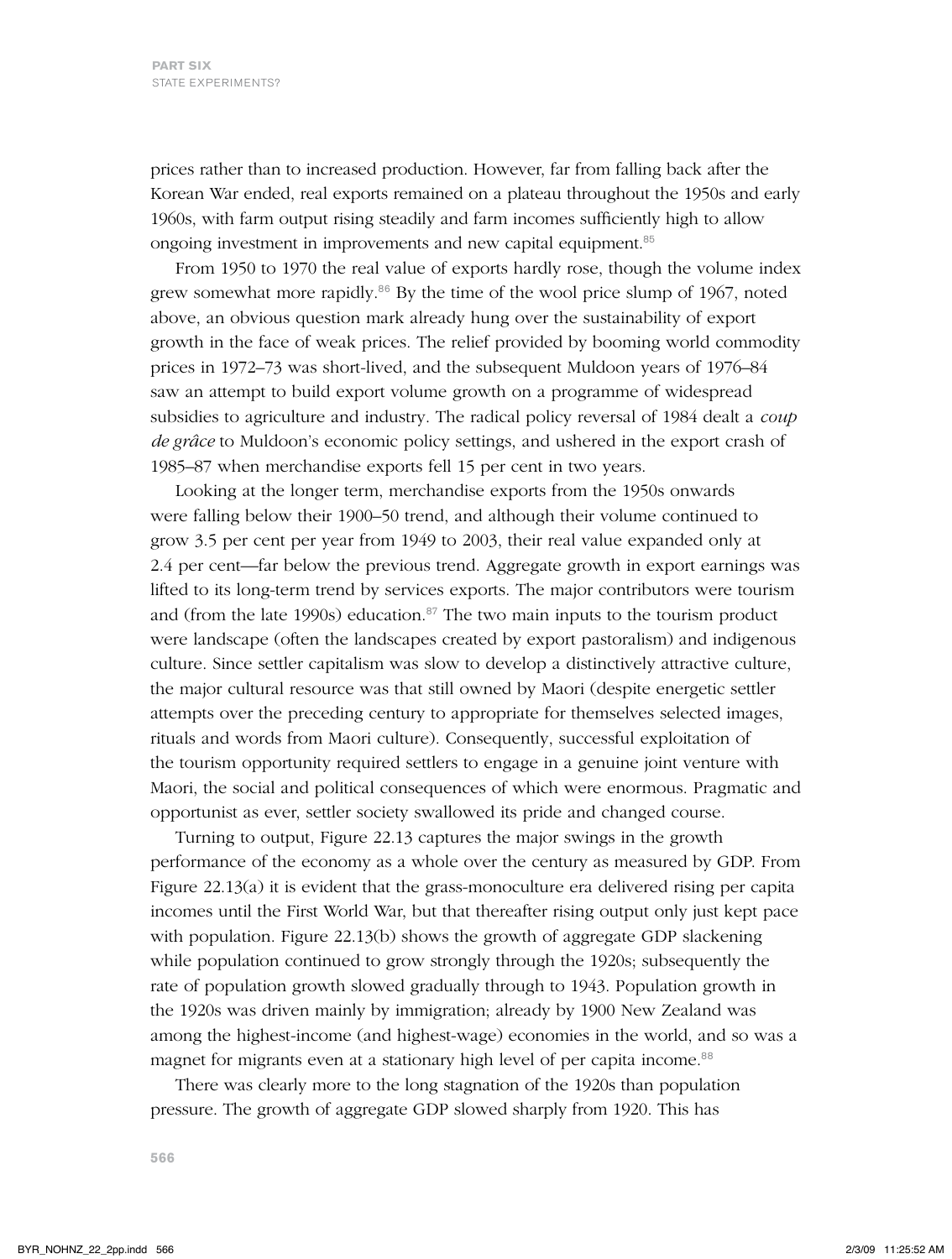



#### **Figure 22.13:**

Real GDP per capita, 1895–2002: (a) real per capita GDP, arithmetic scale; (b) GDP, population and per capita GDP, log scale.

*Sources: New Zealand Long-Term Data Series,* Table E1.2, Columns AH (GDP), AJ (population) and AK (per capita GDP); per capita exports calculated from Figure 22.2 data.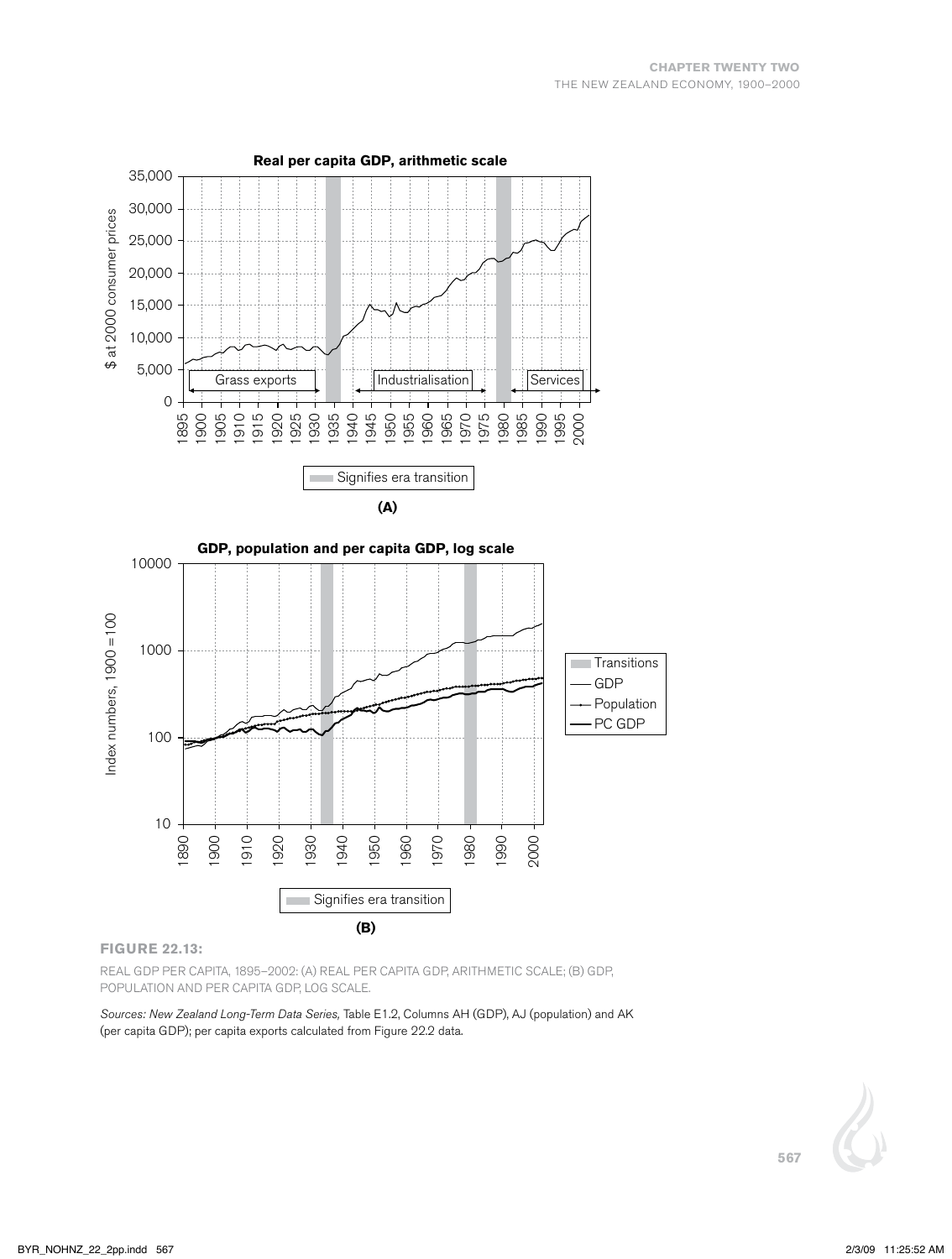sometimes been attributed to the sharp drop in the external terms of trade (relative prices of exports and imports) in 1920 (see Figure 22.6), but the terms of trade recovered quickly in the mid 1920s, while aggregate real GDP growth continued to slow. Greasley and Oxley have argued that overpriced property and a heavy debt burden overhanging the pastoral sector, following rampant land speculation from 1890 to 1920, contributed largely to the slowdown. The real price of pastoral land doubled between 1900 and 1920, but then fell 40 per cent by 1930 as the land market crashed. They conclude that 'the collapse of the land boom after 1920 was a powerful home grown force on real GDP per capita throughout the long depression surrounding the 1920s'.<sup>89</sup> Not for the last time, New Zealand settler society's tolerance of (and taste for) the speculative pursuit of capital gains brought the economy to a near standstill.

With per capita GDP thus already weak, the Great Depression impacted only relatively mildly on output—a drop of about 14.5 per cent from 1930 to 1932, followed by a swift bounce back to 4 per cent above the 1930 level by 1936. Thereafter, coming out of the Great Depression New Zealand exhibited the world's most rapid economic recovery: an annual growth of 7.5 per cent in GDP and 6.7 per cent in per capita GDP from 1934 to 1944. Economic growth at this rate, sustained for a decade and then followed (and underpinned) by the postwar export boom, took New Zealand back to the top of the world income distribution. By 1938 Maddison's figures show New Zealand's per capita income 3–5 per cent above Switzerland and the USA, and 8–13 per cent above Australia and the UK.<sup>90</sup>

The first Labour government, with its interventionist approach to social and economic policy, thus presided over a process that today would rank as an 'economic miracle' on a par with East Asian performance in the 1970s. The great leap in per capita GDP from 1934 to 1944 (shown in Figure 22.12) came a decade before the 'Korean boom' in real exports of 1945–52 (Figure 22.11) and was sustained through a renewed steep drop in the terms of trade from 1938 (Figure 22.6) and through the Second World War. A slackening of the pace of GDP growth in the mid 1970s is apparent in Figure 22.13, and only a renewed slowdown in population growth prevented this from having a more serious impact on per capita income. Following Britain's 1973 entry to the EEC and the oil shock of the mid 1970s, recovery was engineered for a few years by the Muldoon government, but following the policy regime shift by the third Labour government after 1984, economic growth effectively stopped for a decade. Growth resumed from the mid 1990s, but at a rate sufficient to raise the long-run trend only marginally, and certainly not sufficient to match the growth explosion triggered by first Labour.

Figure 22.14 tracks four price indicators: export prices, import prices, consumer prices and the GDP deflator. All are plotted on a logarithmic scale, so that the slope of each line represents the rate of change (inflation rate) in each price index.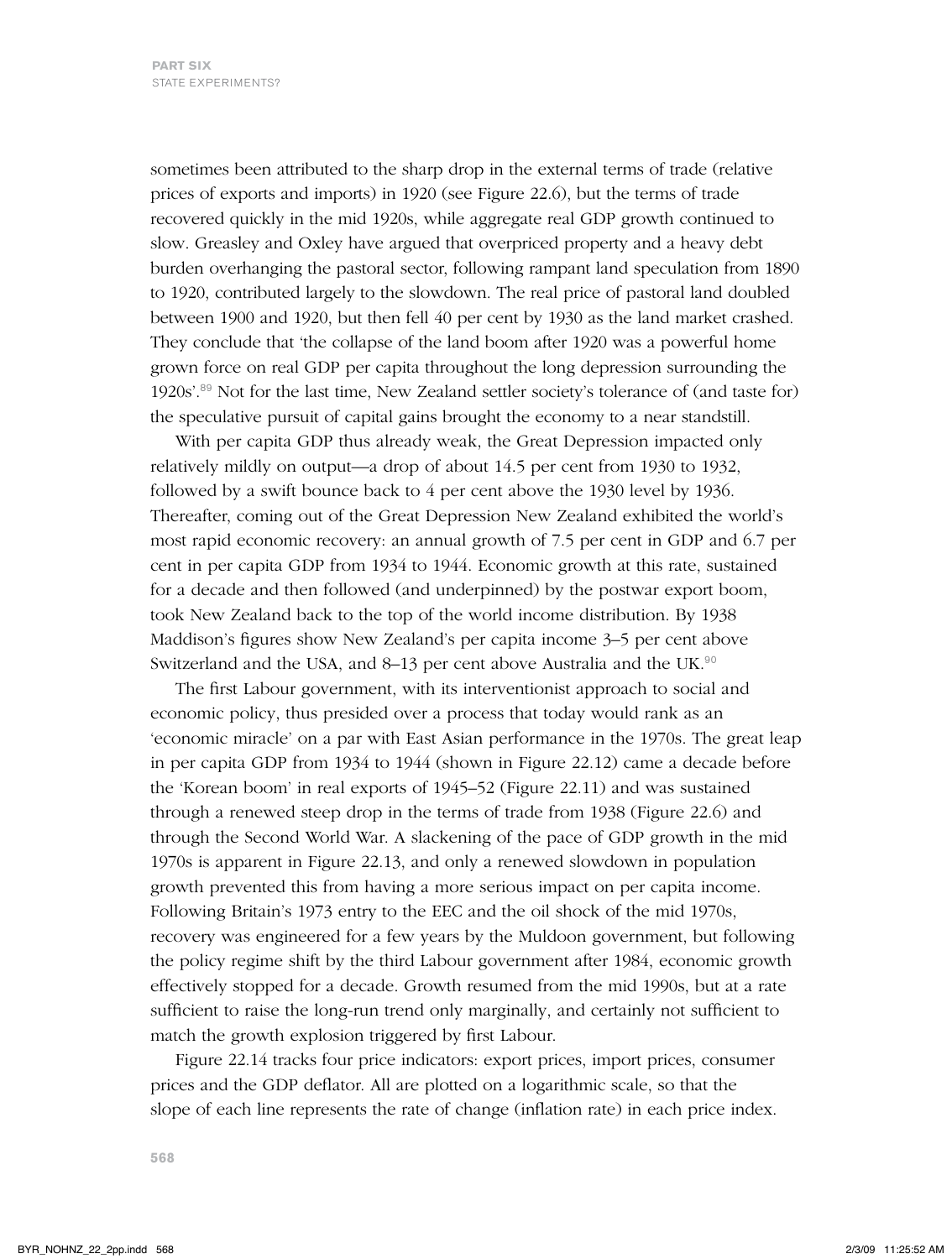

*Source: New Zealand Long-Term Data Series*, Tables E1.3, G2.1, G4.1 and G5.1.

One of the central facts of twentieth-century economic history immediately stands out: although in the very long run the four series run parallel, over periods of a decade or so the prices of traded goods (imports and exports) at the New Zealand border have performed very differently from consumer prices in the local market. The CPI shows the New Zealand currency's purchasing power over consumption goods available in the local market. The import price index tells the story of the New Zealand currency's purchasing power over imported goods, and the export price index depicts the local market's purchasing power secured by exporters from each unit of exported goods.

In the early twentieth century, at least to 1919–20, export and import prices ran ahead of the CPI, and farmers' real incomes benefited accordingly. The 1920s witnessed stable consumer prices, slowly falling (though more volatile) export prices, and falling import prices, a combination that offered little to farm incomes but enabled the population as a whole to gain from increased consumption of imports.

The Great Depression was above all a collapse of export prices, which fell 47 per cent between 1928 and 1932, while import prices fell only 14 per cent and consumer prices 19 per cent. $9<sup>1</sup>$  New Zealand's extraordinarily rapid recovery from the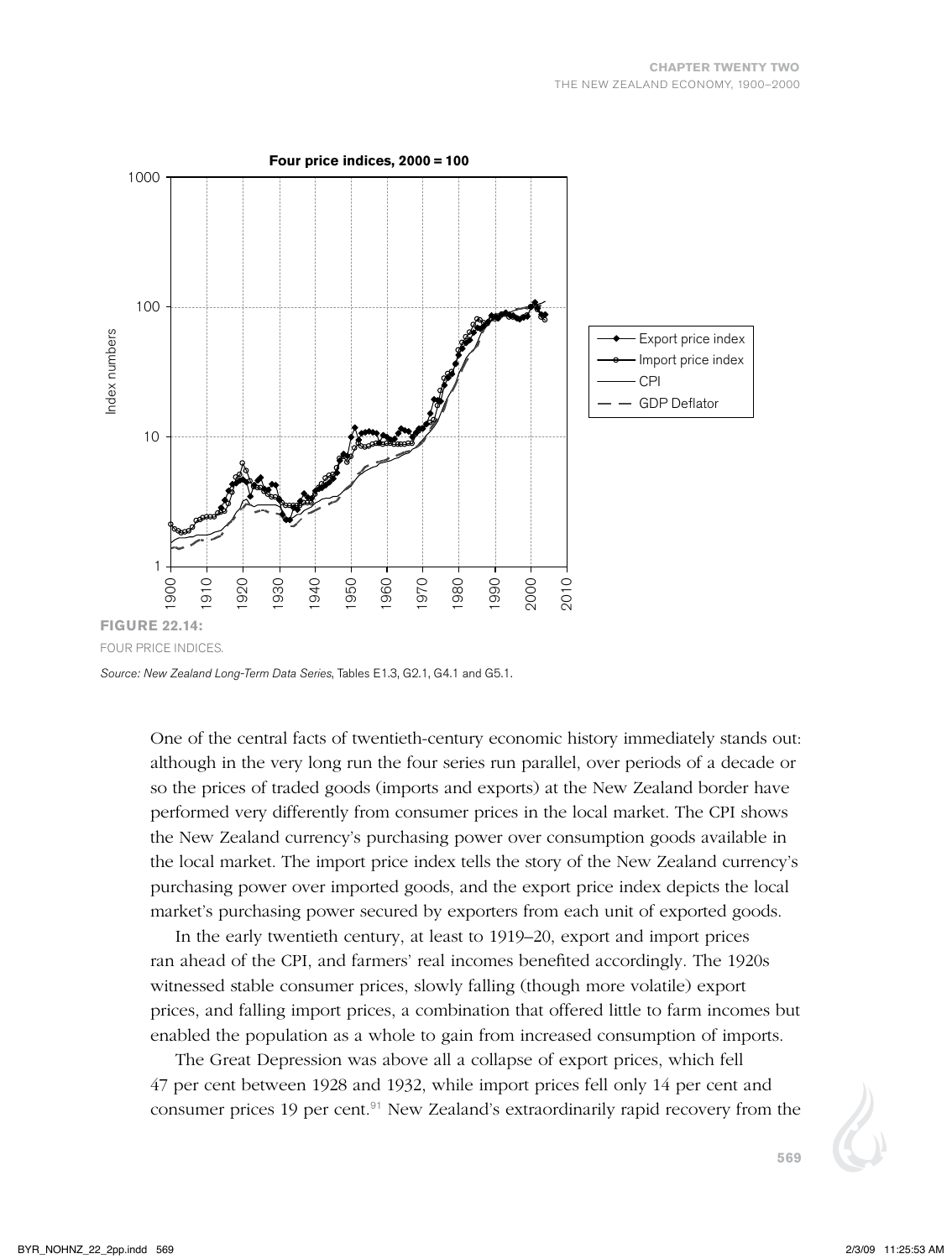Great Depression was underwritten by two decades in which export prices surged ahead of consumer prices, redistributing purchasing wealth back towards the export sectors. The terms of trade changed little for the first fifteen years or so (import prices rose as rapidly as export prices), but in the late 1940s and early 1950s import prices softened while export prices raced on into the Korean boom.

Through the 1950s and the first half of the 1960s, domestic CPI inflation in New Zealand was engaged in a long, slow catch-up process, while tradeable goods prices remained virtually flat from 1952 to 1967. Apart from the dip in export prices in 1957–61, it was generally the case through this period that the purchasing power of export goods over imports (the terms of trade) remained at the high level established in the early 1950s, and this goes some way to account for the sense of prosperity and security enjoyed by New Zealanders in those years, basically because the economy at large was able to collect and spend an implicit tax on its farmer exporters, without unduly squeezing farm living standards.<sup>92</sup> The inexorably narrowing gap between the CPI and the traded goods price indices, however, spelt the approach of distributional stress between exporters and the rest of the community, and the associated prospect of a crisis of political as well as economic sustainability.

From the end of the 1960s there came twenty-five years of rapid inflation, during which all four indices moved closely together until the New Zealand dollar was floated early in 1985. This sharp inflationary acceleration, and the impression of indexation of prices to each other from 1969 through to the 1980s, had the strong appearance of an outbreak of intersectoral conflict over shares of the product.<sup>93</sup> Domestically, the nil wage order of 1968 and the subsequent breakdown of the arbitration system opened the way to a wage–price spiral, while at the same time import price rises were indexed into the prices of locally produced goods and services.

In the early 1980s the adoption of a 'moving peg' exchange-rate regime facilitated an additional inflationary spiral in which devaluation raised import prices and pushed up domestic inflation (given that wages were effectively indexed), and so required further devaluation.<sup>94</sup> The steady depreciation of the nominal exchange rate failed to halt the progressive emergence of overvaluation of the real exchange rate, and the incoming Labour government's 25 per cent devaluation in mid 1984 passed through to a very high wage round in 1985.

In the third era the CPI and GDP deflator ran significantly ahead of world price trends, due to a radical shift of local market prices in favour of the non-tradeable and services sectors. Again, the inflation process was performing a redistributive function, but this time the underlying conflict was not between capital and labour as in the insulationist era, but between suppliers and users of essential infrastructure. Not coincidentally, the New Zealand government abandoned price control at the same time as it deregulated and privatised the country's essential infrastructure in the years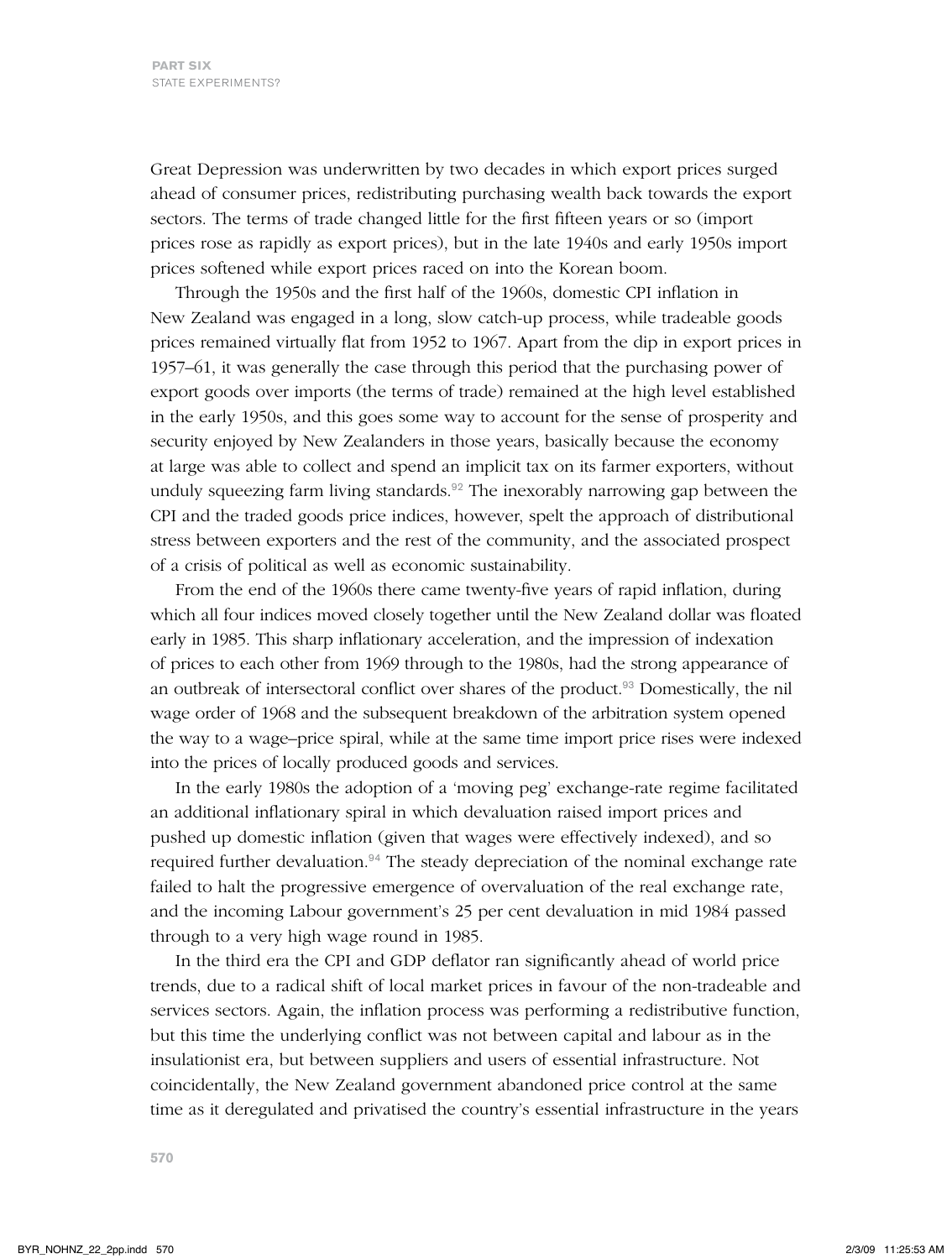around 1990. The new managers of that infrastructure exercised the market power thus gifted to them to drive up the prices of essential services, in the process placing a squeeze on the profitability of tradeable goods producers.

..................

New Zealand's twentieth century economic history might be likened to a sort of political economy relay, with the baton of leadership passed on from one elite to another as the economy's structure evolved. At a superficial level this structural evolution seems to match the stylised 'textbook' transition from primary to secondary and on to tertiary sectoral leadership, but New Zealand's was not the traditional closed-economy development story. There are six main reasons for this. First, export performance was always fundamental to economic growth and high incomes. Second, the internal dialectics between settler and Maori society evolved as an essential part of the overall economic picture.<sup>95</sup> Third, the labour market was always open to both external and internal migration, moderating what could otherwise have been more radical cycles in income and employment. Fourth, capital inflows meant that investment was seldom if ever constrained by any scarcity of domestic savings. Fifth, the state was fundamental in defining and sustaining each era: a common feature on the periphery of the twentieth-century world economy. Finally, although the local story appeared to have its own cast and script, the eras and their turning points faithfully matched the changing conjuncture in the global system into which New Zealand was inextricably integrated. New Zealand's experience had clear parallels with that of other settler colonies and, indeed, with many economies on the global periphery, especially in Latin America.<sup>96</sup>

Common themes throughout the economic experience of the twentieth century were the enormous importance of migration (both external and internal) in forming the labour force in each era; the remarkable adaptability, strength and resilience displayed by the settler state in selecting and enforcing a new strategic direction at each turning point; and a tendency towards (and societal tolerance of) speculative booms and slumps. This speculation was concentrated in the land market of the 1910s and 1920s, against the exchange rate of the currency in 1933 and 1984, and then in the housing market since the 1960s. Further activity in the share market in the 1980s, and in the privatisation opportunities of the 1990s, would suggest that New Zealanders still retain the colonist's liking for capital gains. $97$  As if to underscore this, at the start of the twenty-first century New Zealand was conspicuous among modern developed nations for the absence of a capital gains tax and the extent to which deregulation of key sectors had been allowed to flow through to capital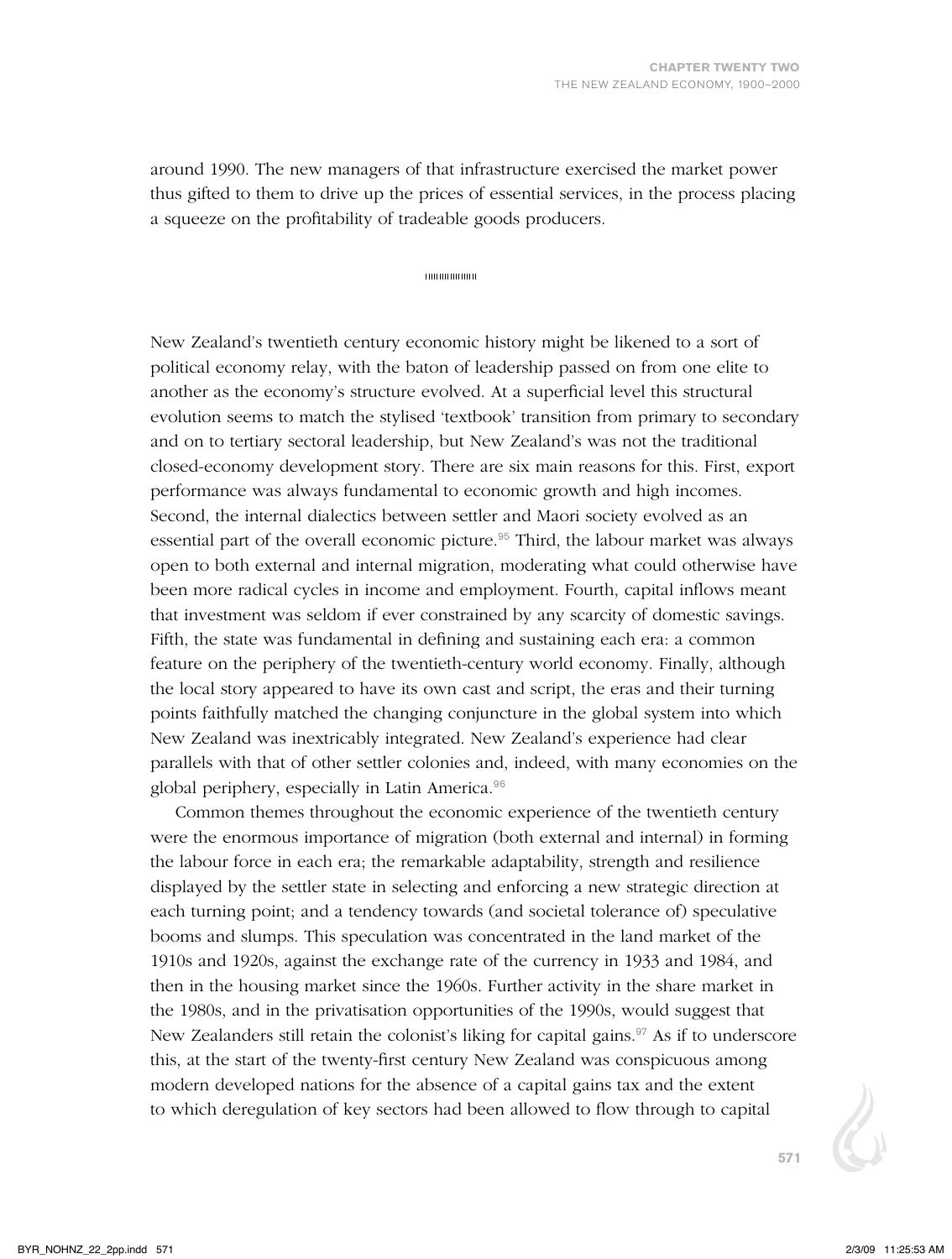gains for speculators in the privatised assets, formerly owned by central and local government.<sup>98</sup>

Undoubtedly, a major mid-century literary and political theme was the settler quest for security.<sup>99</sup> In the late twentieth century the focus shifted from social to ethnic harmony, reflecting both the rapid diversification of the population as migration sources in the Pacific Islands and Asia took the place occupied by European migration in the first half of the century, and the demographic, economic and political resurgence of Maori. Moreover, Maori economic experience diverged significantly from that of indigenous peoples in other former settler colonies. Through most of the twentieth century in the neo-European settler societies, precolonial indigenous traditions survived primarily as cultural artefacts, re-emerging as a force in economic history only in the last two decades of the century.<sup>100</sup> In the New Zealand case, this indigenous resurgence came earlier and was more rapid and dramatic than in the other settler societies. This was due partly to an institutional convergence of indigenous and settler traditions, partly to far-sighted and effective Maori leadership in the period of involution from the 1880s to the 1930s, and partly to successful Maori urbanisation during New Zealand's extraordinary three decades of full employment from the late 1940s to the mid 1970s. It was also due, at least in part, to the post-1973 structural swing in the economy towards services as a leading sector. This opened the way to a Maori economic renaissance both by removing previous roadblocks to land claims and by projecting Maori cultural practices and artefacts into a tourism market where they enjoyed a near-monopoly.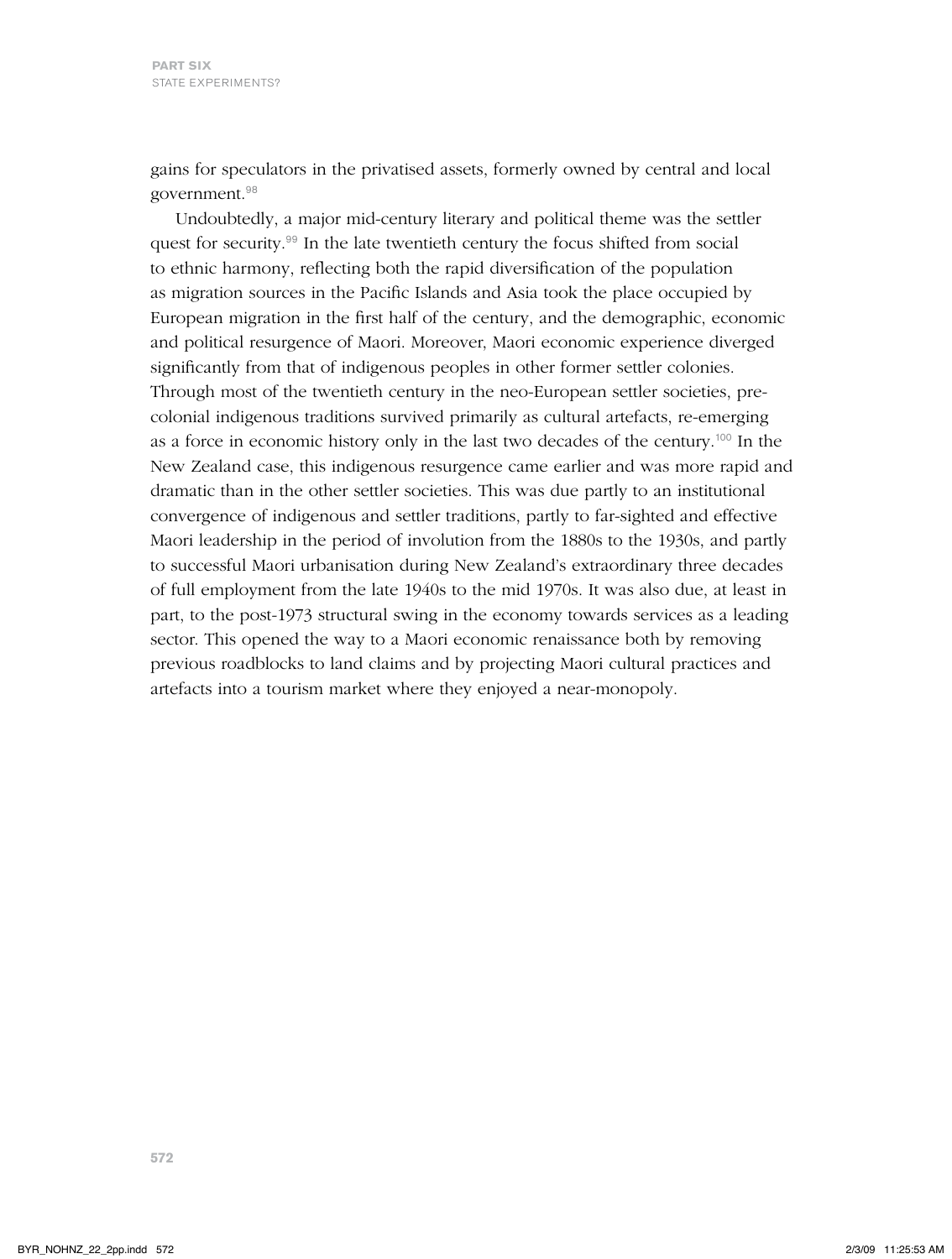# **NOTES**

#### **PREFACE**

- 1 R. W. Etulain, 'Research Opportunities in Twentieth-Century Western Cultural History', in R. W. Etulain and G. D. Nash, eds, *Researching Western History: Topics in the Twentieth Century*, University of New Mexico Press, Albuquerque, 1997, p. 147.
- 2 W. H. Oliver, with B. R. Williams, eds, *The Oxford History of New Zealand*, 1st edn, Clarendon Press/Oxford University Press, Wellington, 1981, p. viii.
- 3 Oliver, with Williams, eds, *Oxford History of New Zealand*, p. vii.
- 4 Oliver, with Williams, eds, *Oxford History of New Zealand*, p. ix.
- 5 Oliver, with Williams, eds, *Oxford History of New Zealand*, p. ix.
- 6 See, for instance, the reviews in the *New Zealand Journal of History*, vol. 16, no. 1, 1982, pp. 68–76.
- 7 G. Wynn, 'Reflections on the Writing of New Zealand History', *New Zealand Journal of History*, 1984, vol. 18, no. 2, pp. 104–16.
- 8 G. Rice, ed., *The Oxford History of New Zealand*, 2nd edn, Oxford University Press, Auckland, 1992, p. vii.
- 9 Rice, ed., *Oxford History of New Zealand*, p. vii.
- 10 E. Bohan, *New Zealand: The Story So Far: A Short History*, HarperCollins, Auckland, 1997.
- 11 M. King, *The Penguin History of New Zealand*, Penguin, Auckland, 2003.
- 12 J. Belich, *Paradise Reforged: A History of the New Zealanders from the 1880s to the year 2000*, Allen Lane/Penguin, Auckland, 2001; K. Sinclair, *A History of New Zealand*, rev. edn, (1st edn 1959), Penguin, Auckland, 2000; Oliver, with Williams, eds, *Oxford History of New Zealand*; Rice, ed., *Oxford History of New Zealand*.
- 13 T. Brooking, *The History of New Zealand*, Greenwood Press, Connecticut, 2004; G. McLauchlan, *A Short History of New Zealand*, Penguin, Auckland, 2004; P. Mein-Smith, *A Concise History of New Zealand*, Cambridge University Press, Cambridge, 2005.
- 14 B. Dalley and G. McLean, eds, *Frontier of Dreams: The Story of New Zealand*, Hodder Moa Beckett, Auckland, 2005.
- 15 R. Walker, *Ka Whawhai Tonu Matou Struggle Without End*, Penguin, Auckland, 2nd edn, 2004; T. Ballantyne and B. Moloughney, eds, *Disputed Histories: Imagining New Zealand's Pasts*, Otago University Press, Dunedin, 2006.
- 16 P. Gibbons, 'Cultural Colonization and National Identity', *New Zealand Journal of History*, vol. 36, no. 1, 2002, pp. 5–17. See also Chris Hilliard, 'Colonial Culture and the Province of Cultural History', *New Zealand Journal of History*, vol. 36, no. 1, 2002, pp. 82–97.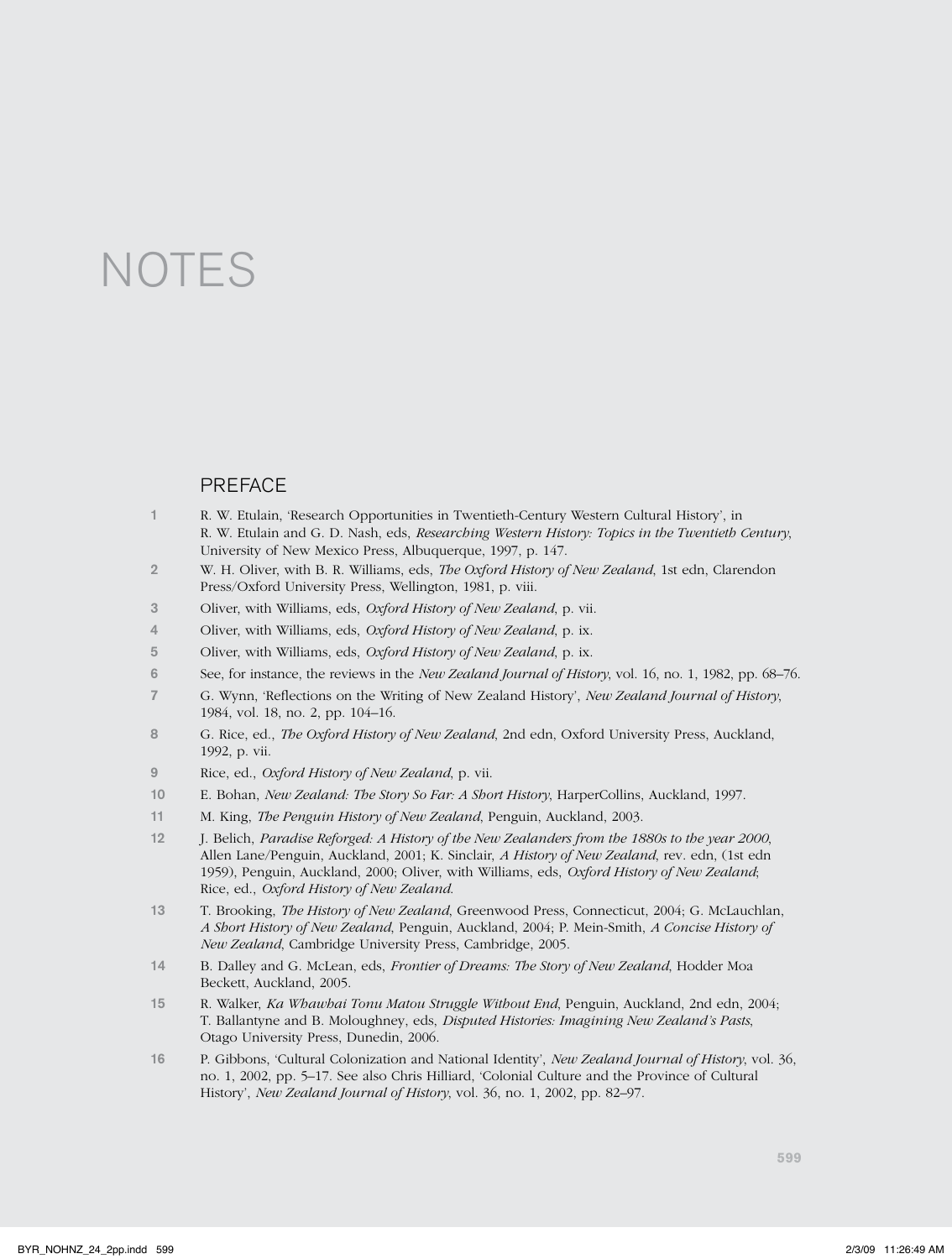## **NOTES**

#### Chapter 22: The New Zealand Economy, 1900–2000

- 1 See P. Ehrensaft and W. Armstrong, 'Dominion Capitalism: A First Statement', *Australia and New Zealand Journal of Sociology*, vol. 14, no. 3, part 2, October 1978, pp. 352–63.
- 2 D. Acemoglu, S. Johnson and J. A. Robinson, 'Reversals of Fortune: Geography and Institutions in the Making of the Modern World Income Distribution', *Quarterly Journal of Economics*, vol. 117, no. 4, November 2002, pp. 1231–94.
- 3 D. Rodrik, A. Subramanian and F. Trebbi, 'Institutions Rule: The Primacy of Institutions over Geography and Integration in Economic Development', *Journal of Economic Growth*, vol. 9, no. 2, June 2004, pp. 131–65; K. L. Sokoloff and S. L. Engerman, 'Institutions, Factor Endowments and Paths of Development in the New World', *Journal of Economic Perspectives*, vol. 14, no. 3,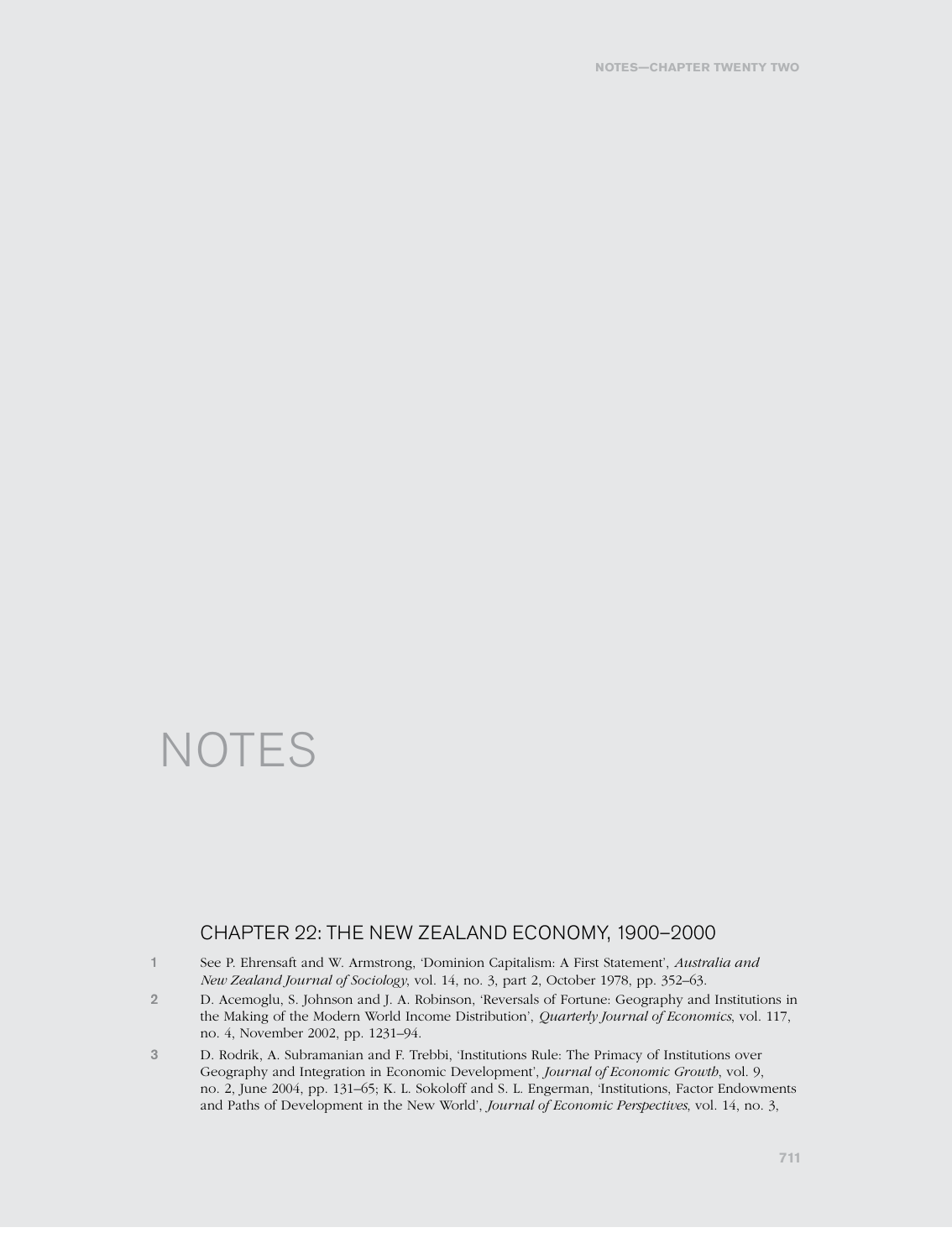Summer 2000, pp. 217–32; R. Hall and C. I. Jones, 'Why Do Some Countries Produce So Much More Output per Worker than Others?', *Quarterly Journal of Economics*, vol*.* 114, 1999, pp. 83–116; M. Lange, 'British Colonial Legacies and Political Development', *World Development*, vol. 32, no. 6, June 2004, pp. 905–22; J. D. Sachs, *Tropical Underdevelopment*, NBER Working Paper 8119, February 2001; J. Frieden, *Global Capitalism: Its Fall and Rise in the Twentieth Century*, Norton, New York, 2006, chap. 4.

- 4 A. Crosby, *Ecological Imperialism: the Biological Expansion of Europe 900–1900*, Cambridge University Press, Cambridge, 1986; D. Acemoglu, S. Johnson and J. A. Robinson, 'The Colonial Origins of Comparative Development: An Empirical Investigation', *American Economic Review*, vol*.* 91, no. 5, December 2001, pp. 1369–401; W. Easterly and R. Levine, *Tropics, Germs and Crops: How Endowments Influence Economic Development*, NBER Working Paper 9106, August 2002.
- 5 A. Maddison, *The World Economy: Historical Statistics*, OECD Development Centre, Paris, 2003, chap. 2.
- 6 A. Maddison, *Monitoring the World Economy 1820–1992*, OECD, Paris, 1995, Table 1–3, pp. 23–4; Maddison, *The World Economy: Historical Statistics*, Table 5, pp. 160–88, Table 7c, p. 234.
- 7 A. Maddison, *The World Economy: A Millennial Perspective*, OECD Development Centre, Paris, 2000, Table 3-1B, p. 126.
- 8 Maddison, *The World Economy: A Millennial Perspective*, Table A2-c, p. 195.
- 9 J. Belich, *Paradise Reforged: A History of the New Zealanders from the 1880s to the Year 2000*, Allen Lane/The Penguin Press, Auckland, 2001.
- 10 Maddison, *The World Economy: A Millennial Perspective*, p. 71.
- 11 This figure refers to the income of the white-settler component of the population.
- 12 J. D. Gould, *The Rake's Progress? The New Zealand Economy Since 1945*, Hodder and Stoughton, Auckland, 1982; P. Dalziel, 'New Zealand's Economic Reforms: An Assessment', *Review of Political Economy*, vol. 14, no. 10, 2002, pp. 31–46; B. H. Easton, *In Stormy Seas: the Post-War New Zealand Economy*, University of Otago Press, Dunedin, 1997, pp. 22–7.
- 13 W. B. Sutch, *The Quest for Security in New Zealand, 1840–1966*, Oxford University Press, Wellington, 1966, pp. ix, xi; P. Briggs, *Looking at the Numbers: a View of New Zealand's Economic History*, NZIER, Wellington, 2003, Figure 29, p. 61.
- 14 Briggs, *Looking at the Numbers*, Figure 29, p. 61.
- 15 G. T. Bloomfield, *New Zealand: A Handbook of Historical Statistics*, G. K. Hall, Boston MA, 1984; Briggs, *Looking at the Numbers: A View of New Zealand's Economic History*, *passim*; P. Dalziel and R. Lattimore, *The New Zealand Macroeconomy: A Briefing on the Reforms*, Oxford University Press, Auckland, 1991, 1996, 1999; D. Thorns and C. Sedgwick, *Understanding Aotearoa/ New Zealand: Historical Statistics*, Dunmore Press, Palmerston North, 1997.
- 16 <www.stats.govt.nz/tables/ltds/default.htm>.
- 17 Sutch, *Takeover New Zealand*, pp. 50–1.
- 18 Belich, *Paradise Reforged*, pp. 46–51; D. Greasley and L. Oxley, 'Regime Shift and Fast Recovery on the Periphery: New Zealand in the 1930s', *Economic History Review*, vol. 55, no. 4, 2002, pp. 697–720; G. R. Hawke, *Between Governments and Banks: A History of the Reserve Bank of New Zealand*, Government Printer, Wellington, 1973.
- 19 K. Sinclair, 'The Great Anzac Plant War: Australia-New Zealand Trade Relations, 1919–39', in K. Sinclair, ed., *Tasman Relations: New Zealand and Australia 1788–1988*, Auckland University Press, Auckland, 1987, pp. 124–41.
- 20 S. Edwards and F. Holmes, *CER: Economic Trends and Linkages*, National Bank of New Zealand and Institute of Policy Studies, Wellington, 1994, chap. 1.
- 21 P. A. Cashin, 'Economic Growth and Convergence Across the Seven Colonies of Australia: 1861–1991', *The Economic Record*, vol. 71, no. 213, 1995, pp. 132–44; D. Greasley and L. Oxley, 'Growing Apart? Australia and New Zealand Growth Experiences, 1870–1993', *New Zealand Economic Papers*, vol. 33, no. 2, December 1999, pp. 1–14; P. Dalziel, 'New Zealand's Economic Reforms: An Assessment', *Review of Political Economy*, vol. 14, no. 10, 2002, pp. 31–46.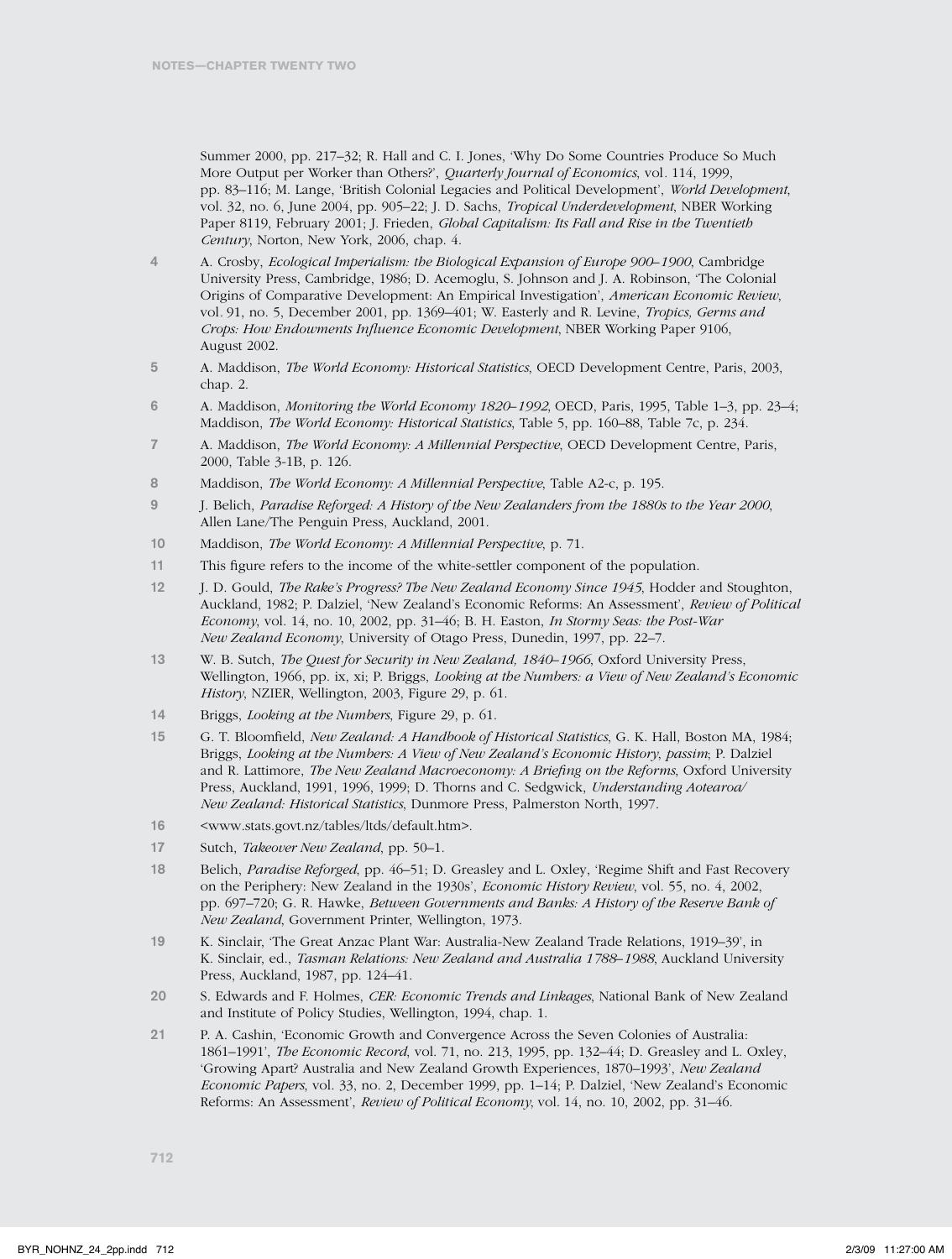- 22 G. R. Hawke, *The Making of New Zealand*, Cambridge University Press, Cambridge, 1985, p. 124.
- 23 K. Rankin, *Unemployment in New Zealand at the Peak of the Great Depression*, Working Paper 144, University of Auckland Economics Department, Auckland, 1995, Table 2.
- 24 S. Chapple, *Full Employment: Whence It Came and Where It Went*, NZIER, Wellington, 1996.
- 25 See A. McCarthy, '"For Spirit and Adventure": Personal Accounts of Scottish Migration to New Zealand, 1921–1961', in T. Brooking and J. Coleman, eds, *The Heather and the Fern: Scottish Migration and New Zealand Settlement*, University of Otago Press, Dunedin, 2003, chap. 7, Table 1, p. 119.
- 26 M. Akoorie, 'The Historical Role of Foreign Investment', in P. Enderwick, ed., *Foreign Investment: The New Zealand Experience*, Dunmore Press, Palmerston North, 1998, chap. 2, pp. 67–92.
- 27 J. D. Gould, *The Rake's Progress? The New Zealand Economy Since 1945*, Hodder and Stoughton, Auckland, 1982, pp. 51–3.
- 28 R. S. Deane, *Foreign Investment in New Zealand*; *An Economic Policy Dilemma: The Case of Foreign investment in New Zealand*, Research Paper No. 18, Reserve Bank of New Zealand, Wellington, April 1975.
- 29 G. Bertram, 'Overseas Debt as a Constraint on Alternative Policies for New Zealand', *Victoria Economic Commentaries*, vol. 9, no. 1, March 1992, pp. 31–46.
- 30 G. Bertram, 'Factor Income Shares, the Banking Sector, the Exchange Rate, and the New Zealand Current Account Deficit', *New Zealand Economic Papers*, vol. 36, no. 2, 2002, pp. 177–98, Figure 1, p. 178.
- 31 J. Holt, *Compulsory Arbitration in New Zealand: The First Forty Years*, Auckland University Press, Auckland, 1986.
- 32 Chapple, *Full Employment: Whence it Came and Where it Went*, pp. 110–11; T. Hazledine, *Taking New Zealand Seriously: The Economics of Decency*, Harper Collins, Auckland, 1998, chaps 11 and 16.
- 33 J. Boston, ed., *Reshaping the State: New Zealand's bureaucratic revolution*, Oxford University Press, Auckland, 1991; J. Martin, *A Profession of Statecraft? Three Essays on some Current Issues in the New Zealand Public Service*, Institute of Policy Studies, Wellington, 1988; A. Ladley and J. R. Martin, eds, *The Visible Hand: The Changing Role of the State in New Zealand's Development: Essays for Sir Frank Holmes*, Institute of Policy Studies, Wellington, 2005; J. Kelsey, *Rolling Back the State: Privatisation of Power in Aotearoa/New Zealand*, Bridget Williams Books, Wellington, 1993.
- 34 P. Conway and A. Orr, 'The Process of Economic Growth in New Zealand', *Reserve Bank of New Zealand Bulletin*, vol. 63, 2000, pp. 4–20; J. Quiggin, 'Social Democracy and Market Reform in Australia and New Zealand', in A. Glyn, ed., *Social Democracy in Neoliberal Times: The Left and Economic Policy Since 1980*, Oxford University Press, Oxford, 2001, chap. 4.
- 35 B. Jesson, *Only their Purpose is Mad: The Money Men Take Over New Zealand*, Dunmore Press, Palmerston North, 1999; J. Kelsey, *The New Zealand Experiment: A World Model for Structural Adjustment?*, Auckland University Press/Bridget Williams Books, Auckland, 1995; G. Bertram, 'New Zealand Since 1984: Elite Succession, Income Distribution and Economic Growth in a Small Trading Economy', *Geojournal*, vol*.* 59, no. 2, February 2004, pp. 93–106.
- 36 Sutch, *The Quest for Security in New Zealand 1840 to 1966*, p. ix.
- 37 Belich, *Paradise Reforged, passim*.
- 38 B. H. Easton, 'Has New Zealand an Economic History?', paper presented to New Zealand Historical Association Conference, Hamilton, December 1999, p. 3.
- 39 J. D. Gould, 'The Twilight of the Estates, 1891–1910', *Australian Economic History Review*, vol. 10, no. 1, 1970, pp. 1–26; W. J. Gardner, *A Pastoral Kingdom Divided: Cheviot, 1889–94*, Bridget Williams Books, Wellington, 1992; D. B. Waterson, 'The Matamata Estate 1904–1959: Land Transfers and Subdivision in the Waikato', *New Zealand Journal of History*, vol. 3, no. 1, April 1969, pp. 32–51.
- 40 T. Brooking, '"Busting Up" the Greatest Estate of All: Liberal Maori Land Policy, 1891–1911', *New Zealand Journal of History*, vol. 26, no. 1, April 1992, pp. 78–98 (p. 78).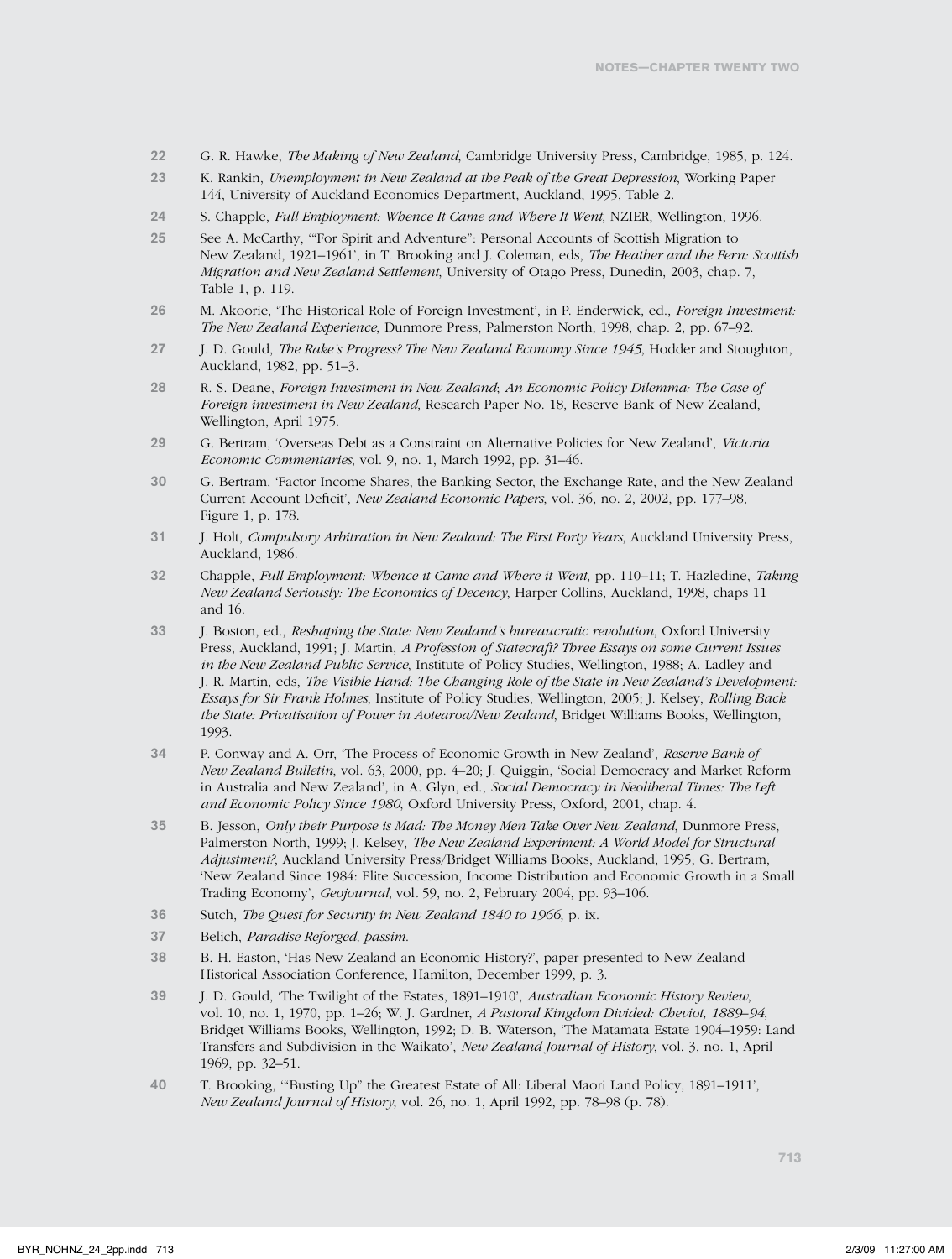- 41 I. Pool, *The Maori Population of New Zealand 1769–1971*, Auckland University Press and Oxford University Press, Auckland, 1977, p. 27.
- 42 Brooking, '"Busting Up" the Greatest Estate of All', p. 78; Belich, *Paradise Reforged*, p. 44.
- 43 Armstrong, 'New Zealand: Imperialism, Class and Uneven Development', pp. 300–1.
- 44 M. Lloyd Prichard, *An Economic History of New Zealand to 1939*, Collins, Auckland, 1970; G. R. Hawke, *The Making of New Zealand: An Economic History*, Cambridge University Press, Cambridge, 1985.
- 45 J. Singleton, 'An Economic History of New Zealand in the Nineteenth and Twentieth Centuries', *EH.Net Encyclopedia*, 2005, <http://eh.net/encyclopedia/article/Singleton.nz>, p. 4.
- 46 J. V. T. Baker, *The New Zealand People at War: War Economy*, Department of Internal Affairs, Wellington, 1965.
- 47 See W. B. Sutch, *The Policy of Import Selection: Its Philosophy and the Present Position*, Wellington Cooperative Book Society, reprinted from New Zealand Financial Times, May 1939.
- 48 Greasley and Oxley, 'Regime Shift and Fast Recovery', pp. 21, 23, 31.
- 49 Gould, *The Rake's Progress*, pp. 69–70.
- 50 M. Guest and J. Singleton, 'The Murupara Project and Industrial Development in New Zealand 1945–65', *Australian Economic History Review*, vol. 39, no. 1, March 1999, pp. 52–71; J. D. Gould, *The Rakes's Progress*, pp. 75–80; G. T. Bloomfield, *New Zealand: A Handbook of Historical Statistics*, G. K. Hall and Co, Boston, 1984, pp. 273–4.
- 51 W. D. Rose, 'Manufacturing Development Policy in New Zealand 1958–1968', *Pacific Viewpoint*, vol. 10, no. 1, May 1969, pp. 57–77; R. S. Deane, *Foreign Investment in New Zealand Manufacturing*, Sweet and Maxwell, Wellington, 1970.
- 52 Rose, 'Manufacturing Development Policy', *passim*; T. R. O'Malley, C. Gillion and W. D. Rose, *Farming and Inflation: a report to the New Zealand Dairy Board and the New Zealand Meat Producers' Board*, Contract Research Unit, NZ Institute of Economic Research, 1973, pp. 74–83.
- 53 R. G. Lattimore, *New Zealand Economic Development: a Brief Overview of Unbalanced Industry Growth*, AERU Discussion paper 94, Lincoln University, June 1985, Table 2A, p. 38.
- 54 G. Bertram, 'The New Zealand Tariff Between the Wars', paper presented to New Zealand Association of Economists Conference 1988, Economics Group, Victoria University of Wellington, 1988.
- 55 P. G. Elkan, *Industrial Protection in New Zealand, 1952 to 1967*, Technical Memorandum No. 15, New Zealand Institute of Economic Research, Wellington, 1972; *The Meaning of Protection*, Research Paper No. 21, New Zealand Institute of Economic Research, Wellington, 1977, p. 80.
- 56 Lattimore, *New Zealand Economic Development*, p. 38.
- 57 Rose, '*Manufacturing Development Policy*', p. 67.
- 58 Elkan, *The Meaning of Protection*, Table 9, p. 84.
- 59 B. H. Easton, *In Stormy Seas: The Post-War New Zealand Economy*, University of Otago Press, Dunedin, 1997, pp. 48–9.
- 60 Briggs, *Looking at the Numbers: A View of New Zealand's Economic History*, pp. 61–2; J. D. Gould, *The Muldoon years: an essay on New Zealand's recent economic growth*, Hodder and Stoughton, Auckland, 1985, pp. 36–43.
- 61 W. J. Rosenberg, *Aotearoa/New Zealand: Sovereignty versus the Transnationals*, Gondwanaland Press, Wellington, 1996; W. J. Rosenberg, 'Foreign Investment in New Zealand: The Current Position', in P. Enderwick, ed., *Foreign Investment: the New Zealand Experience:* Dunmore Press, Palmerston North, 1998, pp. 23–66.
- 62 F. W. Holmes, et al., *New Zealand at the Turning Point: Report of the Task Force on Economic and Social Planning*, Task Force on Economic and Social Planning, Wellington, 1976.
- 63 National Development Conference, *Recommendations Approved: The National Development Conference Second Plenary Session 5–9 May 1969*, NDC 19, Rev. 1, p. 77.
- 64 S. Goldfinch, 'Treasury and Public Policy Formation', in B. Roper and C. Rudd, eds, *The Political Economy of New Zealand*, Oxford University Press, Auckland, 1997, chap. 4; J. Boston, J. Martin,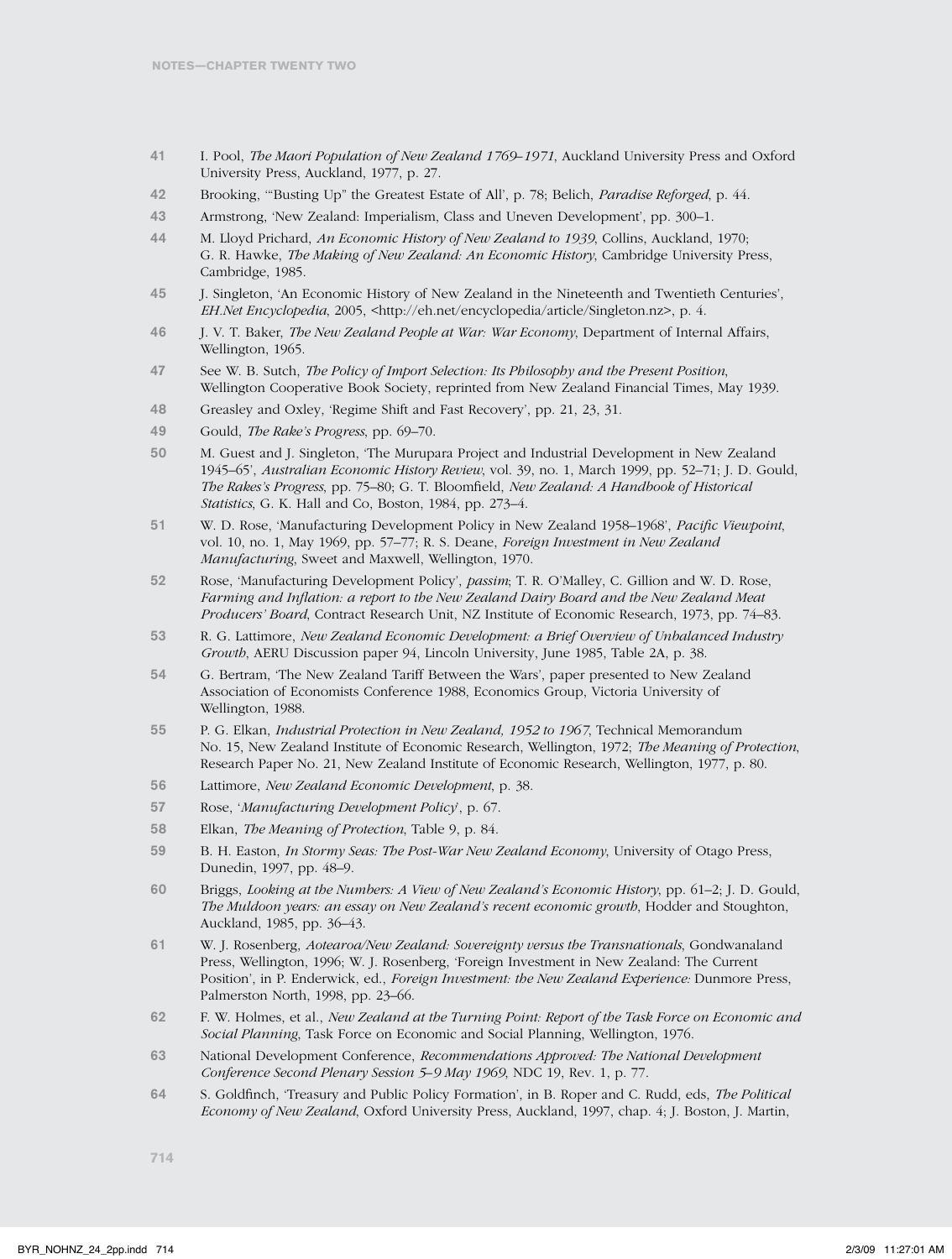J. Pallot and P. Walsh, eds, *Reshaping the State: New Zealand's Bureaucratic Revolution*, Oxford University Press, Auckland, 1991.

- 65 For example S. Collins, *Rogernomics: Is There a Better Way?*, Pitman Publishing, Wellington, 1987; B. H. Easton, *The New Zealand Economic Experiment*, Research Paper No. 174, University of Melbourne Economics Department, 1987; B. Easton, *In Stormy Seas: The Postwar New Zealand Economy, passim*; B. H. Easton, *The Commercialisation of New Zealand*, Auckland University Press, Auckland, 1997; B. H. Easton, *The Whimpering of the State: Policy After MMP*, Auckland University Press, Auckland, 1999.
- 66 G. Bertram, 'New Zealand Since 1984: Elite Succession, Income Distribution and Economic Growth in a Small Trading Economy', *GeoJournal*, vol. 59, 2003, pp. 93–106, Table 1, p. 97.
- 67 J. D. Gould, 'The Narrowing Gap', *Metro Magazine*, no. 113, November 1990, pp. 142–9.
- 68 M. King, *The Penguin History of New Zealand*, Penguin, Auckland, 2003, chap. 17; M. King, *Te Puea: A Biography*, Hodder and Stoughton, Auckland, 1977.
- 69 J. D. Gould, *The Rake's Progress?* chap. 7; Coleman, et al., *Maori Economic Development*, Table 4, p. 33.
- 70 See King, *Penguin History*, chap. 28; W. B. Sutch, *The Maori Contribution Yesterday, Today and Tomorrow*, Dept of Industries and Commerce, Wellington, May 1964.
- 71 S. Chapple, 'Explaining Patterns of Disparity between Maori and Non-Maori Employment Chances', *Labour Market Bulletin*, 1999, pp. 70–100; S. Chapple, 'Maori Socio-Economic Disparity', *Political Science*, vol. 52, no. 2, December 2000, pp. 101–5; J. D. Gould, 'The Facts and Figures on the Ethnic Divide', *Metro Magazine*, no. 112, October 1990, pp. 106–16; Coleman, et al., *Maori Economic Development* pp. 17–18.
- 72 New Zealand Institute of Economic Research, *Maori Economic Development: Te Õhanga Whanaketanga Mãori*, Report for Te Puni Kõkiri, Wellington, 2003, pp. 17–18, 21.
- 73 NZIER, *Maori Economic Development*, p. 2; NZIER, *Maori Economic Development*, p. 9 (see Table 1).
- 74 S. Chapple, 'Maori Socio-economic Disparity', pp. 101–15; J. D. Gould, 'Closing the Gaps?', *Political Science*, vol. 52, no. 2, December 2000, pp. 116–24; S. Chapple, 'Explaining Patterns of Disparity Between Maori and Non-Maori Employment Chances', *Labour Market Bulletin*, 1999, pp. 70–100; Coleman, et al., *Maori Economic Development—Glimpses from Statistical Sources*, MOTU Working Paper 05–13, Wellington, September 2005; NZIER, *Maori Economic Development*.
- 75 Frieden, *Global Capitalism, passim*.
- 76 R. Thorp, *Progress, Poverty and Exclusion: An Economic History of Latin America in the Twentieth Century*, Johns Hopkins University Press, Baltimore, 1998, chaps 7 and 8; G. Esping-Andersen, *Welfare States in Transition: National Adaptations in Global Economies*, UNRISD and SAGE Publications, London, 1996.
- 77 Economic Commission for Latin America (ECLA), *The Economic Development of Latin America and its Principal Problems*, E/CN.12/89/Rev.1, New York, United Nations, 1950; P. Baran, *The Political Economy of Growth*, Monthly Review Press, New York, 1956; S. Amin, *Unequal; Development*, Monthly Review Press, New York, 1976.
- 78 Sutch, *The Quest for Security in New Zealand, 1840–1966, passim*; W. B. Sutch, *Takeover New Zealand*, Reed, Wellington, 1972, p. 27; K. Sinclair, *A History of New Zealand*, Penguin, Harmondsworth, 1969.
- 79 W. Armstrong, 'New Zealand: Imperialism, Class and Uneven Development', in W. E. Wilmott, ed., *New Zealand and the World: Essays in Honour of Wolfgang Rosenberg*, University of Canterbury, Christchurch, 1980, p. 298.
- 80 W. Armstrong, 'New Zealand: Imperialism, Class and Uneven Development', *passim*; W. Armstrong, 'Land, Class, Colonialism: the Origins of Dominion Capitalism', in W. E. Wilmott, ed., *New Zealand and the World: Essays in Honour of Wolfgang Rosenberg, passim*; P. Ehrensaft and W. Armstrong, 'Dominion Capitalism: A First Statement', *Australia and New Zealand Journal of Sociology*, vol. 14, no. 3, October 1978, Part 2, pp. 352–63.
- 81 D. Denoon, *Settler Capitalism: The Dynamics of Dependent Development in the Southern Hemisphere*, Clarendon Press, Oxford, 1983.